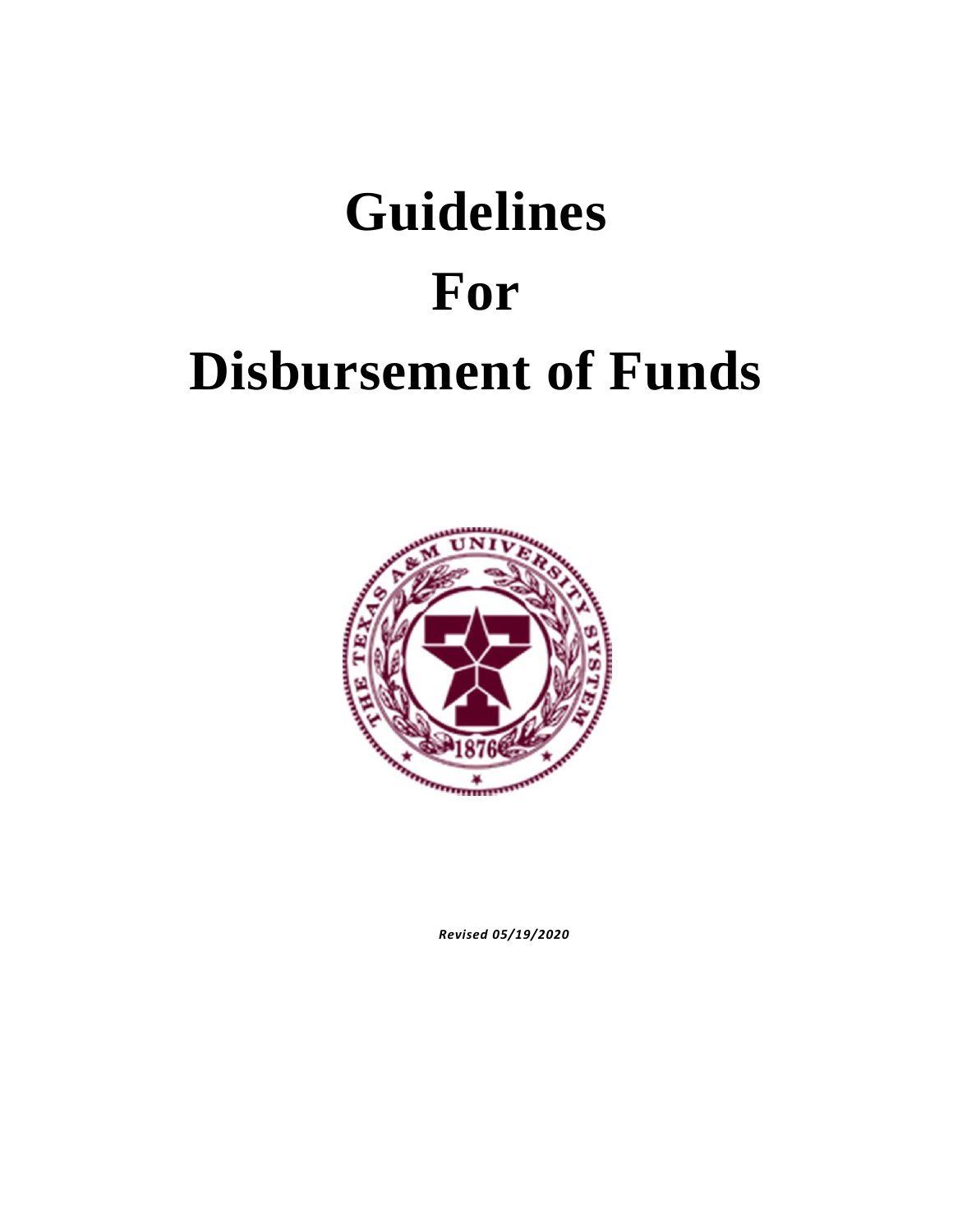# **Guidelines for Disbursement of Funds**

# **Table of Contents**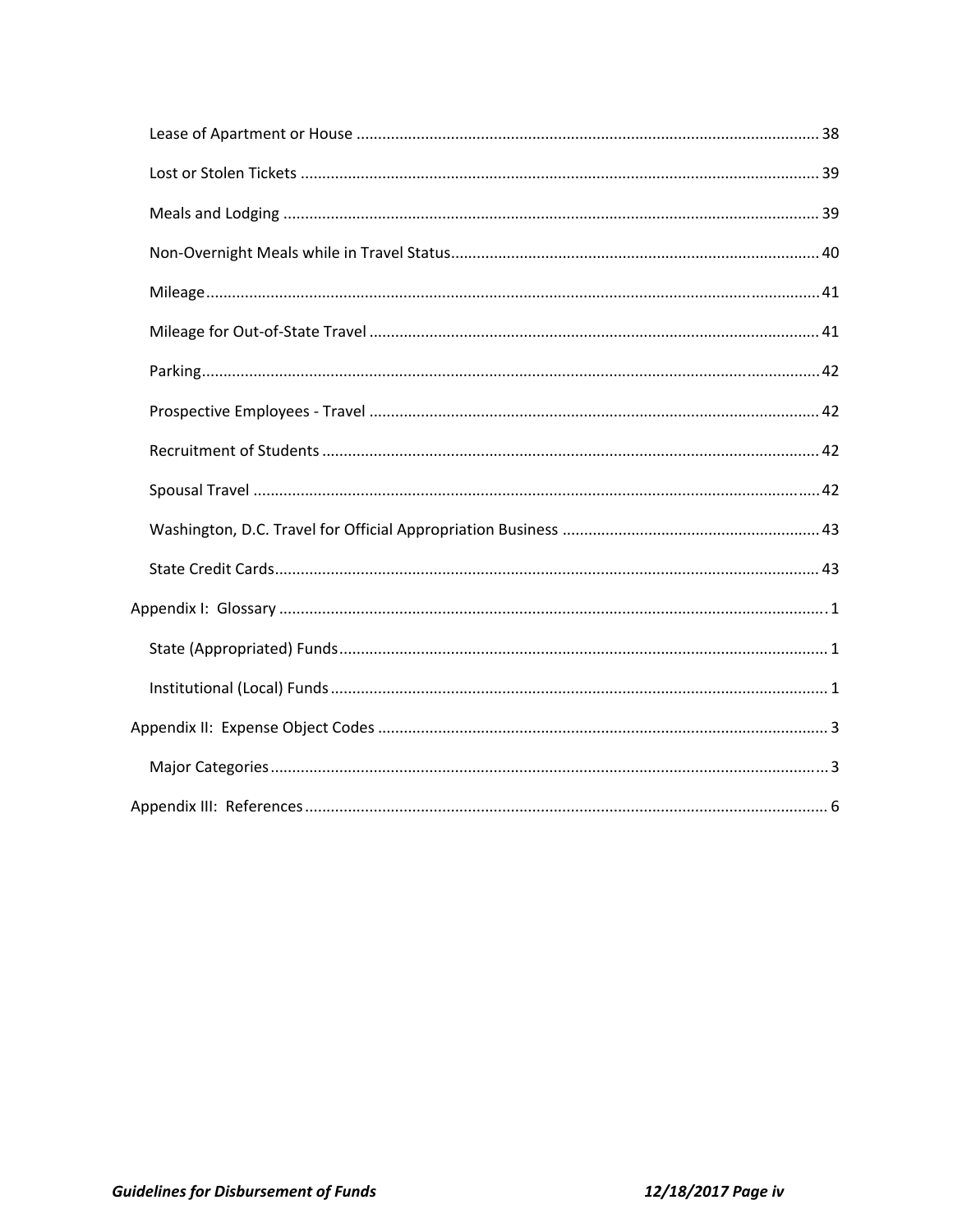# **Introduction**

Disbursement training is required of all Texas A&M System personnel who are involved with voucher preparation or approval. Each Texas A&M System member (member) fiscal office must establish procedures by which all purchase and travel vouchers or other requests for vendor payments are initiated or approved only if certification is on file that both the preparer and the approver have received disbursement training and that such individuals understand the responsibility that accompanies their authority.

The System Office of Budgets and Accounting is responsible for the maintenance of the basic Guidelines for Disbursement of Funds. These Guidelines are to be used as the basis for development of individualized member disbursement training. It is recommended that each member fiscal office add more specific information and procedures relevant to its mission. The Guidelines are updated biennially. In the event that the federal or state government adopts legislation that conflicts with these guidelines, the legislation will take precedence.

The following sections of the Guidelines for Disbursement of Funds are provided as general guidance: Gifts and Awards, Honoraria or Speaking Fees, Independent Contractors, Moving Expenses, Payments to Non‐U.S. Citizens, Lease of Apartment or House, and Spousal Travel. Additional information related to the specific topic can be found in the A&M System Tax Manual located at http://www.tamus.edu/offices/budget-acct/tax/taxmanual/.

Definitions of terms used to describe the various sources of funds available for disbursement are included in the Glossary found in Appendix 1. The rules are different for state and institutional (local) funds. Those specific instances in which expenses can be made only from specific funding sources have been identified. In general, institutional funds are less restrictive than state funds. Funds from sponsored agreements must follow the sponsor defined rules.

Questions or comments relating to the Guidelines for Disbursement of Funds should be directed to the System Office of Budgets and Accounting at (979) 458‐6100.

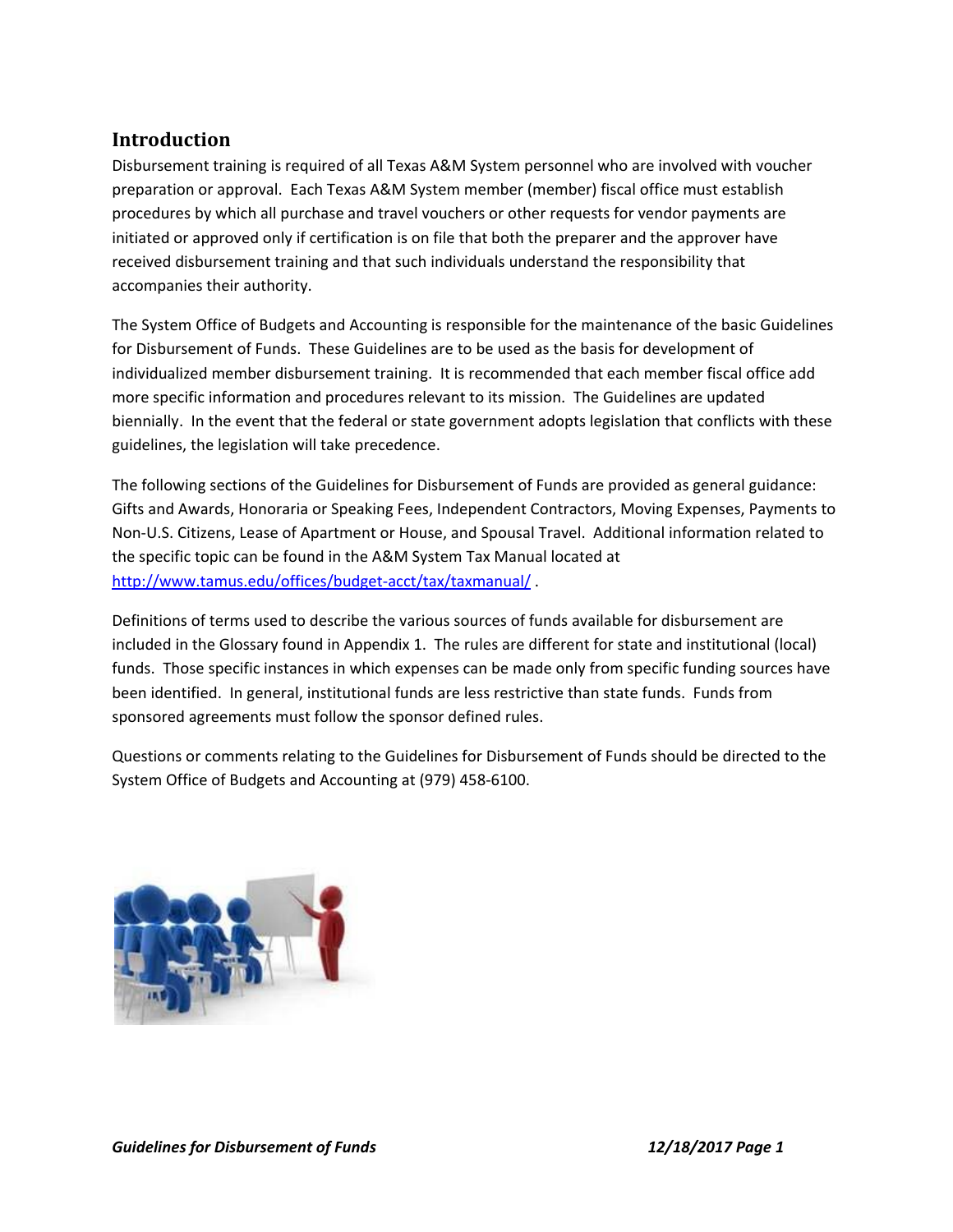# **Purchasing Guidelines**

#### **Overview**

The Texas A&M University System members are committed to complying with the existing laws, codes, policies and regulations governing the procurement of goods and/or services. System Regulation 25.07.03 Acquisition of Goods and/or Services or system policy 25.07 Contract Administration defines the purchasing regulations in conjunction with the member's purchase rules and regulations. The Texas Comptroller's Office Texas Procurement & Support Services (TPASS) purchasing guidelines are helpful.

# **Historically Underutilized Businesses (HUB Vendors)**

In accordance with the Texas Government Code, state agencies shall make a good faith effort to utilize Historically Underutilized Businesses (HUBs) in contracts for construction, services, including professional and consulting services, and commodity contracts.

To encourage and effectively promote the utilization of Historically Underutilized Businesses (HUBs) by all state agencies, and to promote full and equal business opportunities for all businesses in state contracting in accordance with the goals specified in the State of Texas Disparity Study.

#### **Governing Laws**

- Texas Education Code, section 51.993 http://www.statutes.legis.state.tx.us/Docs/ED/htm/ED.51.htm
- State Government Code, 2161 http://www.statutes.legis.state.tx.us/
- State of Texas Administrative Code (TAC), Section III, the Historically Underutilized Business Program
- The State of Texas Disparity Study, A Report to the Texas Legislature as Mandated by H. B. 2626, 73rd Legislature, National Economic Research Associates (NERA), Inc. December, 1994
- The State of Texas Senate Bill 178

## **Delegated Purchases**

Each member should establish delegated purchasing authority limits in which departments can purchase goods or services. Delegated authority is intended to allow departments to purchase supplies and equipment that would meet their immediate needs and would not require the purchasing office to assist with the purchase.

In general, large purchases should be competitively bid. However, System members can delegate authority to departments to purchase supplies and equipment to meet immediate needs.

Note that large purchases may not be broken down into multiple smaller purchases in an attempt to circumvent purchasing limits. Also, cumulative departmental purchases that total above the maximum dollar limit within 30 days for goods and 1 year for services with the same vendor should be competitively bid.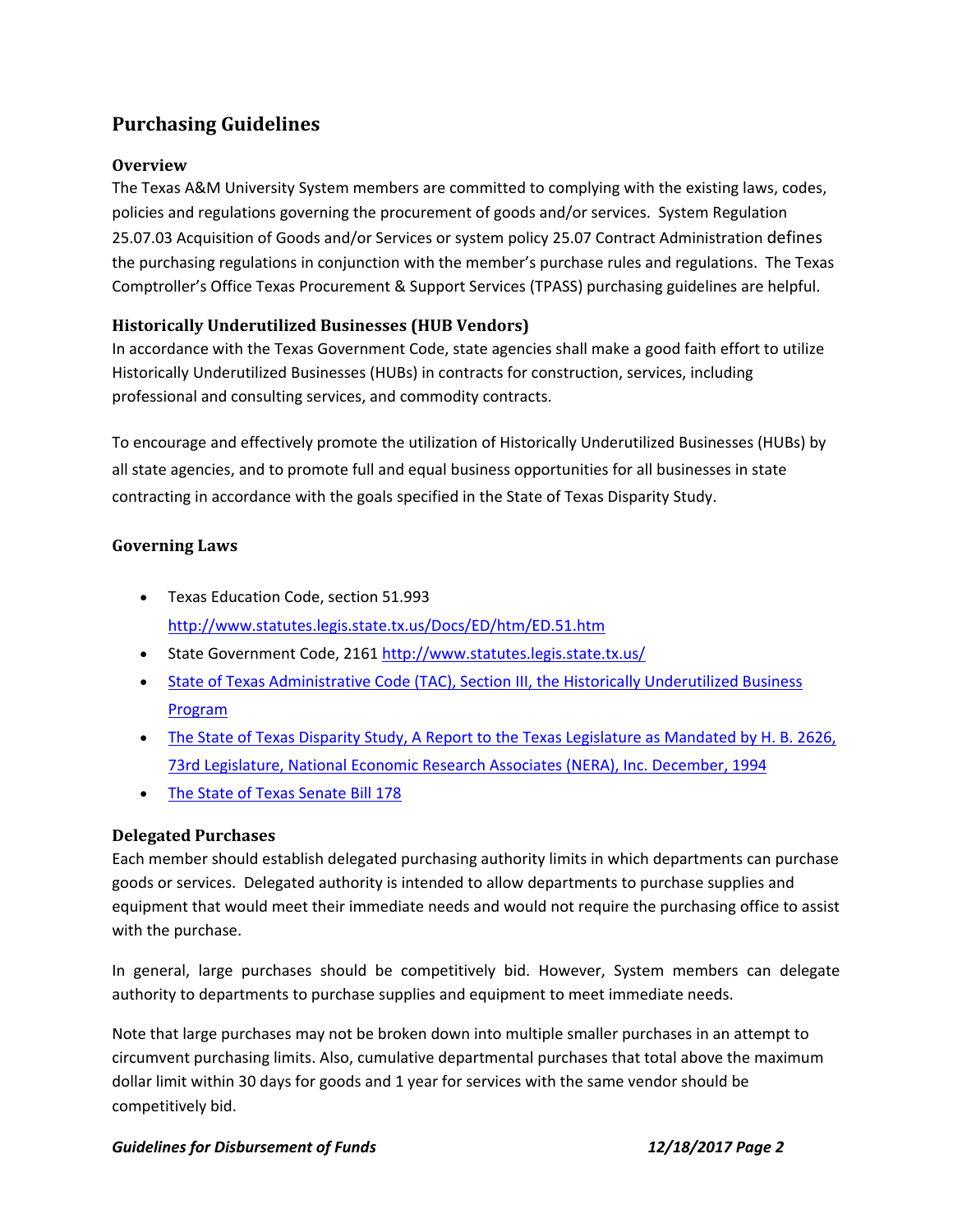

#### **Exempt Purchases**

The purchase of certain commodities and services may be exempt from competitive bidding or may be required by statute to be procured through specific purchasing methods. See the System Policy 25.07.03‐Acquisitiion of Goods and/or Services at http://policies.tamus.edu/25‐07‐03.pdf or for additional information, contact the member's primary procurement officer (PPO) for a list of exempt goods and/or services.

#### **Vendor on Hold Status**

State law prohibits the state making payments if the vendor owes a debt to the state or is delinquent on certain.

- Taxes
- **Student loans**
- Child support

In such cases, the Comptroller's office will process and create a payment but will not release it to the paying agency until the vendor pays what is owed. Under certain circumstances, the law also authorizes the Comptroller to apply state payments against what is owed.

Agencies and institutions are required to verify a vendor's hold status for payments made with local funds and payment card purchases over \$500. Emergency payments are not subject to this requirement.

The Texas Identification Number System (TINS) is the system of record for accessing vendor hold information. Field staff unable to access TINS may use the Vendor Hold Search https://cpafmprd.cpa.state.tx.us/tpis/search.html .

There is no need to verify vendor hold status for payments made through the Uniform Statewide Accounting System (USAS) with appropriated funds. The system automatically checks the hold table and identifies payments issued to individuals and entities that have outstanding state debts. The Comptroller's office holds these payments for 30 days and applies them to the liabilities if the debt is not satisfied within that timeframe.

FAMIS has also been designed to verify the vendor hold status before payments are issued.

#### **Required Disbursement Training**

Disbursement training is required of all A&M System personnel who are involved with voucher preparation or approval (disbursement of funds). A&M System members must establish procedures to ensure that vendor payments are initiated and approved only by authorized individuals who have completed disbursement training.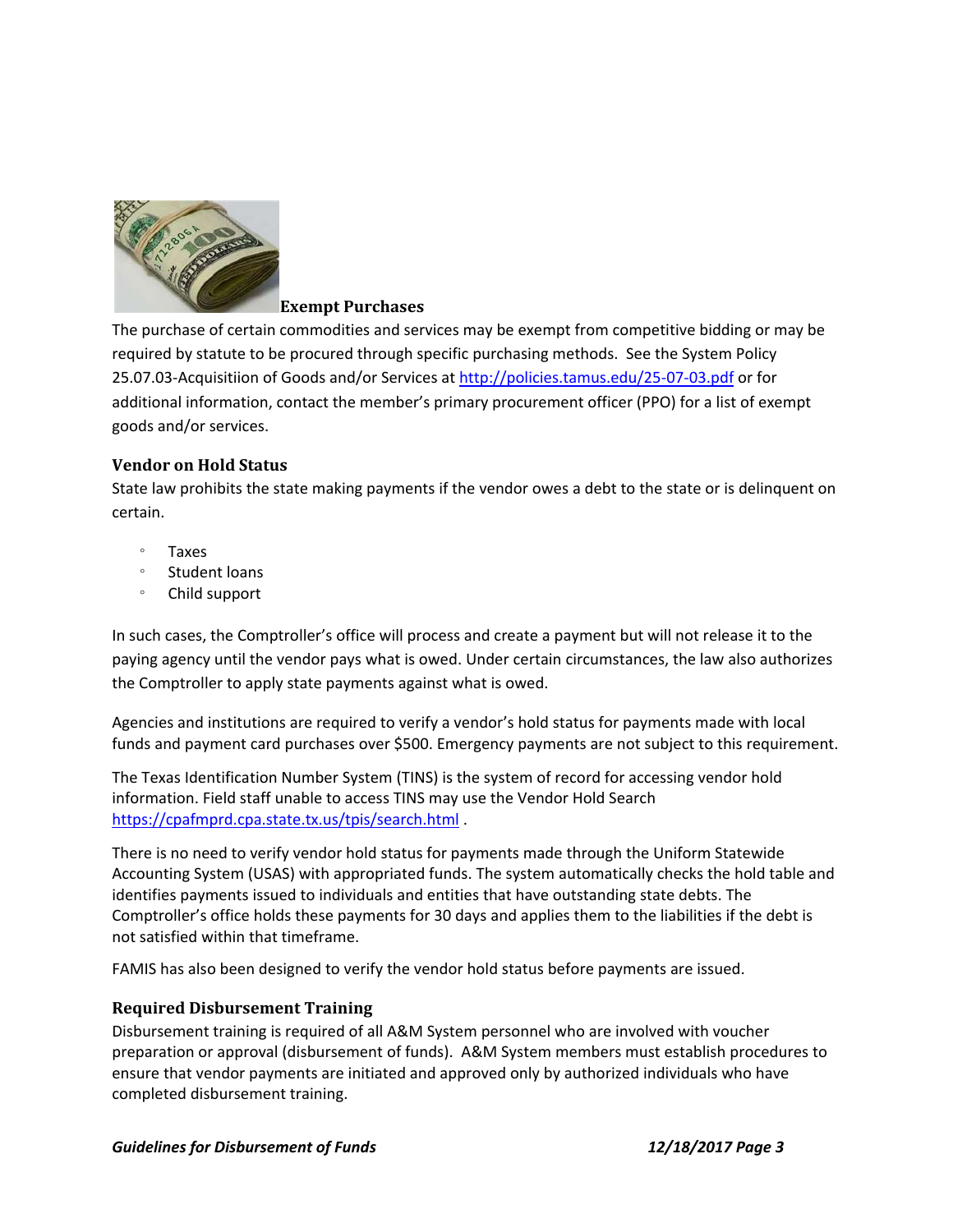# **Purchase Vouchers**

#### **General Discussion**

State agency personnel are responsible for reviewing each purchase voucher/vendor payment request for accuracy and completeness. The following guidelines must be followed to ensure the prompt and accurate processing of vouchers/payment requests:

- Purchases and the resulting payments must be made in accordance with the Texas and United States Constitutions, state and federal statutes and regulations, the State Comptroller's rules, sponsor requirements, A&M System policies and regulations, and A&M System member rules, where applicable.
- <sup>o</sup> A purchase voucher must contain accurate data and a complete and accurate description of the goods or services being purchased.
- Documentation must be maintained to support the legality of a payment or to accurately describe the goods or services being purchased. Vendor certification is acceptable in lieu of supporting documentation in certain circumstances. In the case of contracts, a copy of the contract with the proper approval signatures should be attached to the purchase voucher. Having a contract does not exempt the purchase from the appropriate purchasing guidelines. **Contact the fiscal office for specific requirements regarding third party contracts.**
- As of December 4, 2008, the original signatures on a "paper" purchase voucher are no longer required. Electronic signatures are allowed.
- In those instances where the FAMIS Purchasing Module is used, A&M System members must establish procedures to ensure that vendor payments are initiated and approved only by authorized individuals who have completed disbursement training.
- When the authority for a purchase is not obvious or self‐evident, a citation of the relevant statutory authority must be included on the purchase voucher. Whenever a statement is required, the agency must ensure that the statement is true and complete. Such statements are vital to supporting the legality of payments.
- The processing of a voucher in error does not obligate the fiscal office to process all similar, subsequent vouchers. Each voucher must stand on its own merit. Therefore, the department should not assume that the processing of a particular voucher indicates the fiscal office's decision to process all similar, subsequent vouchers.

#### *Items to be included on a purchase voucher/payment requests.*

- Agency name;
- Agency number;
- Departmental reference number (where applicable);
- Agency voucher/reference number;
- **Taxpayer identification number (vendor identification number);**
- Name and address of the vendor or payee;
- Invoice date:
- Order date;
- Date invoice was received;
- Paying account number(s);
- Agency object code;
- Requisition or purchase order number (where applicable);
- Payee reference number (i.e., invoice number, etc.);
- Customer accounts receivable number;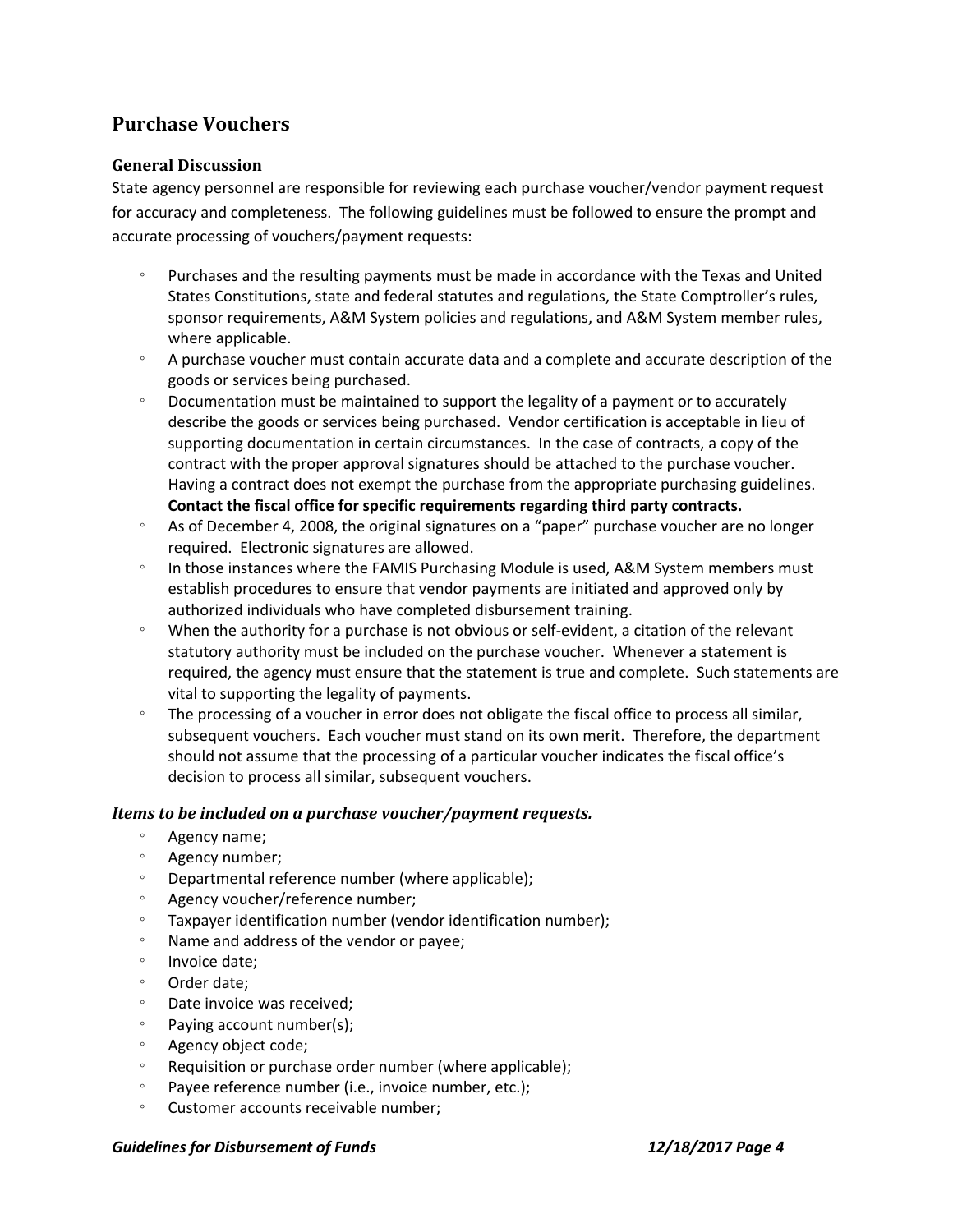- Delivery date of goods or services;
- Description of goods or services;
- Payment amount; and
- Agency approval.

#### *Invoices/Receipts*

Except for those instances where advance payment is specifically authorized by statute, payment must be made only after authorized personnel have certified that the goods or services for which payment is being made have been received. Original invoices/receipts are required to process a purchase voucher/payment request. Copies of original invoices retained by the vendor are also acceptable. If the original invoice/receipt is not available, a statement must be included on the purchase voucher/payment request stating that the original invoice is not available. However, it is the department's responsibility to confirm that this is not a duplicate payment by following through with the appropriate and necessary research to determine whether prior payment has been made to the vendor on this invoice. When a vendor claim is not supported by an adequate invoice, the vendor will be required to complete the vendor certification section of the purchase voucher/payment request.

#### *Required State Documentation for State Funds*

The State Comptroller's Office requires that documentation be made available during a Post Payment Audit that shows that payment made on a purchase voucher does not exceed the agreed upon purchase price. Therefore, written or electronic documentation of prices, such as phone or written price quotes, copies of catalog items, or internal order forms must be maintained and readily available. Written documentation should include the order date, quantity and price of goods purchased.

Spot purchases do not require this additional documentation. However, "Spot Purchase" should be prominently displayed on the purchase voucher. For on-line vouchers, this notation should be made in the document notes or description. A spot purchase has been defined by the State Comptroller's Office as a purchase made and picked up directly at the vendor's establishment.



#### *State of Texas Prompt Payment Law*

State of Texas Prompt Payment Law requires a state agency to make payment to the vendor by the 30th calendar day after the **latest** of the following:

- The day the agency received the goods; or
- The day the vendor completed performing its services for the agency; or
- The day the agency received the invoice for the goods and services (date stamp).

If the due date is on a holiday, the due date should be backed up to the previous business day.

If a state agency does not mail or electronically transmit a payment to a vendor or the vendor's financial institution by the applicable due date, the agency is liable to the vendor for interest as follows: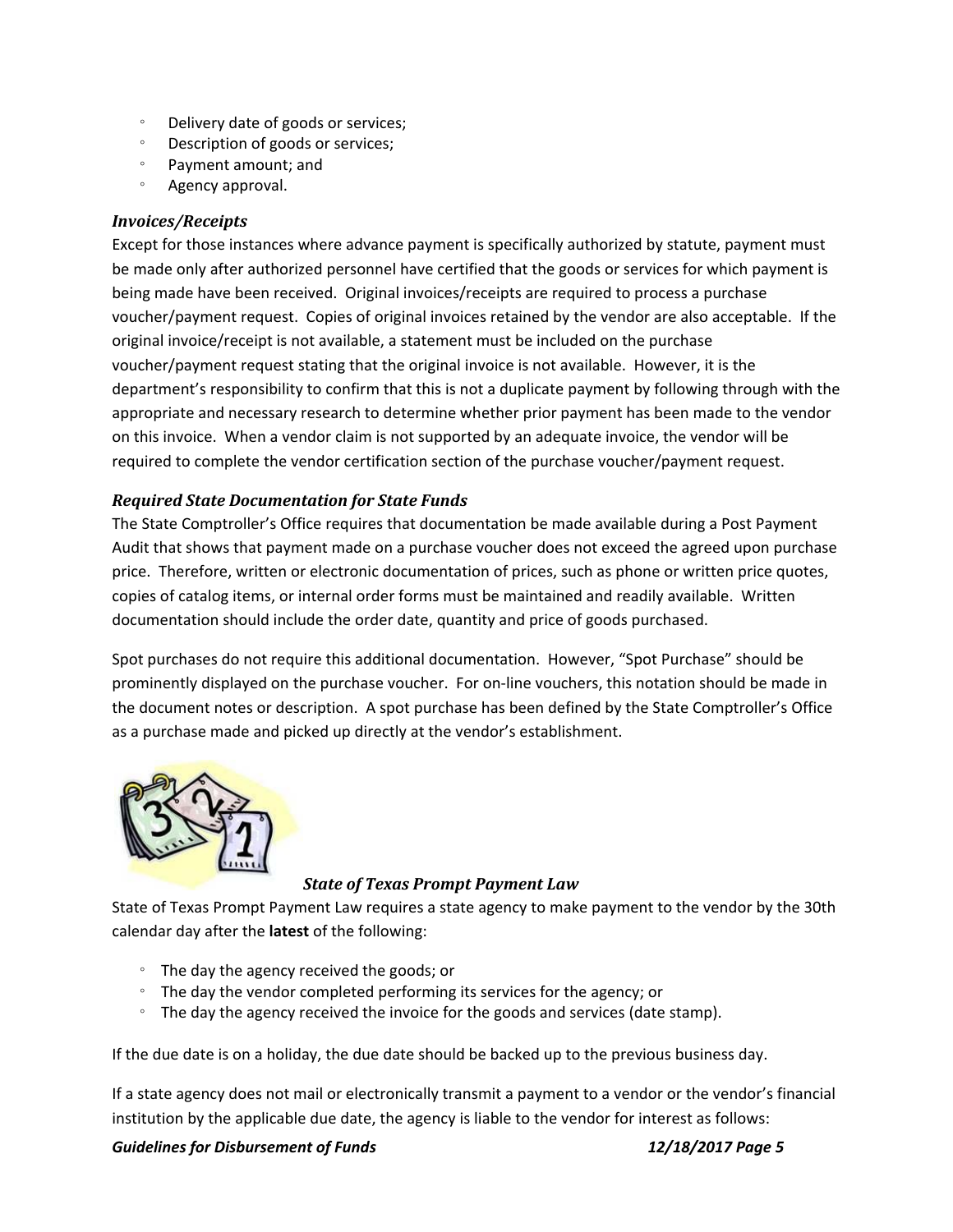- 1. Beginning on the day after the payment is due; interest accrues on the unpaid balance at the rate defined by the State Comptroller's Office per month. The interest ceases to accrue on the date the state agency issues the payment to the vendor or the vendor's financial institution.
- 2. The State Comptroller's Office and A&M System member fiscal offices' automatically compute and pay interest owed to vendors for late payments that are covered by the prompt payment law. The prompt payment law applies to payments for most goods and services regardless of the source of funds used to make the payments. However, past due vendor payments made from institutional funds will not incur interest charges for any item where the calculated interest is equal to or less than \$5.00. If the department requests that prompt payment interest not be paid, facts to substantiate the request must be included and clearly identified in the supporting documents submitted with the purchase voucher. Interest cannot be refused if inadequate documentation is provided.
- 3. Payments that become overdue on or after September 1, 2004, will accrue interest at the rate in effect on September 1 of the fiscal year in which the payment originally becomes overdue. The rate in effect on September 1 is equal to the sum of one percent plus the prime rate as published in the Wall Street Journal on the first business day in July of the preceding fiscal year.

Exceptions to prompt payment rules exist where:

- 1. There is a bona fide documented dispute between a vendor and a subcontractor or between a subcontractor and its supplier, about the goods delivered or the services performed that causes the payment to be late.
- 2. The terms of a federal contract, grant, regulation or statute prevents the agency from making a timely payment with federal funds.
- 3. The invoice is not mailed to the person to whom it is addressed in strict accordance with any instructions on the purchase order relating to the payment.
- 4. The payment is to another state agency.



#### *Disputed Payments*

An agency must notify a vendor of an error on the invoice no later than 21 days after the state agency receives the invoice. It is critical that all details regarding a dispute with a vendor concerning an invoice or the goods/services received be fully documented. The documentation should include the nature of the dispute, the dates surrounding the dispute, dates and explicit details of any communications with the vendor concerning the dispute as well as the names of individuals involved in the communications, and when and in whose favor the dispute was resolved.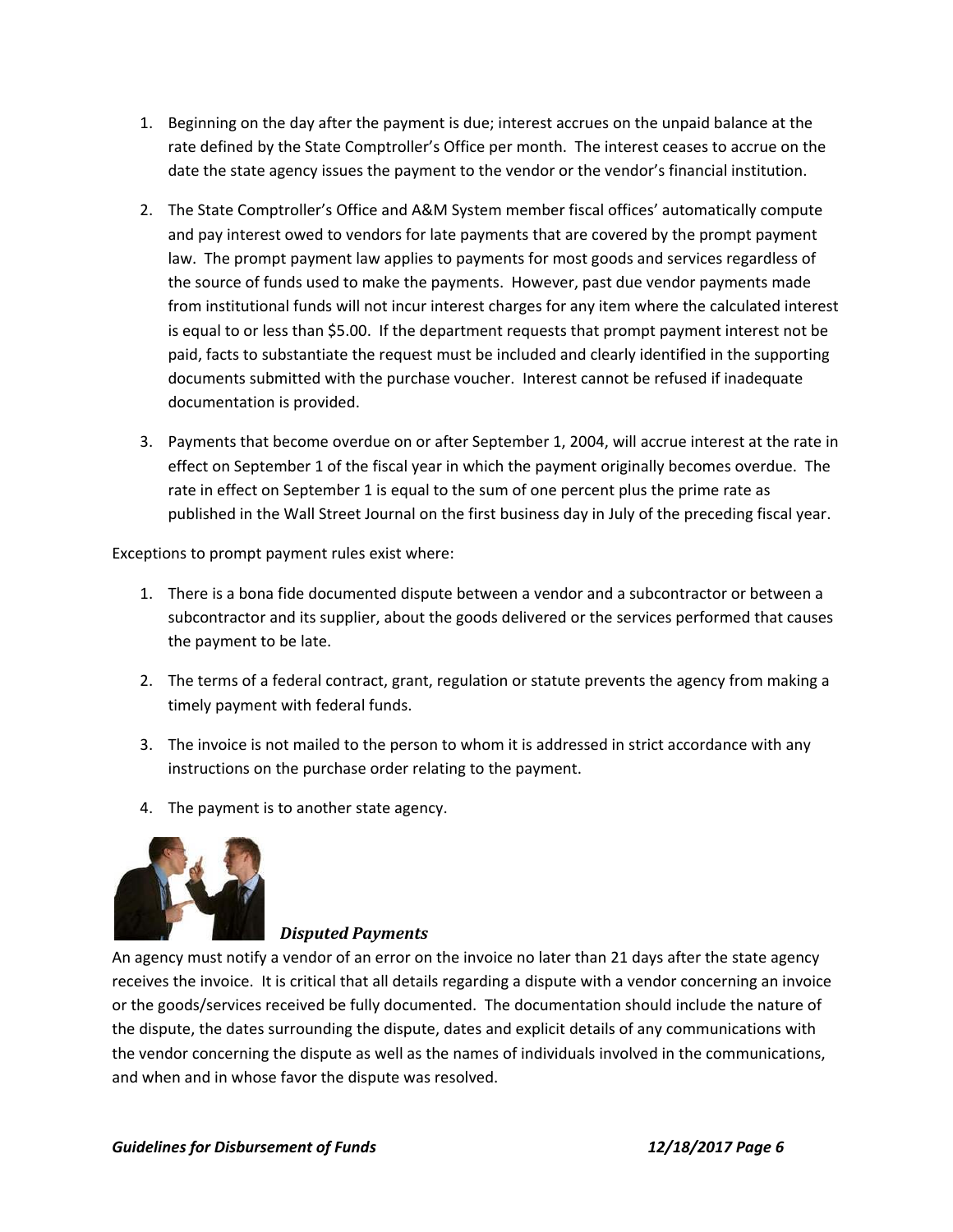If a documented dispute is resolved in the vendor's favor, the vendor is entitled to receive interest on the unpaid balance of the invoice. This interest must be calculated from the original due date of the payment, as if no dispute ever existed.

If a documented dispute is resolved in the state agency's favor, the vendor must submit a corrected invoice. If they choose not to submit a corrected invoice and request that payment be made from the original with proper adjustments, then this must be documented. The unpaid balance begins to accrue interest 30 days after the corrected invoice date.

#### *Vendor Information*

To process a payment to a vendor, the vendor must be established with a vendor identification number in the accounting system. When using state funds, the vendor must also be established in the State's accounting system, Uniform Statewide Accounting System (USAS). To be in compliance with IRS regulations, member fiscal offices should require all companies and individuals who are not employees or students to have a W‐9 form on file with the fiscal office prior to payment. The System Administrative and General Offices (SAGO) has developed a Substitute W‐9 that can be used to gather the relevant information. The form is located on the web at

http://www.tamus.edu/assets/files/budgets-acct/pdf/Substitute-W-9.pdf . If your fiscal office has created a separate form, please contact them directly for a copy.

It is critical that a vendor submits a valid tax identification number. It is recommended that before a vendor is setup their number is validated on the IRS website.

#### *Vendor and Employee Payments*

All vendors and employees should be encouraged to use direct deposit. Once established, payments will be sent directly to their bank account by electronic transfer/ACH. Once payment is released, the reimbursement will be in the specified bank account within two business days.

If state funds are being used, it is in the vendor's best interest to setup direct deposit authorization from the Texas Comptroller's office. This form can be found at the following link http://www.window.state.tx.us/taxinfo/taxforms/74‐176.pdf .

## *Contract Workforce*

Beginning September 1, 1999, state agencies and institutions are required to track and report information on workforce contracts of \$10,000 or more paid from state appropriated funds. For reporting purposes, contract worker is defined to mean an independent contractor, a temporary worker supplied by a staffing company, a contract company worker, or a consultant. These requirements also apply to interagency and intra‐System contracts.

According to the General Appropriations Act (GAA), an agency or institution may not expend funds appropriated by the GAA for payment of a contract workforce under a contract that is executed, amended, or renewed after August 31, 2001, until the agency or institution:

1. Develops comprehensive policies and procedures for its contract workforce;

*Guidelines for Disbursement of Funds 12/18/2017 Page 7* 2. Examines the legal and personnel issues related to the use of a contract workforce;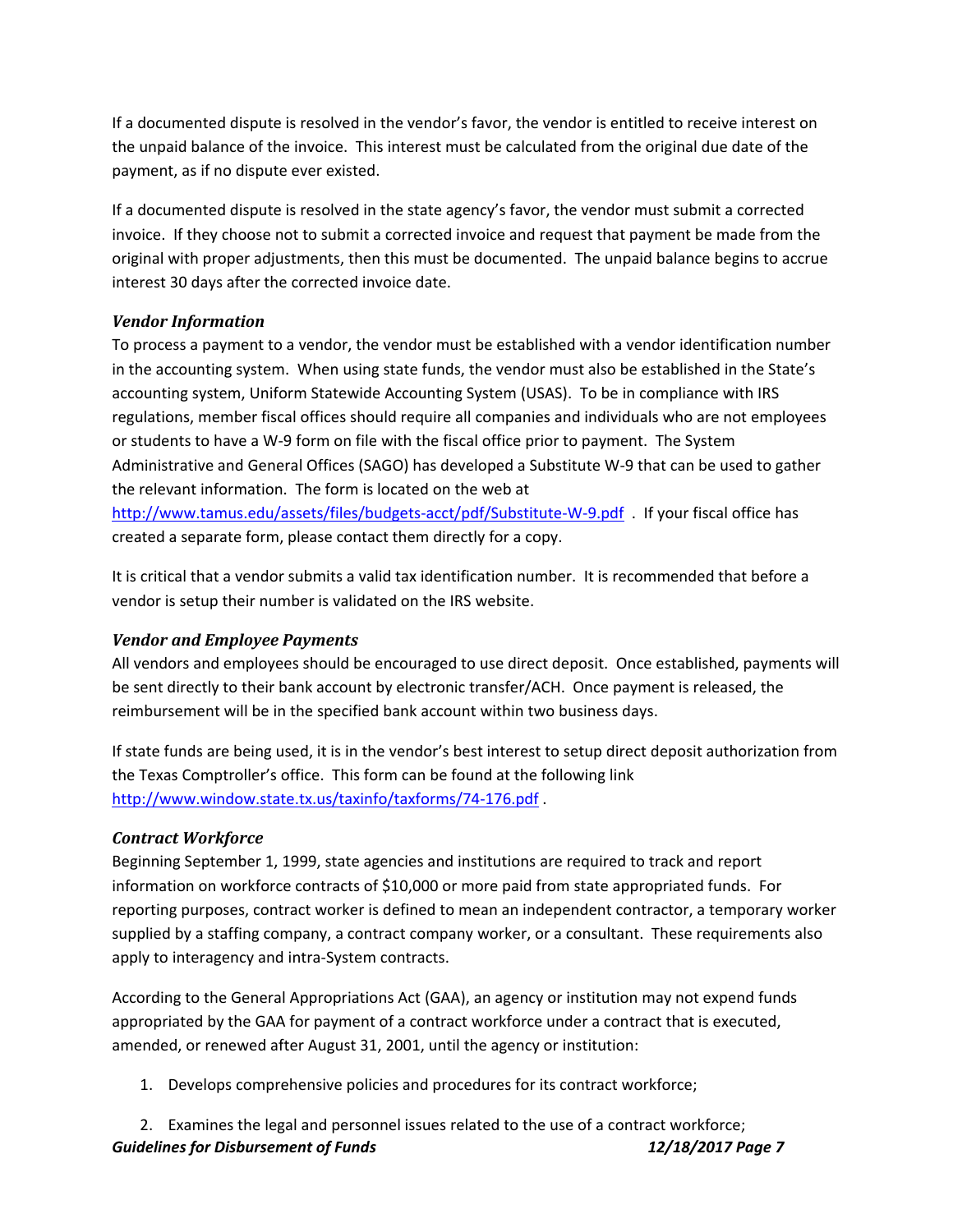- 3. Conducts a cost benefit analysis of its current contract workforce before hiring additional contract workers or amending or renewing existing contracts; and
- 4. Documents why and how the use of contract workers fits into agency staffing strategies, including consideration of agency mission, goals and objectives, existing and future employee skills needed, compensation costs, productivity, nature of services to be provided, and workload.

When contemplating the use of contract workers, the department should contact the purchasing office for additional information on member specific guidelines. Member guidelines will supplement Texas A&M University System Regulation 33.99.16 – Contract Workforce, located at http://tamus.edu/offices/policy/policies/pdf/33‐99‐16.pdf .



#### *Contract Approval*

Purchases to be made through a contract that will exceed the delegated dollar limit must follow purchasing guidelines and will require a requisition or Request for Proposal prior to any contracting activity. Guidelines on delegated authority can be found in System Regulation 25.07.01, located at http://www.tamus.edu/offices/policy/policies/pdf/25‐07‐01.pdf.

In addition, each A&M System member has adopted specific contract delegation limits. Please contact your fiscal office for additional information.

#### *Contract Reporting Requirements*

Legislative Budget Board (LBB) contract reporting guidelines require that state agencies and institutions of higher education report contracts that exceed certain dollar limits to the LBB within 10 days of execution (including an amendment, notification, renewal, or extension). In most instances, this reporting requirement applies to all funding sources. Contracts to be reported are categorized into four categories: major information systems (more than \$1,000,000), construction projects (more than \$14,000), professional services (more than \$14,000), or other (more than \$50,000). The "other" category applies only to contracts funded in whole or in part with state appropriations. Contracts that fall into the "other" category do not include purchase orders, interagency contracts, medical or optometric services, or contracts paid only with non‐appropriated funds. LBB interpretation requires agencies to report any major information system contracts that are valued between \$50,000 and \$99,999 and funded in whole or part with state funds as "other" contracts.



*Advance Payments*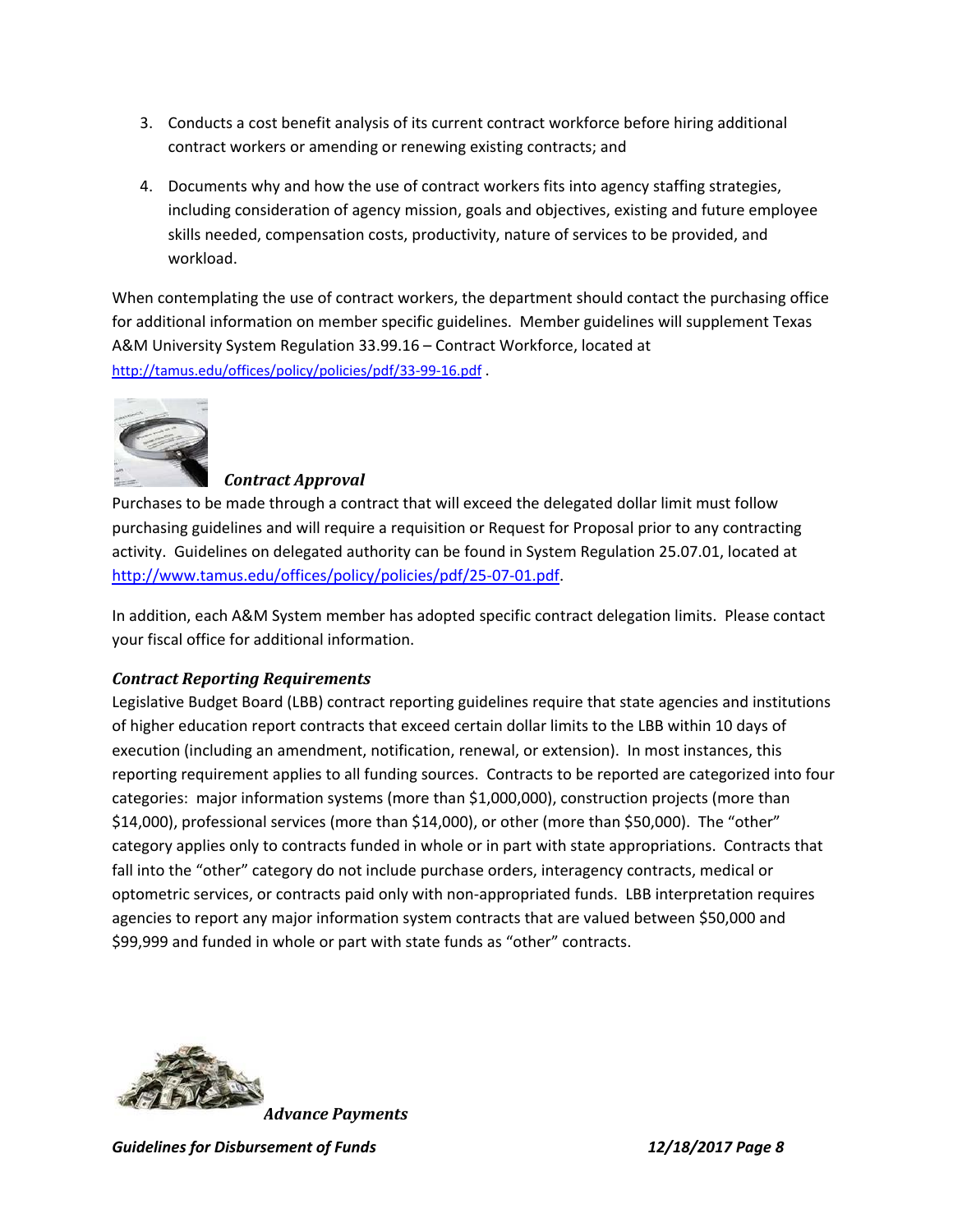A state agency may not pay for goods or services before their delivery to the agency, **except**:

- A state agency may pay for goods or services before their delivery to the agency if there is legitimate public purpose for making the payment in advance.
- A state agency may use money appropriated for a particular fiscal year to pay for a utility service provided during that fiscal year and September of the next fiscal year.
- A state agency may pay rent for leased space a maximum of seven days before the payment due date.
- A state agency may pay for a periodical subscription a maximum of six weeks before the renewal date.
- A state agency may pay a rental fee for a meeting room, exhibit booth, or registration fee in advance if there is a legitimate public purpose for making the advance payment. Examples of legitimate reasons include significant cost-savings or reserving a space when enrollment is limited.
- A state agency may process a purchase voucher/payment request for the purchase of real property anytime during the seven days before the closing date if the check/state warrant will be delivered to the seller no earlier than the closing date.
- A state agency may pay an annual maintenance agreement, an internet connection, a post office box rental, insurance, or a surety or honesty bond in advance, regardless of whether it covers more than one fiscal year.
- A state agency may make an advance payment to a federal agency or another state agency for goods purchased from the agency if the advance payment will expedite the delivery of the goods.
- A state agency may pay tuition directly to an institution of higher education not earlier than the 6 weeks before the class begins. However, a state agency may not reimburse a state employee for tuition before the class begins.
- An institution of higher education may pay for books and other published library materials before receiving them if reasonably necessary for the efficient operation of the institution's libraries.
- A state agency may make an advance payment if significant cost savings would result from making the payment in advance.
- A state agency may make an advance payment to a vendor who is selling specialized or proprietary goods or services to the agency if the vendor requires the payment be made in advance.

If your department must make an advance payment for a reason not listed above, contact the fiscal office for additional guidance on this issue. A state agency that makes an advance payment to a vendor is responsible for ensuring that the vendor provides the good or service, or for pursuing appropriate legal remedies to recover the payment if the vendor fails to provide the good or service.

#### **Advertising**

All state purchase vouchers must have a copy of the advertisement attached. This policy is also recommended for institutional purchase vouchers/payment requests. Types of advertising include, but are not limited to, newspapers, magazines, books, internet and radio.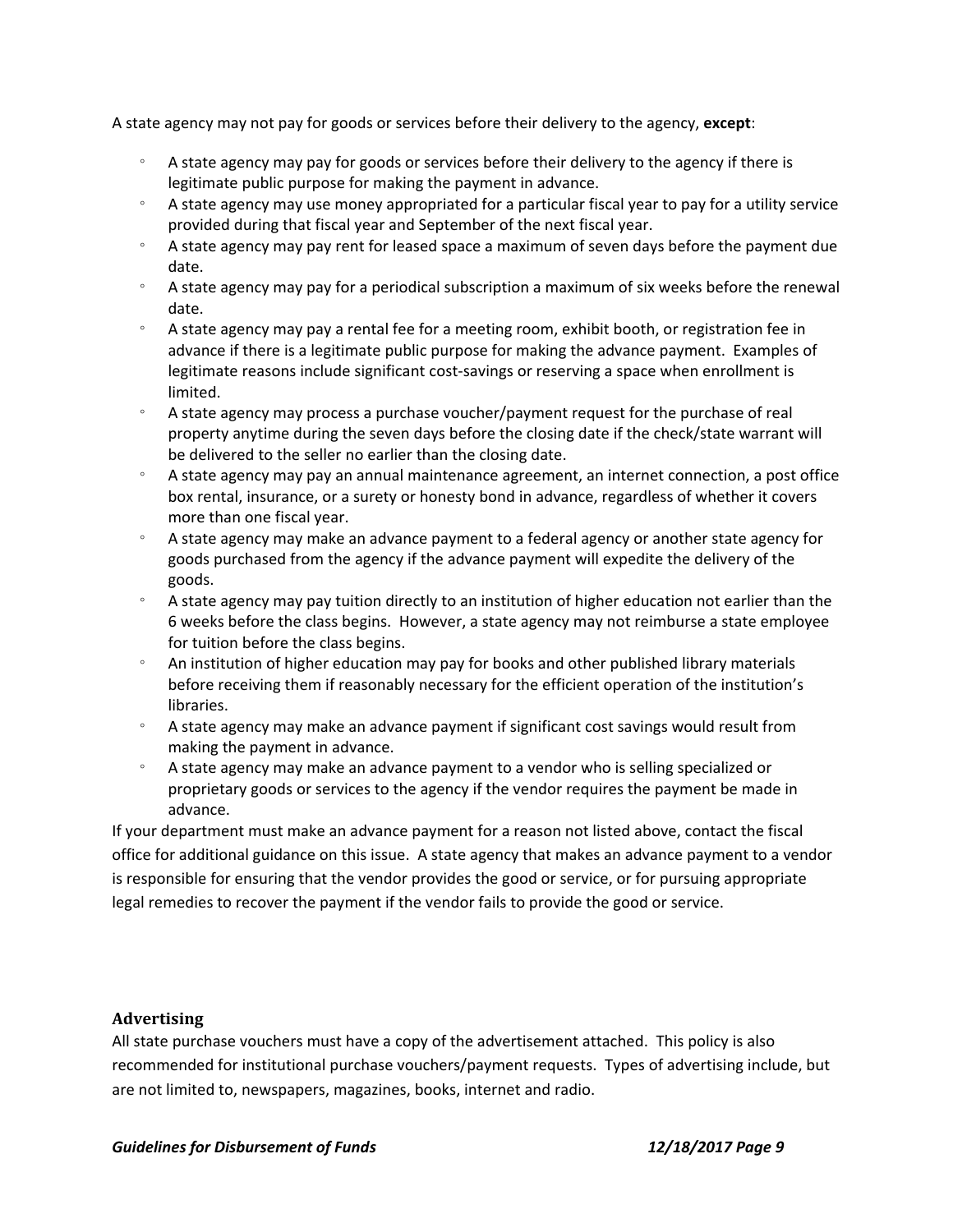#### **Aircraft Rental**

When a department submits a purchase voucher/payment request for the lease or rental of a non-System or non‐Texas Department of Transportation (TxDOT) aircraft, the department must attach a copy of the Aircraft Operations‐Texas Department of Transportation's approval. It is suggested that departments contact the System Aircraft department for any aircraft leasing needs. If a System aircraft is unavailable, the System Aircraft department will coordinate with Aircraft Operations‐Texas Department of Transportation to obtain advance approval for use of non‐State aircraft. The System Aircraft department will obtain the appropriate approvals and forward to the requestor. All purchase vouchers/payment requests for aircraft rental must state the trip's purpose and the agency's compliance with permissible uses of aircraft.

An authorized state agency may spend state funds to lease or operate an aircraft only if:

- $\degree$  The purpose of each flight of the aircraft is official state business;
- <sup>o</sup> Each passenger on each flight of the aircraft is a state officer or employee, a person in the care or custody of a state officer or employee, or a person whose transportation furthers the official state business purpose of the flight;
- The destination of each flight of the aircraft is not served by a commercial airline, the time required to use a commercial airline interferes with other obligations, or the number of state officers and employees on each flight of the aircraft makes using the aircraft more cost effective than using a commercial airline;
- The events attended by each passenger on each flight of the aircraft are not sponsored by a political party and are not for the promotion of a political party;
- No passenger on any flight of the aircraft receives a fee or honorarium unless each passenger receiving a fee or honorarium reimburses the state for the passenger's travel cost;
- $\degree$  The business of each passenger on each flight of the aircraft does not involve raising money for private or political purposes; and
- The business of each passenger on each flight of the aircraft does not involve the charging of a fee or an admission charge to see or hear a passenger.

#### **Alcoholic Beverages**

State funds may not be used to purchase alcohol or alcoholic beverages for personal consumption or entertainment.

If approved by the CEO of the member, alcohol can be purchased from local funds while an employee is in travel status on a member liability travel card or reimbursed to an employee when ALL of the criteria below are met.

- The alcohol purchase or reimbursement is paid from institutional funds because appropriated funds cannot be used. See Tex. Gov't Code §§ 660.113(e), 2113.101.
- The employee is not on active duty when the alcohol is consumed.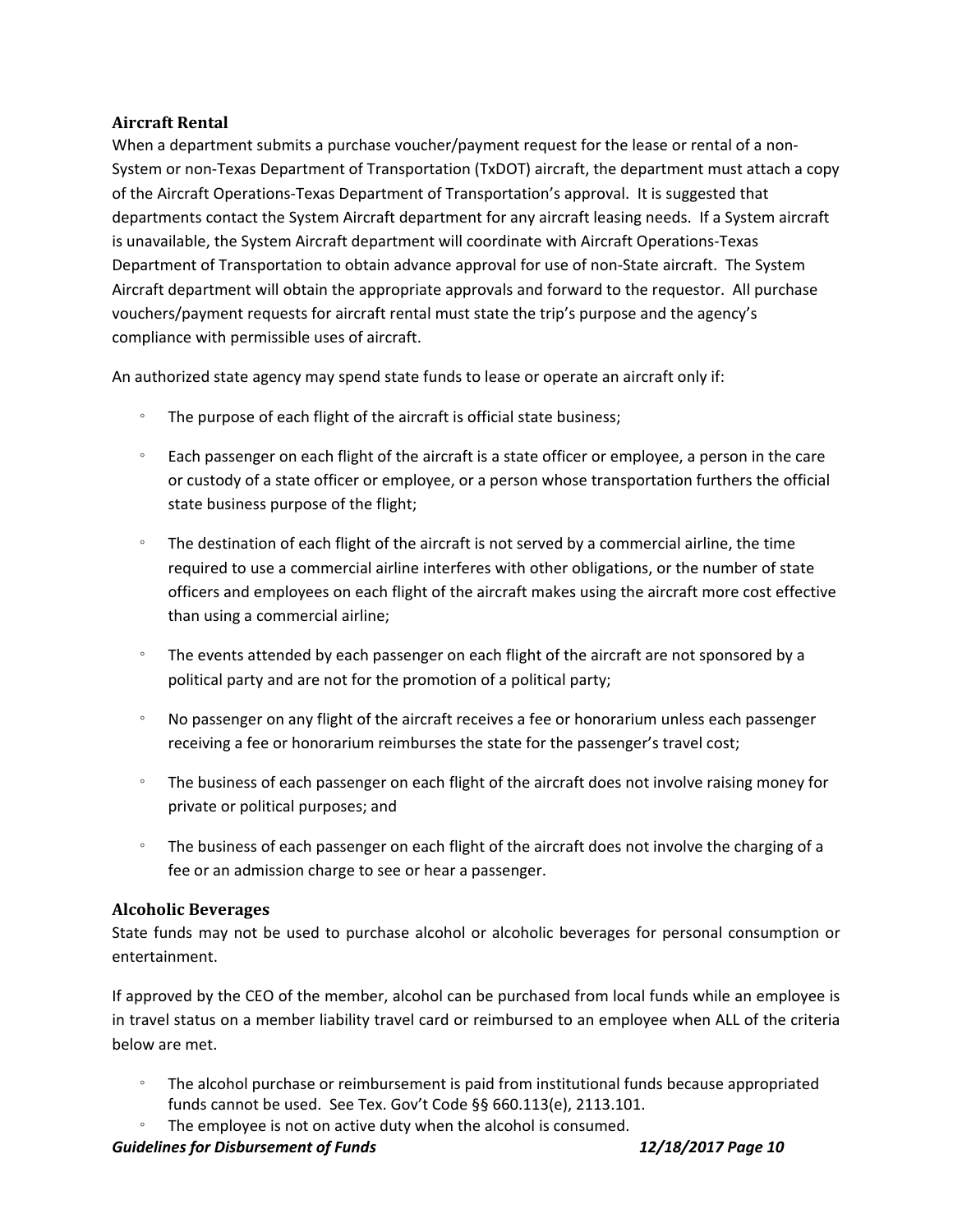- The alcohol purchase must be for a lawful purpose in support of events or activities furthering the mission of the member as determined by the member CEO.
- Detailed receipts clearly indicating the purchase of alcohol are required.
- The object code for alcohol must be used.

If all of the stated criteria are not met for an employee's purchase of alcohol using a member liability travel card, the member will issue an account receivable to the employee for the expense. The employee will be placed on state hold if the employee fails to reimburse the member for the alcohol expense.

**With fiscal office approval**, alcoholic beverages may be purchased using:

- Gift funds or other institutional funds as permitted by state law. (State laws prohibit the use of **any** funds under the control of an intercollegiate athletic department for purchase of alcoholic beverages.)
- Contract and grant funds for legitimate scholarly research and/or testing that require the use of alcoholic beverages, if the guidelines stipulated in the grant or contract are followed.
- Participant registration fees for a conference or similar event if the alcohol is to be served as part of the event.

All alcohol purchases must be in support of events and activities that further the mission of the institution or agency, as determined by the Chief Executive Officer, approved by the Chancellor, and reported to the Board of Regents. Such events and activities, as well as locations (facilities under the control of TAMUS), are confirmed annually by the Board of Regents.

Purchase vouchers/payment requests for purchase of alcoholic beverages must clearly show that alcohol was purchased.

If additional information is needed, consult the fiscal office for local fund policy on alcohol purchases.

#### **Alumni Organizations or Activities**

Educational and general funds appropriated by Article III of the General Appropriations Act (GAA)  $\overline{E}$ may not be expended by institutions of higher education for the support or maintenance of alumni organizations or activities.

#### **Audits of State Agencies**

State funds may not be used to contract with a person or organization to audit the financial records or accounts of the agency.

Exceptions include:

- Contracts with the state auditor.
- Audits authorized by the Texas Lottery Commission, Texas Department of Housing and Community Affairs or Texas Turnpike Division of the Texas Department of Transportation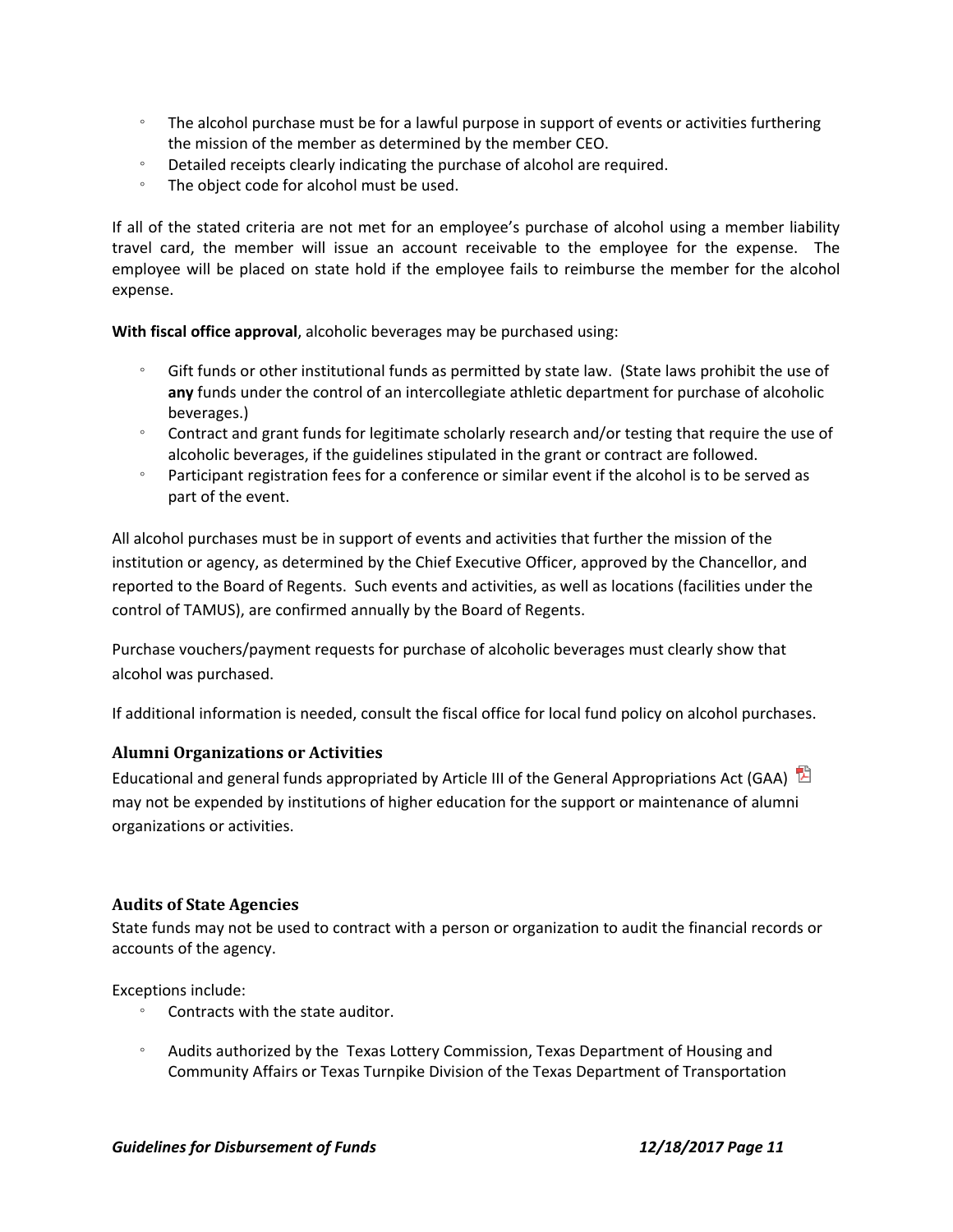A state agency may use appropriated money to finance a supplemental audit of payments received from the federal government if the audit is required as a condition of receipt of the money and the federal grant, contract, allocation or aid contains funding for the audit.

An institution of higher education may use institutional funds to pay for audits.

#### **Auxiliary Enterprises**

State funds may not be used for the support of auxiliary enterprises. An institution of higher education may purchase goods and services from its auxiliary enterprises, including bookstores, only if the institution treats the enterprise as it would any independent vendor or provider of goods and services. In other words, an institution of higher education may purchase goods and services from an auxiliary enterprise only if the purchase is advantageous to the institution, determined without considering the purchase's effect on the enterprise.

#### **Charitable Organizations**

A state agency may not provide money, goods or services to a charitable organization unless:

- the agency has specific or implied statutory authority to provide it; and
- providing it would serve a public purpose; and
- the agency would receive adequate consideration for it; and
- the agency adopts adequate controls to ensure that the public purpose is achieved.

It is unlikely that a state agency would be able to show compliance with the preceding conditions.

#### **Commencement Ceremonies**

Expenses incurred for a commencement ceremony sponsored by an institution of higher education are payable only if they serve a proper public purpose.

Honoraria are not payable, but speaking fees are.

#### **Conference Registration Fees**



Advance payment of conference registration fees are made by issuing a purchase voucher/ payment request directly to the organization sponsoring the conference.

Optional expenses such as meals and lodging cannot be paid for in advance. The name of the person, full name of the conference, dates of the conference and the reason for prepaying must be included on the purchase voucher.

Conference registration fees may also be paid directly by the employee and then reimbursed by the state agency. However, the employee will not be reimbursed prior to attending the conference unless approved by the fiscal office and paid from local funds.

#### **Employee Certification/Licensure**

Employees may be reimbursed for fees required to maintain professional certification or licensure. The authority for such payment is contained in Attorney General Opinion No. JM‐1063 (1989), which states that a state agency may constitutionally pay professional fees or occupation taxes on behalf of its employees "if the responsible agency authority determines that the agency will receive adequate return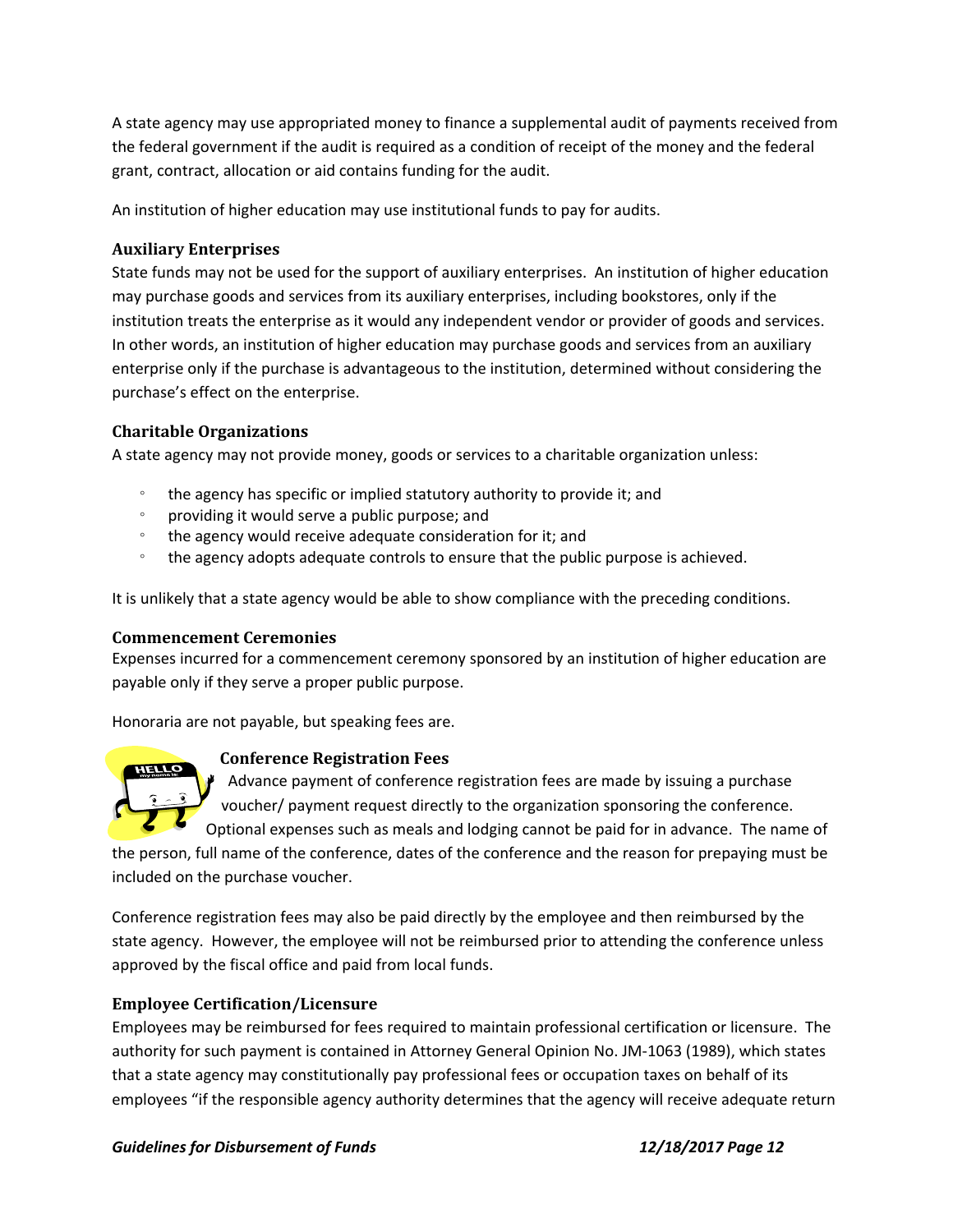on such expenses, that is, that such expenses would be directly and substantially related to the agency's governmental function."

Reimbursements will be made only for fees needed to maintain a job-related certificate or license; incidental or non‐job related certifications do not qualify. Costs such as examination or course fees to initially obtain a license or certificate, late payment penalties, discretionary membership fees, or other related professional costs will not be subject to reimbursement as a professional membership fee.

#### **Employment of Retirees**

An institution of higher education may employ a person who has retired under the Teacher Retirement System (TRS) if the governing board determines that the employment is in the best interest of the institution, and the person has been retired for at least 30 days before the effective date of the employment. The same applies to a person retired under the optional retirement system, except that the rehire after retirement may occur without a break in service.

# *Contract Negotiations Prior to Retirement (Only for Employees Utilizing TRS Retirement Program)*

Normal age retirees may not have a contract, agreement or promise of future employment at the time of retirement unless the employment meets one of the exceptions to loss/forfeiture of benefits:

- Normal age retirees may have a contract, agreement, or promise of future employment at the time of retirement for one-half time employment, full-time employment for up to six months, or employment as a bus driver.
- Normal age retirees may negotiate for employment as a classroom teacher in an acute shortage area or as a principal or assistant principal provided the contract includes a 12 consecutive month break in service after the date of retirement before the retiree begins work.

Early age retirees may not have a contract, agreement, or promise of future employment at the time of retirement. Negotiations to return to work may not occur until after the required 30 day break in service. Employees (utilizing the TRS retirement program) entering into contracts, agreements, or promises to return to work that do not meet these requirements, risk revocation of their retirement and the loss of all associated benefits of retirement.

#### **Flowers, Floral Arrangements, and Plants**

A state agency may not use state funds to purchase flowers, floral arrangements, or decorative plants for a state officer or employee or for the friends or family of a state officer or employee. Similarly, state funds may not be used to purchase, lease, or maintain live or artificial indoor plants unless the agency is an institution of higher education **and** the plants are to be used for educational or research purposes. As a general rule, purchases from state funds should be limited to vegetation dirt, potting soil, fertilizer, and seeds needed for erosion prevention, research, or agriculture.

Please contact your fiscal office for further guidance on the use of state and institutional funds for these purchases.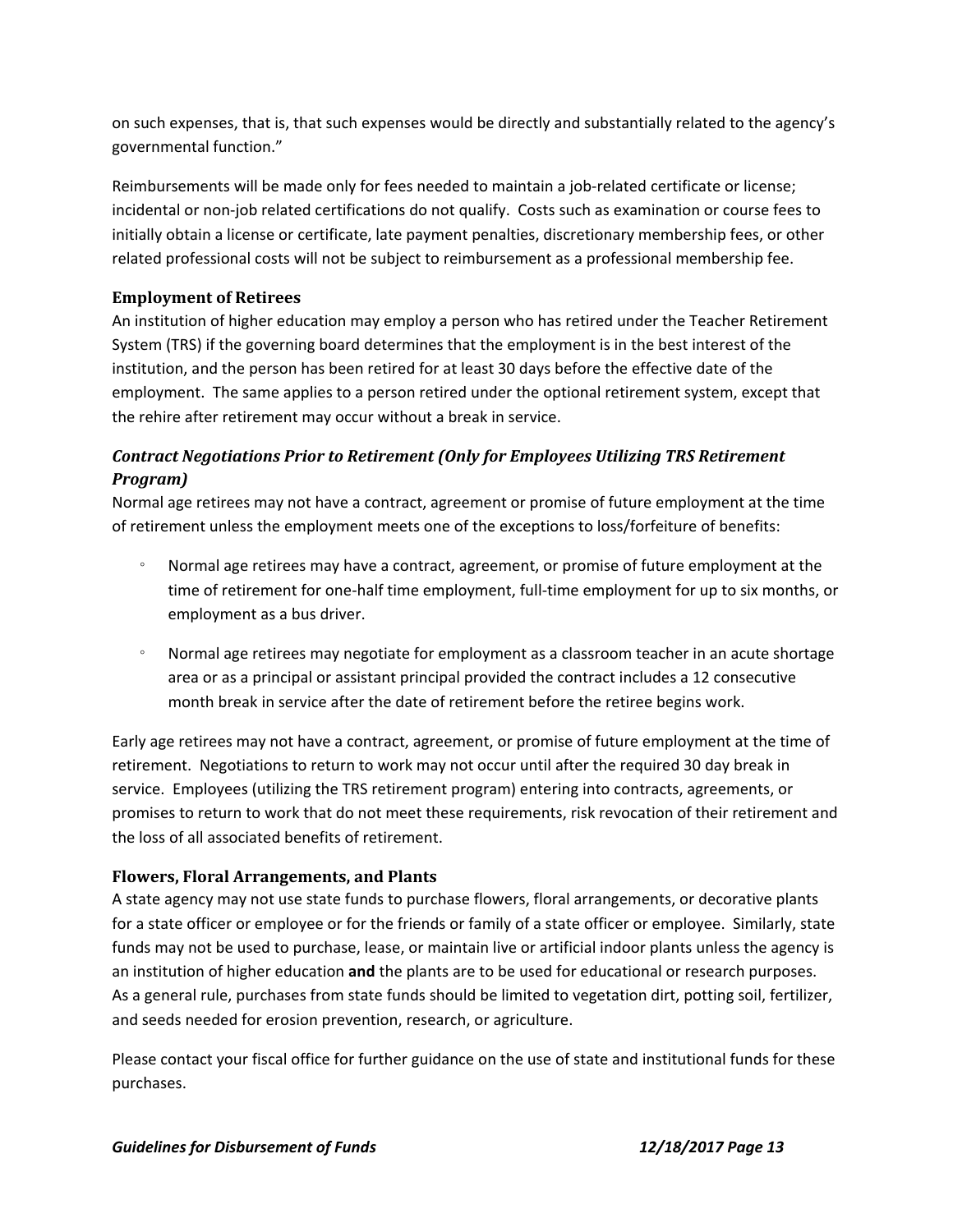

#### **Food Purchases**

The use of state funds for the purchase of food is very limited. State funds **cannot** be used for the purchase of food, coffee or related items for consumption by employees or departmental visitors. State funds can, however, be used to pay for food purchases related to research or teaching in a class or lab setting. The purpose must be clearly documented. Food purchases directly related to conferences, seminars, research or teaching, should be coded as Food Purchases (expense object code 4050).

Expenses for food and/or refreshments from institutional funds are authorized to the extent such expenses enable the state agency to carry out their educational function, serve to promote education in the State of Texas, and provide an important public service. All food purchases must follow A&M System Regulation 21.01.12 at http://tamus.edu/offices/policy/policies/pdf/21‐01‐12.pdf. Food purchases for business meals should be coded using expense code 6340. Allowable food purchases other than for business meals should be coded 6339. Purchase vouchers/payment requests for reimbursement of business lunches or entertainment must contain sufficient documentation to satisfy the Internal Revenue Service's "five W's": who, what, where, when and why. If the voucher is paid without sufficient documentation to satisfy the "five W's", then amounts paid are taxable and should be included in taxable compensation on the employee's W‐2.

Expenses for food and/or refreshments must comply with one or more of the following direct purposes:

- The recognition or promotion of academic achievement, athletic achievement, scholarship and/or service to an A&M System member or the State;
- The support of educational classroom labs including early childcare, nutrition and food service labs;
- The promotion of the communication of intellectual ideas among students, faculty, staff, administrators and/or representatives of the public;
- The support of student events and activities that are sponsored by an A&M System member;
- $\degree$  The recruitment of students, faculty, and staff;
- The promotion of the exchange of ideas with community leaders regarding the role of an A&M System member in the community;
- <sup>o</sup> The assistance of the Regents, accrediting agencies, officials from other universities and/or public officials in inspecting and reviewing the facilities and programs of an A&M System member;
- The support of a program of continuing education sponsored by an A&M System member; or
- The conduct of staff conferences and receptions or other events designed to recognize and honor employees.

The following categories of funds may be used to purchase food and/or refreshments for the purposes listed above: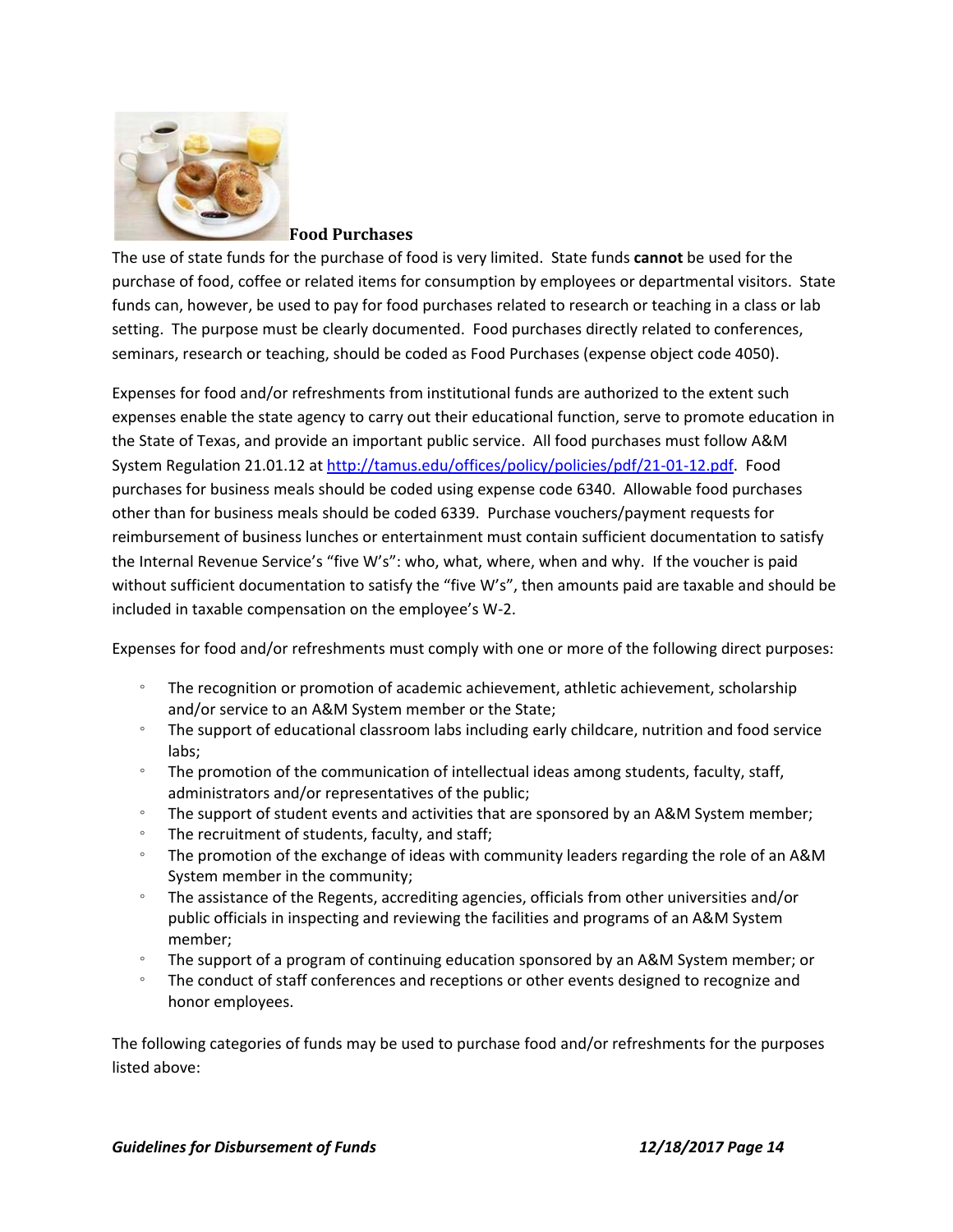- Balances in accounts funded from student service fees, bookstore allocations, and concessions may be used to purchase food and/or refreshments to the extent to which such funds have been budgeted.
- Donated unrestricted funds and funds received as registration fees for continuing education conferences and short courses may be used to purchase food and/or refreshments where provisions have been included in the registration fee.
- Funds raised and/or earned by student organizations may be used to purchase food and/or refreshments.
- Other locally generated income not restricted to administrative, education and general, research, plant expansion, loan, endowment, and/or scholarship programs may be used to purchase food and/or refreshments.



#### **Gifts and Awards**

Various taxable income issues exist related to gifts and awards. The following discussion is an overview. For specific information regarding gifts and awards, please consult the A&M System Tax Manual at http://www.tamus.edu/offices/budgets-acct/tax/taxmanual/index.html or contact the fiscal office.

In an effort to promote System‐wide consistency and compliance with applicable tax regulations, the following guidelines should be used in determining the taxability of gifts, awards, and other presentations to employees:

- Cash, fringe benefits provided through the use of a charge or credit card, and cash equivalents (e.g., gift certificates) are considered taxable income to the employee regardless of the value.
- Gifts, awards, and other non‐cash presentations are generally considered taxable income to the employee unless considered *de minimis* (defined below) or an employee achievement award (explained below).
- *De minimis* fringe benefits are those that are both low in cost and given on an infrequent basis. For the A&M System's purposes, gifts, awards, and presentations costing \$100 or less will generally be considered *de minimis*. In addition, the frequency of presentations should be determined on an individual employee basis (no more than two times per year). Flowers, books, fruit baskets, plaques, certificates (not gift certificates), or similar items given for a special purpose such as family death or illness, recognition of special effort, or outstanding performance may be excepted from the \$100 ceiling, with adequate documentation supporting exclusion from income. Cost and frequency must still be considered and explained in documentation concerning these types of items. Departments should refer special circumstances or questions to their fiscal office for further determination, if necessary.
- Employee achievement awards of tangible personal property costing up to \$400 per employee during a calendar year are generally not taxable to the employee. The Internal Revenue Service definition of "employee achievement awards" includes only length of service or safety awards. Each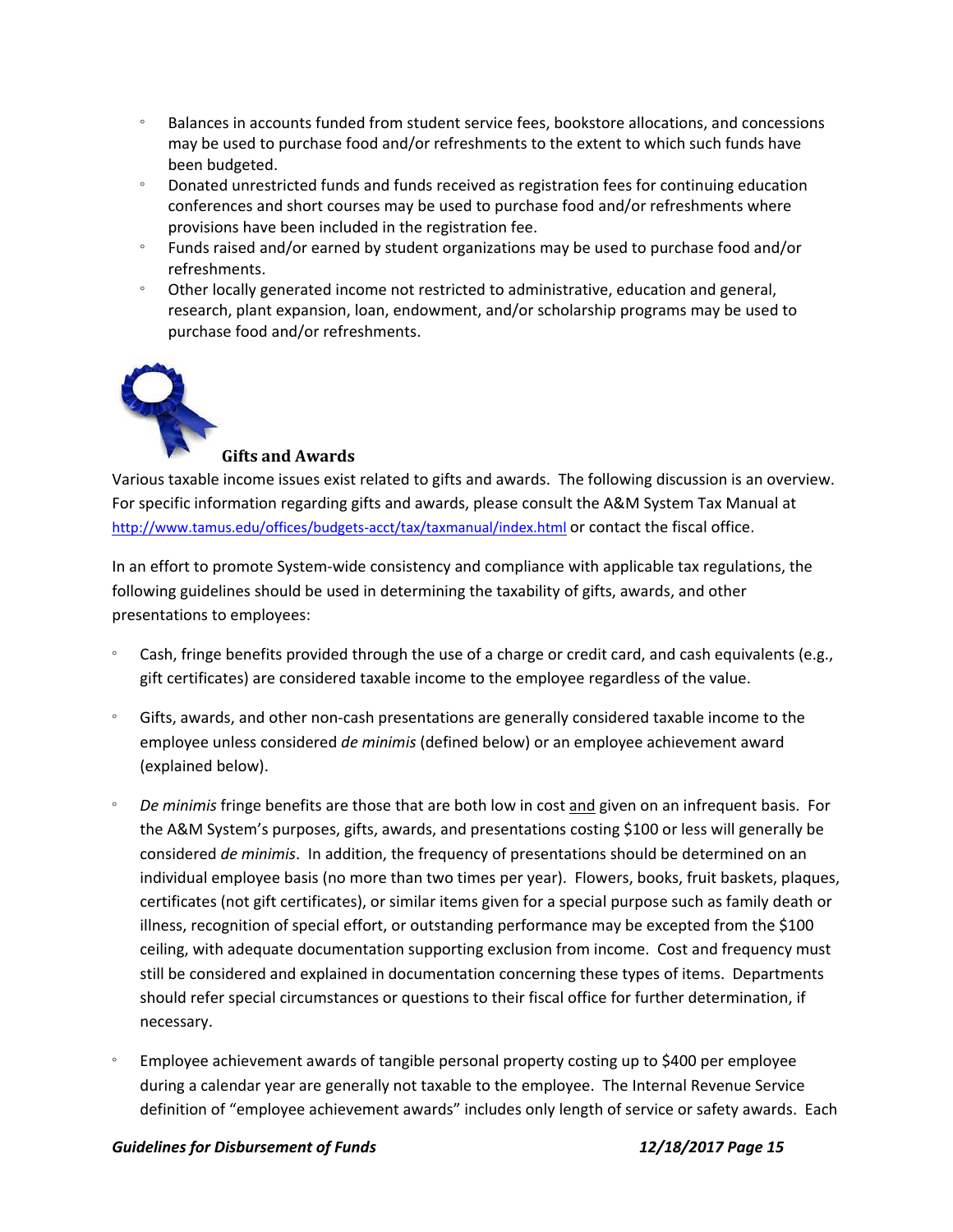must be awarded as part of a meaningful presentation and length of service awards given to an employee must be at least five years apart. Safety awards to managers, administrators, other professional employees, or clerical employees (essentially "white‐collar" staff) are generally taxable, including those under a "qualified plan" as described below. Length of service and safety awards should not be disguised compensation.

- Retirement gifts may be excluded from income as length of service awards or as *de minimis* fringe benefits. To qualify as a length of service award, the retiree may not have received a length of service award during the previous five years. Retirement gifts proportionate to the retiree's length of service may be accepted from income as *de minimis*, without regard to the \$100 ceiling. Documentation of the relationship between the retiree's length of service and the value of the gift is essential.
- "Qualified plan" employee achievement awards are not taxable up to \$1,600 per employee during a calendar year. The A&M System member's plan should be submitted to the System Office of Budgets and Accounting for review. Qualified plans must be non‐cash to be excluded from income.

Expenses for gifts and awards described above apply to **institutional fund sources only**.

State funds may be used for employee awards under the following, more specific and stricter, restrictions:

- Service awards, safety awards and other similar awards for professional achievement or other outstanding service may be presented to employees or officers at periodic intervals under rules and regulations adopted by the agency. However, the award must not exceed \$50 per employee.
- $\degree$  For awards to volunteers, a state agency may expend funds to purchase engraved certificates, plaques, pins, and other awards of a similar nature that do not exceed \$50 in value per volunteer. The awards may be purchased only to recognize volunteers' special achievement and outstanding service and only if the agency has established a volunteer program that complies with Chapter 2109, Texas Government Code, or with other applicable general law.

In either circumstance, awards paid from state funds should be considered *de minimus* fringe benefits for tax purposes.

Documentation is required to support the decision regarding the taxability/non-taxability of the gift or presentation. Contact the fiscal office for additional guidance on this issue and related tax implications.

#### **Honoraria or Speaking Fees**

There are taxable income issues related to honoraria and speaking fees. For specific information regarding honoraria or speaking fees, please consult the A&M System Tax Manual at http://www.tamus.edu/offices/budgets-acct/tax/taxmanual/index.html or contact the fiscal office.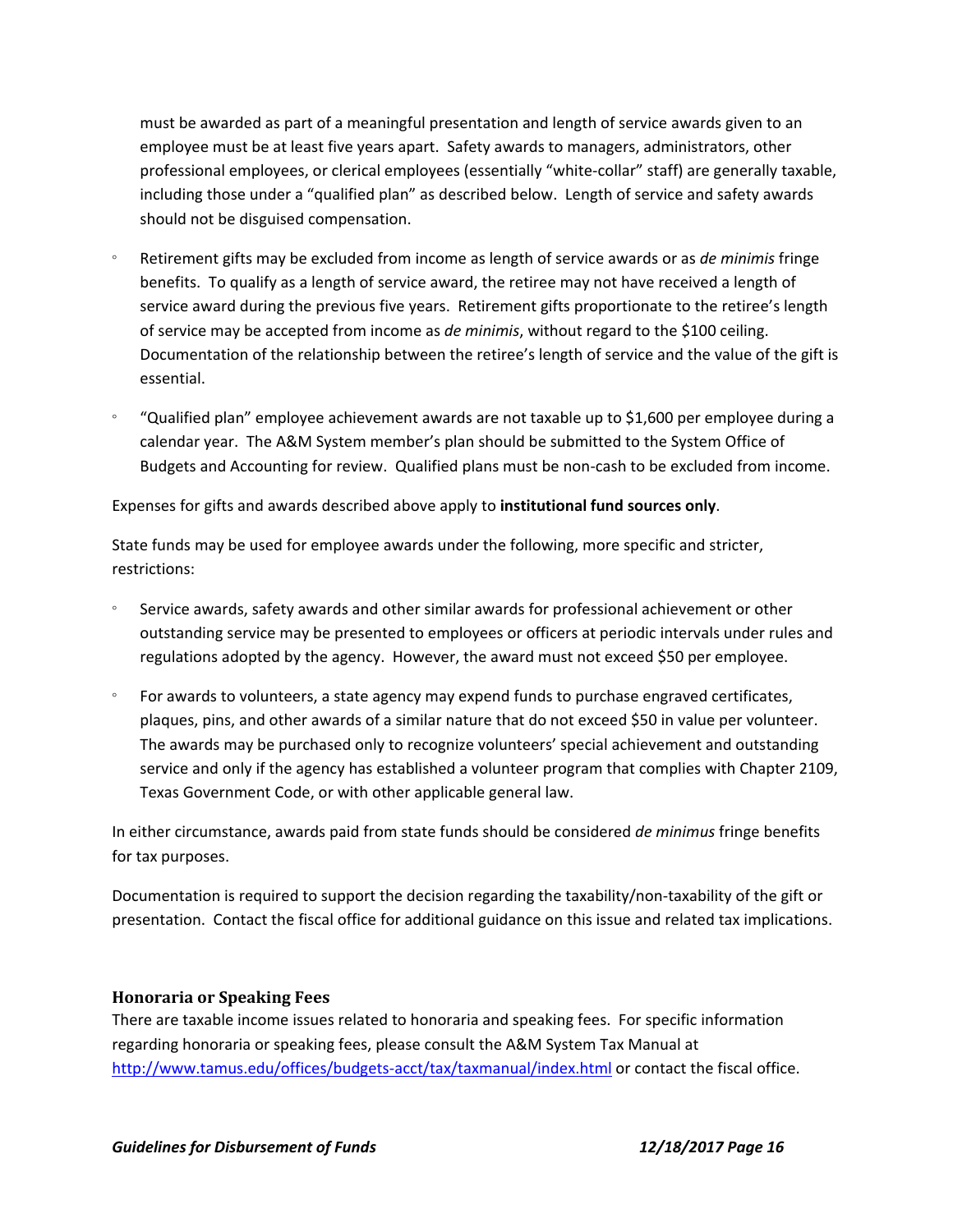State agencies occasionally want to pay persons for speaking engagements. These payments are often referred to as "honoraria." If an honorarium is, in a particular case, an honorary gift or a gratuitous payment instead of compensation for services rendered, then a state agency may not constitutionally pay an honorarium. If an honorarium is, in a particular case, a euphemism for a payment to a person for services rendered, a state agency may constitutionally pay an honorarium.

#### **Independent Contractors**

Discussions concerning independent contractors can become quite complex. The following is an overview. For specific information regarding Independent Contractors, please consult the A&M System Tax Manual at http://www.tamus.edu/offices/budgets‐acct/tax/taxmanual/index.html or contact the fiscal office.

State agencies are exempt from paying Social Security, deducting income tax, reporting earnings to the Texas Workforce Commission, and providing employee benefits to bona fide independent contractors or outside consultants. However, if an individual is incorrectly classified as an independent contractor, the state agency may be in violation of one or more federal and state laws including the Federal Unemployment Tax Act, the Internal Revenue Code, the Texas Unemployment Compensation Act, and the Texas Workers' Compensation Insurance Law.

Penalties for violating these laws can include payment of back wages plus liquidated damages, payroll taxes, court costs and attorney's fees, declaratory injunctive relief as defined by a court, and other monetary penalties. The U. S. Department of Labor has stressed the following six factors as the criteria to be used in determining whether an individual is an employee or independent contractor:

- The extent to which the services provided are an integral part of the contractor's business;
- The permanency of the employment relationship;
- $\degree$  The amount of the contractor's investment in facilities and equipment;
- The nature and degree of control and supervision by the employer;
- The contractor's opportunities for profit and loss; and
- The amount of initiative, judgment, or foresight in open market competition with others required for the success of the claimed independent enterprise.

If an individual is employed to perform unskilled labor, is paid an hourly rate, and is closely supervised, he/she probably would not meet the test of an independent contractor and, therefore, should be treated as an employee.

The Internal Revenue Service provides additional guidance on the matter. The Internal Revenue Code provides that employment taxes are imposed on wages received by employees. The Code defines the term "employee" for FICA purposes as any individual whose employment status meets the common law requirements for an employer‐employee relationship. Generally, an employer‐employee relationship exists if the person for whom the services are performed has the right to control and direct the individual who performs the services, not only as to the results of the work but also the details and means by which the results are accomplished. It is unnecessary for the employer to actually direct or control the manner in which the services are performed; it is sufficient if the employer has the right to do so.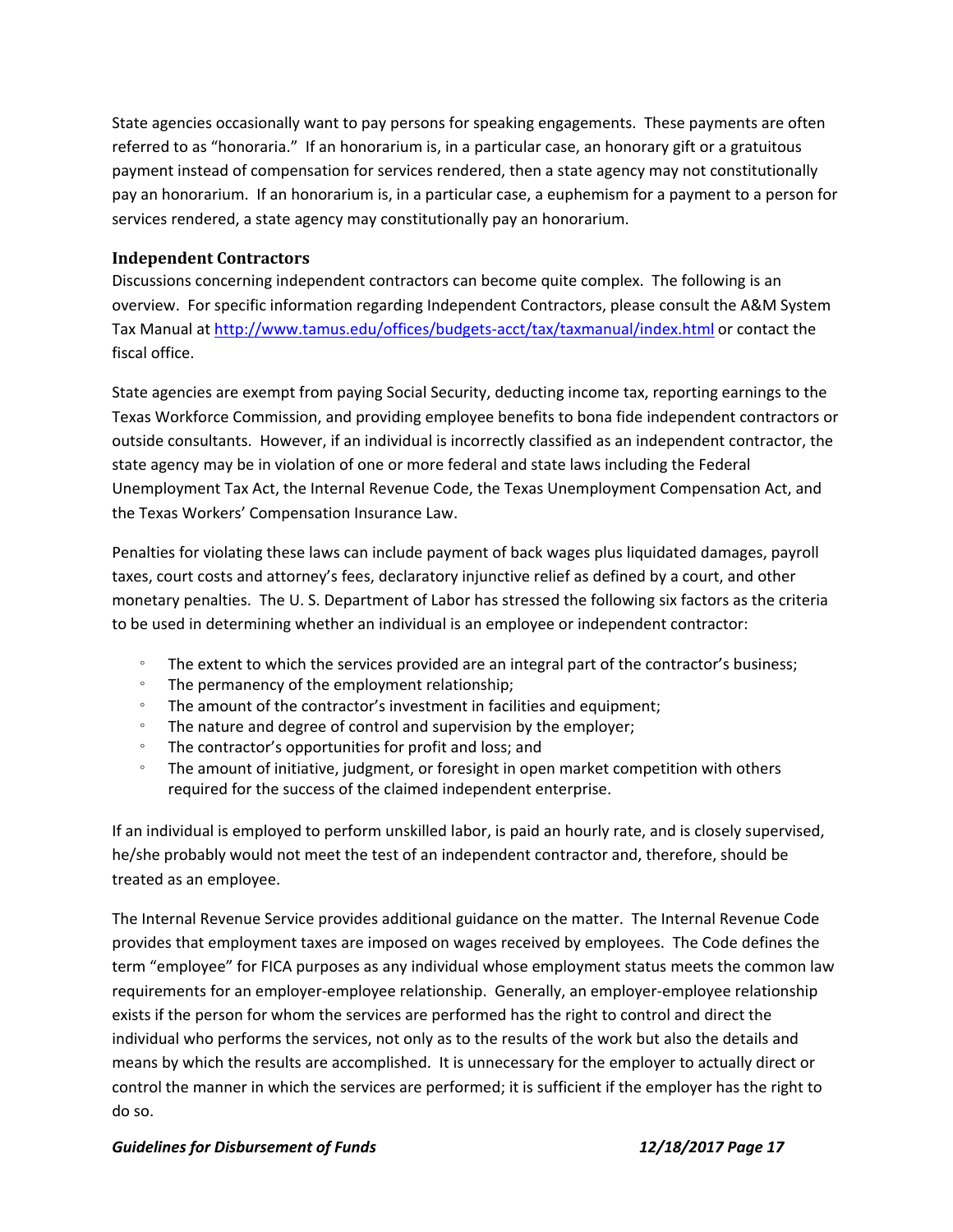If an employer‐employee relationship exists, the designation of the parties as anything other than that of employer and employee is immaterial. Thus, if that relationship exists, it is of no consequence that the employee is designated as a partner, co-venturer, agent, or independent contractor.

#### **Interagency Agreements/Contracts**

State agencies are authorized by the Texas Interagency Cooperation Act to enter into written contracts with other agencies of the State for furnishing special or technical services. The contract may be for employee services, materials, and/or equipment and must specify the kind and amount of services or resources to be provided, the basis for computing reimbursable costs, and the maximum cost during the period of the agreement or contract. Proposals for interagency contracts should be approved by the applicable Chief Executive Officer of the A&M System member, or authorized designee, prior to disbursement of funds related to the contract. Written contracts are required only when the total amount of the transaction is expected to exceed \$50,000. In situations where the amount of the transaction is \$50,000 or less, agencies may use an informal letter of agreement instead of a contract. Interagency Agreements/Contracts must follow the Prompt Payment Act. Contract workforce regulations also apply. All contracts, regardless of amount, negotiated by any A&M System member must be reviewed by the A&M System Office of General Counsel before they can be finally approved.

A state agency that receives services or resources under an interagency agreement or contract may advance funds to the state agency providing the services or resources if an advance is necessary to enable the providing agency to provide the services or resources. If an advance is made, the agencies shall ensure after the services or resources are provided that the providing agency has received only sufficient funds to reimburse its total costs.

Proposed forms and instructions for Interagency Cooperation Contracts and Intrasystem Cooperation Contracts can be found at http://www.tamus.edu/offices/budgets‐acct/contracts/general‐cooperation‐ contracts.html .

#### **Intercollegiate Athletics**

Funds appropriated by the General Appropriations Act (GAA) may not be used for the operation of intercollegiate athletics or to provide athletic scholarships.

The special and general provisions in Articles III and IX of the GAA do not apply to intercollegiate athletics, except for Sections 9 and 11(3) of Article III.

No funds under the control of intercollegiate athletics may be used to purchase alcoholic beverages.

#### **Memberships ‐ Non‐Professional Organizations**

A state agency may pay a membership fee to a non‐professional organization if:

- 1. The agency has specific or implied statutory authority for the payment;
- 2. The payment would serve a public purpose; and
- 3. The agency would receive adequate consideration/benefit in exchange for the payment.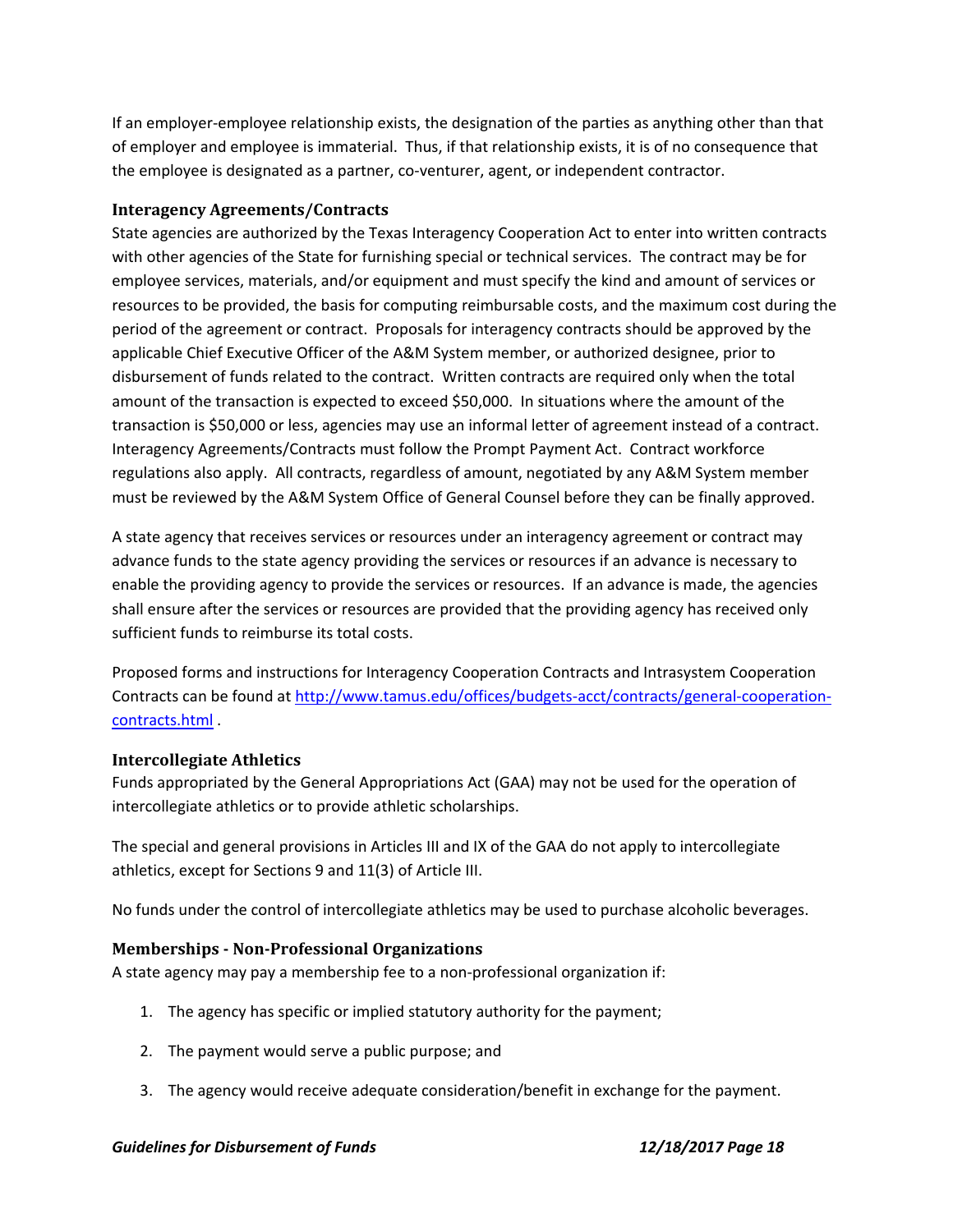A state agency may pay a membership fee to a private entity so that the agency may purchase goods or services at a discount only if the agency shows that the cost of goods or services plus the membership fee is less than the cost of purchasing these same items elsewhere. The purchase voucher/payment request must state the public purpose that will be served by paying the membership fee and how the payment relates to the statutory duties of the agency.

In accordance with the General Appropriations Act, a state agency may not use appropriated money to pay membership dues to any organization that pays part or all of the salary of a registered lobbyist. Membership fees can be paid with state funds **only if** written documentation is provided from the State of Texas ethics web site, https://www.ethics.state.tx.us/search/lobby/ , confirming that the organization is not listed under "Lobby List-Registered Lobbyist and Clients, sorted by Clients."

Depending on individual A&M System member rules or procedures, expenses for certain employee social club memberships are allowable when paid from unrestricted gift or other institutional funds. The business purpose (or percentage of business use) of the membership should be documented. Payments are considered taxable income to the employee for the portion of the membership not used for business purposes. If personal use exceeds 50%, the entire membership becomes personal income to the employee(s). Contact the fiscal office for additional guidance on this issue.

#### **Memberships ‐ Professional Organizations**

The following guidelines regarding Professional Organization Memberships relate to the expenditure of state funds. Contact the fiscal office for additional guidance on this issue.

A state agency may pay a membership fee to a professional organization if:

- $\degree$  The agency has specific or implied statutory authority for the payment;
- The payment would serve a public purpose; and
- The agency would receive adequate consideration/benefit in exchange for the payment.

A state agency may not spend state funds to pay a membership fee or dues to a professional organization unless the head of the agency, or his/her designee, reviews and grants prior written approval for the expense. It is suggested that a list of organizations be prepared and submitted annually for approval.

Memberships in professional organizations should be in the name of the state agency and not in the name of an individual. The purchase voucher/payment request must state the public purpose that will be served by the expense and how the expense relates to the specific statutory duties of the department or agency.

The General Appropriations Act says that a state agency may not use appropriated money to pay membership dues to an organization that pays part or all of the salary of a registered lobbyist. Therefore, membership fees can be paid with state funds only if you provide written documentation that you have checked the State of Texas ethics web site, located at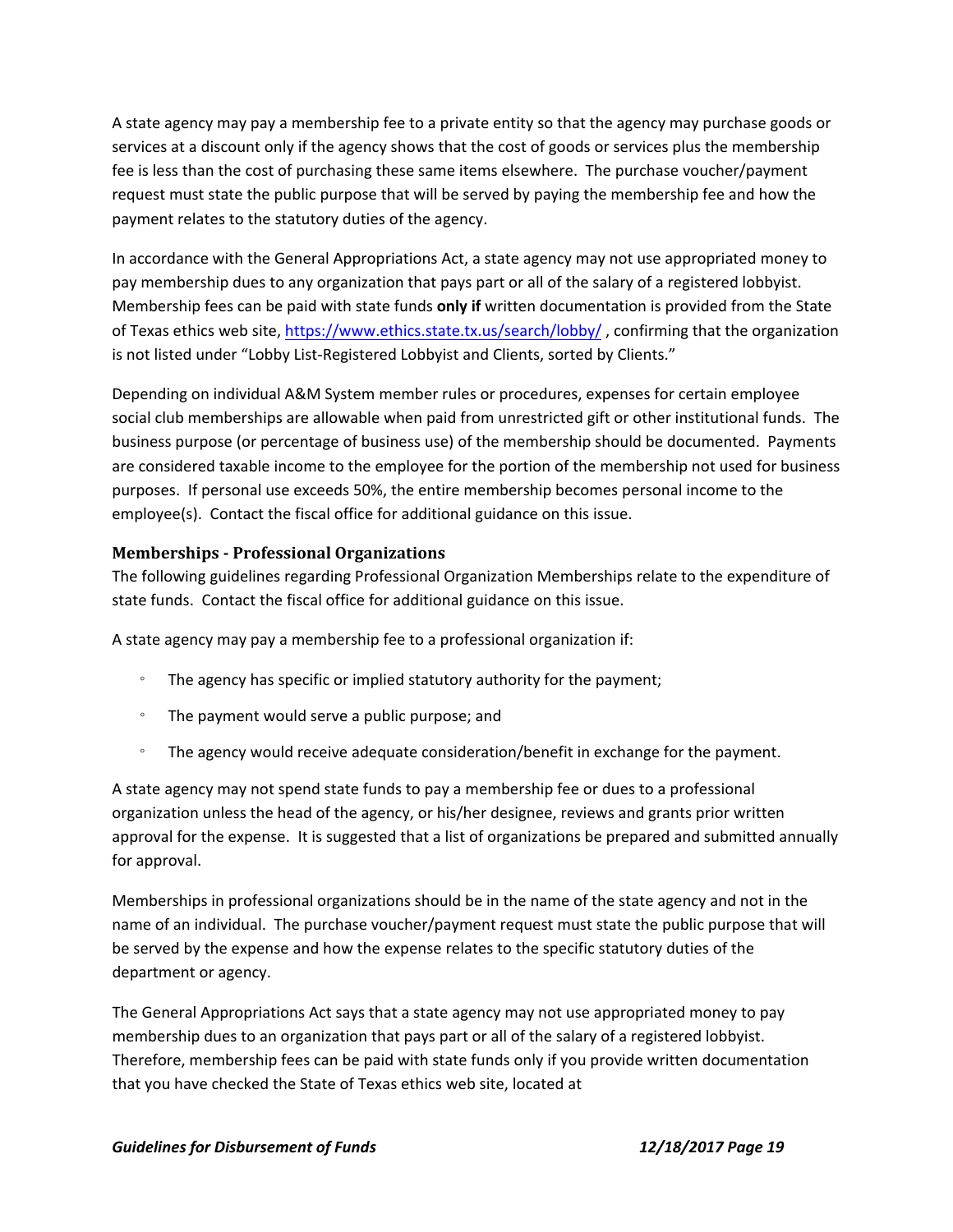https://www.ethics.state.tx.us/search/lobby/ , and confirm that the organization is not listed under "Lobby List‐Registered Lobbyists and Clients, sorted by Clients."



#### **Moving Expenses**

A state agency may use any source of funds to pay the reasonable, necessary, and resulting costs of moving the household goods and effects of a state employee. However, the costs are payable only if:

- The employee is being transferred from one designated headquarters to another;
- The agency determines that the transfer is in the best interests of the state; and
- The distance between the boundaries of the two designated headquarters is at least 25 miles.

State‐owned equipment must be used to move the household goods and effects of the transferring employee. However, if state-owned equipment is unavailable, a state agency may pay for the services of a commercial transportation company or for self‐service vehicles to facilitate the move. A state agency may directly pay a commercial transportation company or the owner of a self-service vehicle, instead of reimbursing a state employee, as long as purchasing procedures have been followed.

A state employee who transfers from one designated headquarters to another because the employee is transferring from one state agency to another qualifies for moving expense reimbursements from the state agency to which the employee is transferring. This only applies if the employee accepts employment at the new state agency before the employee ceases working for the old state agency. Only institutional funds may be used in the situation where a *new* employee's moving expenses are being paid in fulfillment of the employment contract.

If an employee does not substantiate their moving expenses by submitting a voucher within 90 days, these reimbursements will be treated as taxable to the employee. Any cards with unassigned transactions greater than 90 days from the post date, or assigned transactions not submitted within 90 days of the move date will be suspended until those transactions greater than 90 days are submitted and approved.

The following discussion is informational only. Additional information regarding tax implications related to payment of moving expenses can be found in the A&M System Tax Manual located at http://www.tamus.edu/business/budgets-and-accounting/tax-services/tax-manual/ or by contacting the fiscal office.

Amounts received by an employee as payment for, or reimbursement of, moving expenses which are attributable to employment, must be included in gross income as compensation for services, except where deductible as qualified moving expenses. Qualified moving expenses are: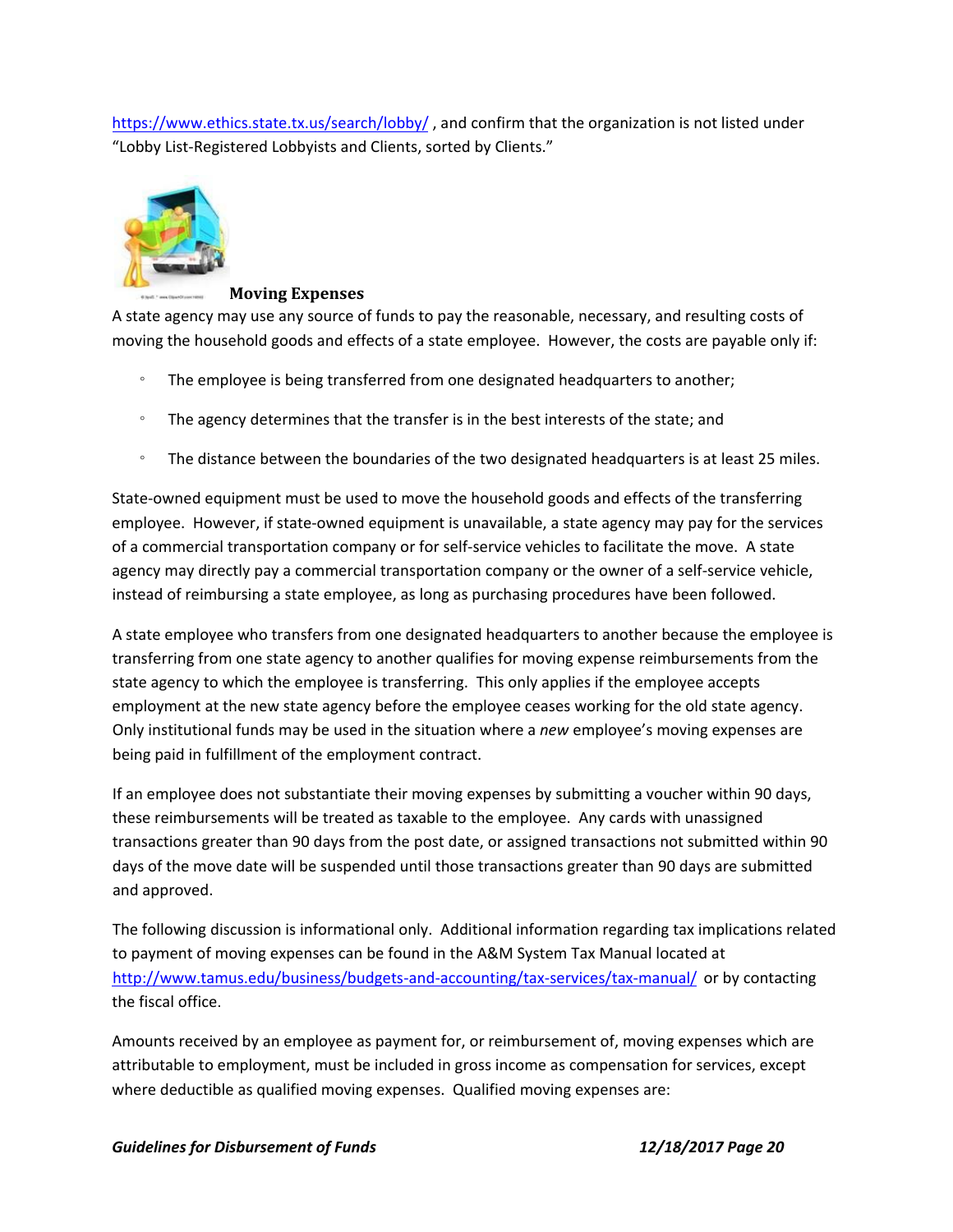- travel (including lodging but not meals) to the new residence, and
- **transportation of household goods and personal effects, including rental of moving vehicles or** payment to a moving company, boxes, tape, and packaging material.

If the employee uses his car to take himself, members of his household, or his personal effects to his new home, he can calculate expenses by deducting either:

- Actual expenses, such as gas and oil, for his car if he keeps an accurate record of each expense or
- Mileage calculated using the Federal standard mileage rate defined by the IRS standard mileage rate. (Refer to IRS.gov web site for current rates.)

Qualified expenses must be made under an accountable reimbursement plan which requires that original receipts be obtained. IRS Rules generally consider a moving expense to be "qualified" when the distance from the old residence to the new principal place of work is at least 50 miles more than the distance from the old residence to the old principal place of work. Where an employee did not have a former place of work, the distance from the old residence to the new principal place of work must be at least 50 miles. In addition, the employee must generally be employed full-time by the same employer for at least 39 weeks during the 12‐month period immediately following arrival at the location. Employees should contact their tax advisor for individual income tax advice.

Qualified moving expenses should be coded as State Employee Relocation ‐ Qualified Expenses (expense object code 1925) and non‐qualified moving expenses should be coded as State Employee Relocation ‐ Non‐Qualified Expenses (expense object code 1926).

#### **Museums**

Funds appropriated by the General Appropriations Act (GAA) may not be used for the establishment of additional museums or for the maintenance and operation of museums, unless the GAA or another act or resolution of the Legislature specifically authorizes the use of those funds for those purposes.

To encourage and promote gifts, grants and donations to institutions of higher education, an institution that receives a gift, grant or donation for the construction or establishment of a museum added to the institution's building inventory after Sept. 1, 1997, may use educational and general funds appropriated by the GAA for the maintenance and operation of the museum.

#### **Notary Fees**

Effective September 1, 2002, the State of Texas no longer requires employees designated as notaries to purchase notary bonds. The following quote outlines the state's stance on notaries in relation to being bonded:

*The state will defend and reimburse a state employee for damages, attorney's fees and court costs adjudged against them when the damages are based on an act or omission in course and scope of the person's employment (Civil Practice and Remedies Code Section 104.001). So when notarizing documents outside the course and scope of your work duties, you will not have the protection for your actions unless you personally purchase the notary bond.*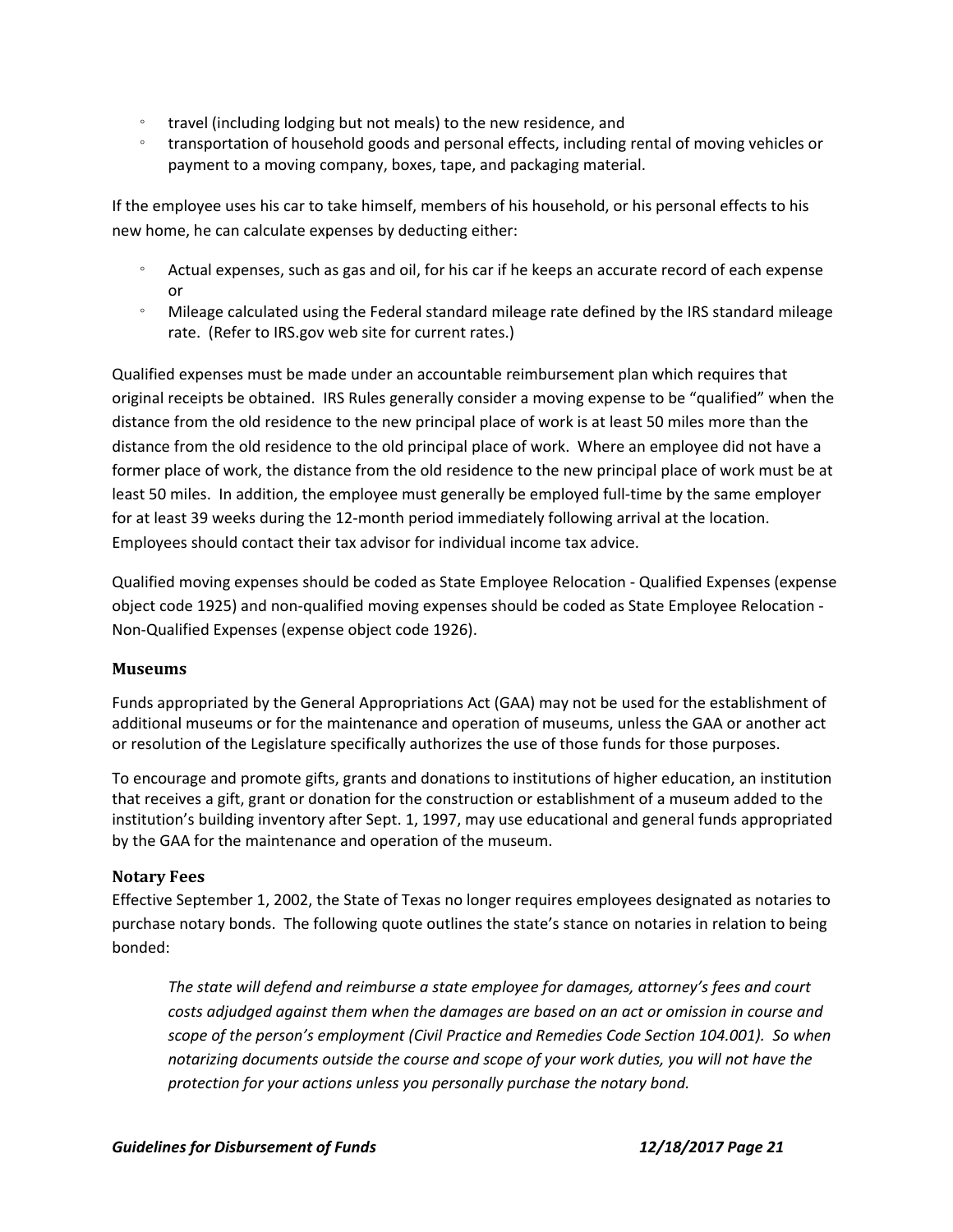All notary applications are to be submitted to the State Office of Risk Management with a check for \$11.00 made payable to the Secretary of State. Procedures and applications can be found on the web at http://www.sorm.state.tx.us/Risk\_Management/Bonds\_and\_Insurance/notary\_forms.php . If you have any questions or need additional information, please contact the System Office of Risk Management.

#### **Payments to Non‐U.S. Citizens**

"Payments to Non‐U.S. Citizens" is a complex process. The following is an overview. For more detailed information, please refer to the A&M System Tax Manual, located at http://www.tamus.edu/offices/budgets‐acct/tax/taxmanual/index.html , or contact the fiscal office prior to the event.

All payments to non‐employee foreign nationals for services performed or expenses being paid or reimbursed on behalf of that individual must include a copy of the foreign individual's entry visa or evidence of temporary non‐immigrant status. It would also be helpful to know whether the individual has met the "substantial presence test." There are different types of visas and the federal government has determined what types of expenses may be paid for services provided. In some instances, scholarships may be subject to withholding. Texas A&M University - Financial Management Services -Accounts Payable has included a chart entitled "A Summary of Visa Options for Schools with International Students and Scholars" on its homepage at

http://union.okstate.edu/ISS/Documents/VisaOptionsSummary.pdf that may be helpful in determining probable tax status, depending on visa type. For visa types that only allow payments for expenses, reimbursement may only be made with actual receipts. Payments to individuals who are non-resident aliens require either a Social Security Number or an Individual Taxpayer Identification Number (ITIN) **prior** to being paid. A temporary ID can be setup if needed. This includes payments being made on behalf of that individual (i.e. direct bills for hotels and airlines). If an individual is not eligible for a Social Security Number, he/she should apply for an ITIN.

To identify the countries included on the List of Tax Treaties, access the IRS website at http://www.irs.gov/. In the "Search IRS Site for" field type in *tax treaties*, then click on the first link "Income Tax Treaties." This is a list of treaties. If the country is on the List of Tax Treaties, the United States has a tax treaty with that country and the individual will need to complete an Internal Revenue Service Form 8233 located at http://www.irs.gov/pub/irs-pdf/f8233.pdf.

If the country is not on the list, then the United States does not have a tax treaty with that country. In this instance, the individual will receive 70% of the amount due and a second purchase voucher, made payable to the Internal Revenue Service, will need to be prepared for the remaining 30% of the payment.

#### **Penalties**

State funds may not be used to pay a penalty to any person or entity unless a valid federal law or regulation requires the payment. A late charge is not a penalty if the charge reasonably relates to the costs incurred by a person or entity because a state agency was late in making a payment. In contrast, a late charge is a penalty if the charge does not reasonably relate to the costs incurred by a person or entity because a state agency was late in making a payment.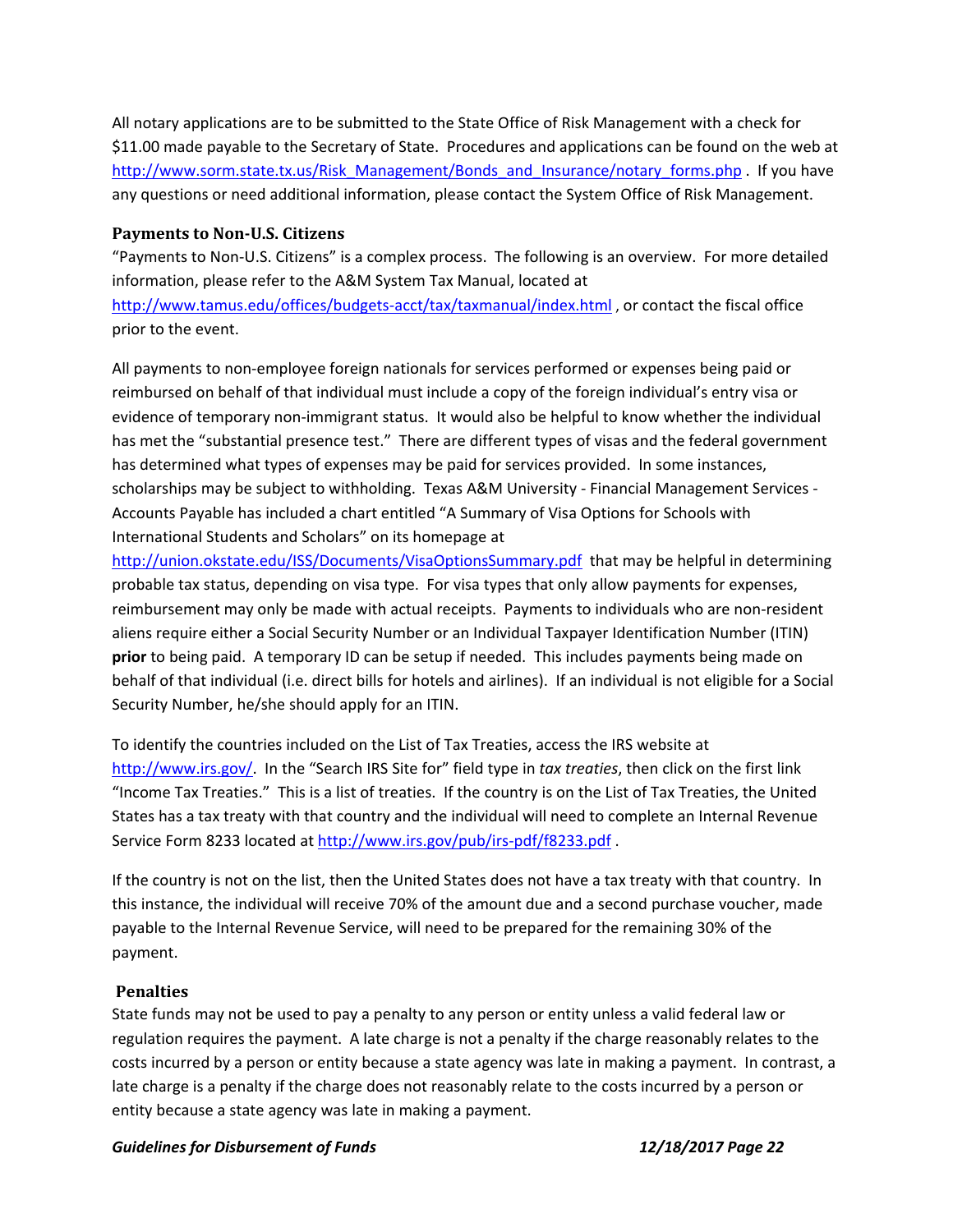#### **Private Consultants**

A consulting service is the practice of studying an existing or a proposed operation or project of an agency and advising the agency with regard to the operation or project. The term does not include services connected with the routine work necessary to the functioning of an agency's programs. The key words are "studying" and "advising," rather than "performing."

Private/outside consultants may be used if there is a substantial need and such services cannot be adequately performed by agency personnel or through contract with another state agency. Such contracts may be entered into by following normal contracting procedures. See System Regulation 25.99.03 (http://www.tamus.edu/offices/policy/policies/pdf/25‐99‐03.pdf ) for exemptions, requirements, and procedures related to the contracting process.

Before entering into a consultant services contract which is reasonably foreseen to exceed \$25,000 during its term, the state agency must notify the Legislative Budget Board and the Governor's Budget and Planning Office of their intent, provide information that demonstrates that there is a substantial need for the consulting service and that the agency cannot adequately perform the services with its own personnel or obtain consulting services through a contract with another state agency.

At least 30 days prior to entering into a consulting services contract that is reasonably foreseen to exceed \$25,000, the state agency must file a document with the secretary of state for publication in the *Texas Register*. The document must:

- Invite consultants to provide offers of consulting services; and
- $\degree$  Identify the individual who should be contacted by a consultant that intends to make an offer; and
- **Specify the closing date for the receipt of offers; and**
- Describe the procedure by which the state agency will award the contract.

If the consulting services sought by a state agency relate to services previously provided by a consultant, the agency must disclose that fact in the invitation for offers. If the agency intends to award the contract for the consulting services to a consultant that previously provided the services, unless a better offer is received, the agency must disclose its intention in the invitation for offers.

Notice of a consulting services contract award must be published in the Texas Register no later than 20 days after entering into the contract. The notice should include a description of the activities that the consultant will conduct; the name and business address of the consultant; the total value and the beginning and ending dates of the contract; and the dates on which documents, films, recordings, or reports that the consultant is required to present to the agency are due.

A state agency must provide written notice to the Legislative Budget Board for all consulting services contracts (including amendments, modifications, renewals or extensions) that exceed \$14,000. Contact your fiscal office for additional information.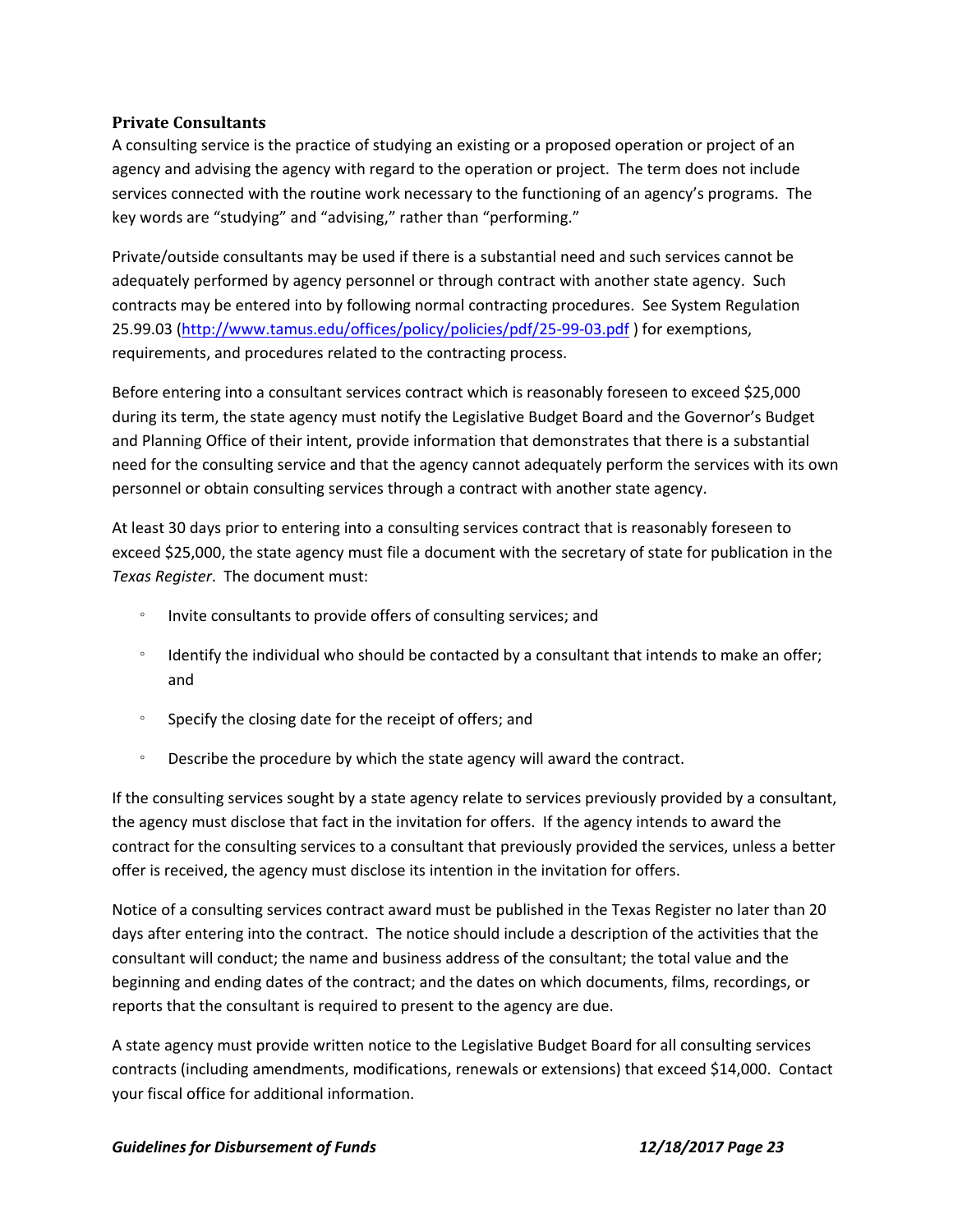A state agency may not divide a consulting services contract into more than one contract to avoid the requirements outlined above.

An individual who offers to provide consulting services to a state agency and who has been employed by that agency or by another state agency at any time during the two years preceding the making of the offer must disclose in the offer the nature of the previous employment with the agency, the date the employment was terminated, and the annual rate of compensation for the employment at the time of its termination. If the state agency accepts the individual's offer, information regarding the individual's previous employment and its nature must be included in the Texas Register notice posted after the contract is awarded.

**The employment of any individual by an A&M System member as a private consultant, in addition to his/her normal employment with the same member, should be processed through the payroll system.** When the funding source for the contract will be state funds, an institution of higher education may not enter into a consulting services contract with a former or retired employee of the agency before the first anniversary of the last date on which the individual was employed by the agency.

The System Office of General Counsel (OGC) must review any contract for outside counsel. OGC will then submit the contract to the Attorney General's office for approval. When payment to an outside

counsel is requested, the invoice must be forwarded to OGC, accompanied by the current Outside Counsel Agreement previously approved by the Attorney General's office for approval. Please contact the fiscal office for additional information.



#### **Professional Services**

Professional services are services within the scope of the practice of accounting, architecture, landscape architecture, optometry, medicine, real estate appraising, land surveying or professional engineering, professional nursing or those services performed by any licensed or registered architect, landscape

architect, optometrist, physician, surgeon, registered nurse, certified public accountant, real estate appraiser, land surveyor or professional engineer in connection with his/her professional employment or practice.

The selection and engagement procedures for professional services are subject to the Professional Services Procurement Act (Chapter 2254, Subchapter A, Texas Government Code). Selection should be based on demonstrated competence and qualifications for the type of professional services to be performed and at fair and reasonable prices, as long as professional fees are consistent with and not higher than the published recommended practices and fees of the various applicable professional associations and do not exceed the maximum provided by law. Any contract or agreement for professional services in violation of any provisions of the Professional Services Procurement Act is void and of no effect.

*Guidelines for Disbursement of Funds 12/18/2017 Page 24* Professional service contracts are not subject to the same notification, publication, and reporting requirements as private consultant contracts. However, a state agency must provide written notice to the Legislative Budget Board of a professional services contract, other than a contract for physician or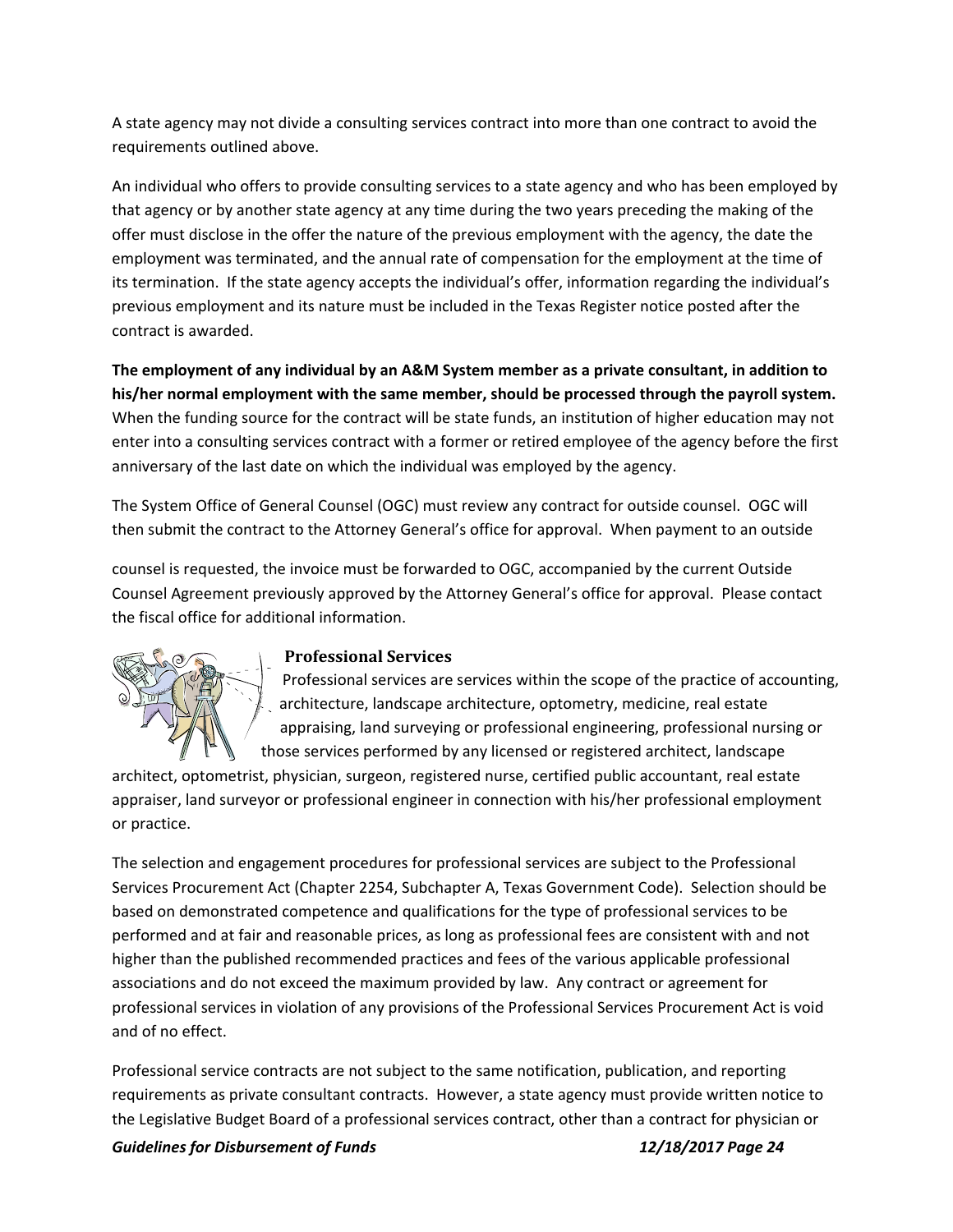optometric services, if the amount of the contract (including amendment, modification, renewal, or extensions) exceeds \$14,000. Additional information regarding the procurement of professional services can be found in System Regulation 25.99.03, located at http://www.tamus.edu/offices/policy/policies/pdf/25-99-03.pdf.

If state funds will be used to make payments under the contract, a state agency may not enter into a professional services contract with a former or retired employee of an agency before the first anniversary of the last date on which the individual was employed by the agency. The agency, however, is not prohibited from entering into a professional services contract with a corporation, firm, or other business entity that employs a former or retired employee of the agency within one year of the employee's leaving the agency, provided that the former or retired employee does not perform services on projects for the corporation, firm, or other business entity that the employee worked on while employed by the agency.



#### **Publications**

State funds may not be used for the publication, recording, production, or distribution of any item or matter unless the publication, recording or production is: (1) essential to accomplish or achieve a strategy or outcome target established by the General Appropriations Act; or (2) required by law. This includes lists, notices, pamphlets, video tapes, audio tapes, microfiche, films, or other electronically produced information or records.

State funds may not be expended to print a publication of any type that prominently displays the name or picture of a statewide elected official, any appointed officer of the state, or an employee. If a state agency wants to distribute a publication that includes a photograph of a state official or employee or displays the name of a state official or employee in large type or on a repetitive basis, then the agency must provide an advance copy of the publication to the State Comptroller for review.

Each state publication must clearly reflect the date that the publication is produced or initially distributed by a state agency in a conspicuous location at or near the beginning of the publication.

#### **Recruitment of Students**

State funds may not be used for recruiting out‐of‐state students. This includes transportation costs for out‐of‐state prospective students or university employees. Institutional funds may be used for out‐of‐ state recruiting costs.

#### **Service Departments**

An institution of higher education may purchase goods and services from an on‐campus service center if the institution pays for the goods and services with

- Educational and general funds,
- Higher education funds,
- Advanced technology funds, or
- Advanced research funds.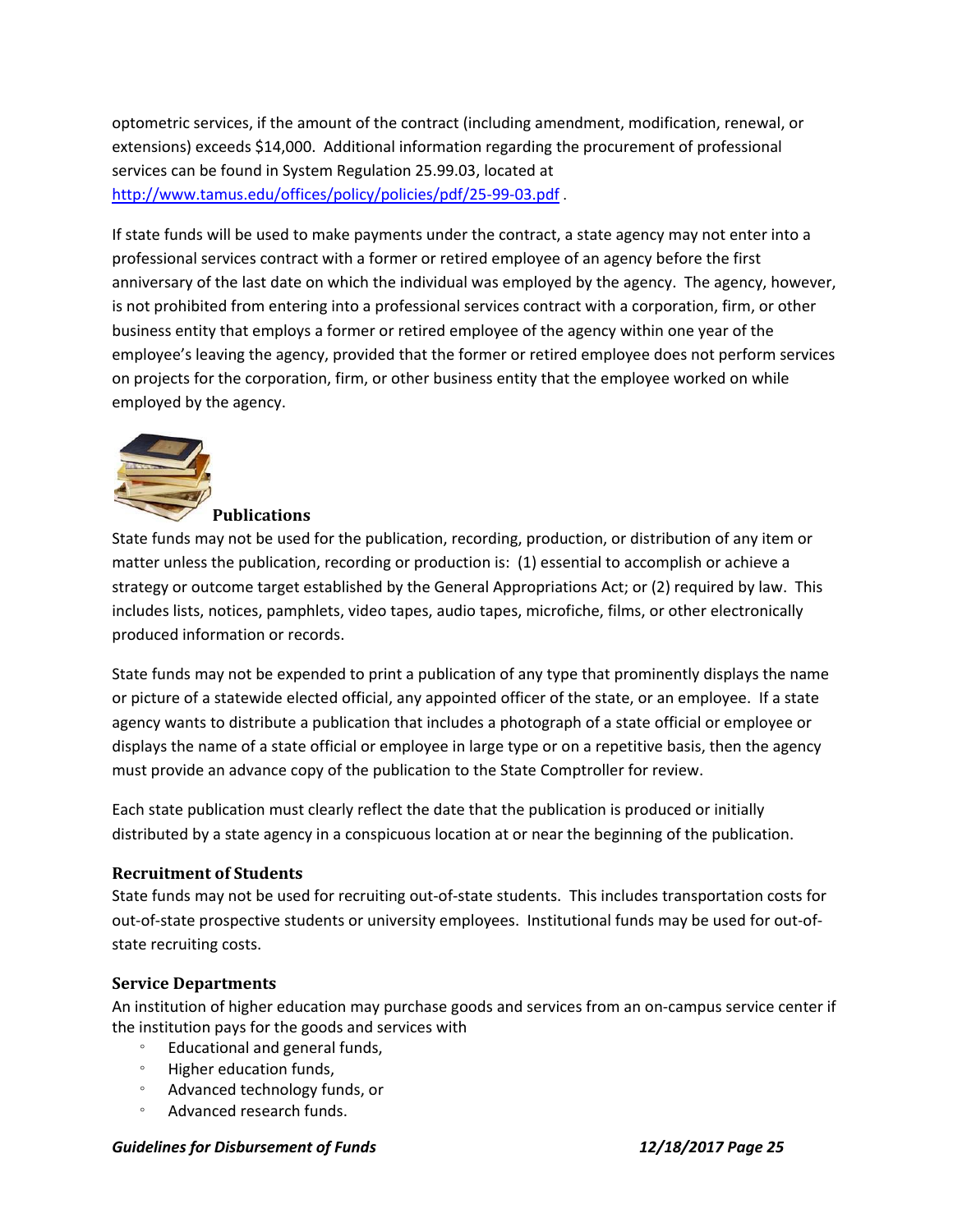The institution must set up the service center on the Texas Identification Number System (TINS) of the Comptroller's office with either the center's:

- Federal identification number, or
- $\degree$  A Texas identification number with a unique mail code to identify the center.

The institution of higher education that makes a purchase from an on‐campus service center must retain all relevant supporting documentation and receipts for the purchase.

The state auditor requires an institution of higher education to explain the method the institution uses to determine the price of goods and services charged to the institution by an on‐campus service center.

If the center is funded with educational, general and institutional funds, the institution may only be charged for the center's expenses that are paid with institutional funds.

#### **Scholarships**

#### **Texas Public Educational Grants Program**

The governing board of an institution of higher education may use money received from the fee for issuance of collegiate license plates for awarding Texas Public Educational Grants. When using the fee for this purpose, the board must give priority to grants for resident students. The board may not use the fee for emergency loans under the Education Code.

#### **Scholarship appropriations**

Out of the additional funds appropriated for the informational strategy described as Scholarships, the Legislature intends for the respective governing boards to allocate and expend those funds for need‐ based student scholarships, regardless of the race, sex, color or ethnicity of the student recipient.

**Scholarship reporting to the Comptroller's office and the Texas Higher Education Coordinating Board** Before expending any funds appropriated by the General Appropriations Act (GAA) for scholarships, an institution of higher education must file a copy of its approved allocations and its rules and regulations about the award of scholarships with:

- The Comptroller's office, and
- The Texas Higher Education Coordinating Board (THECB).

The agency must file a copy of each subsequent change in its allocations or rules with the Comptroller's office and the THECB.

#### **Speakers**

Per the Texas Ethics Commission publication, *A Guide to Ethics Laws for State Officers and Employees*, you may not solicit, agree to accept, or accept an honorarium in consideration for services you would not have been asked to provide but for your official position. It is permissible to accept food, transportation, and lodging in connection with a speech or other service performed in an official capacity. **Payments to individuals currently employed by the A&M System must be processed through payroll.** The Payroll contact person for the PIN where the individual is employed will provide details of what is required to process these payments. Payments to individuals who are currently not an active TAMUS employee but have been employed by the A&M System within the past year must be made through payroll.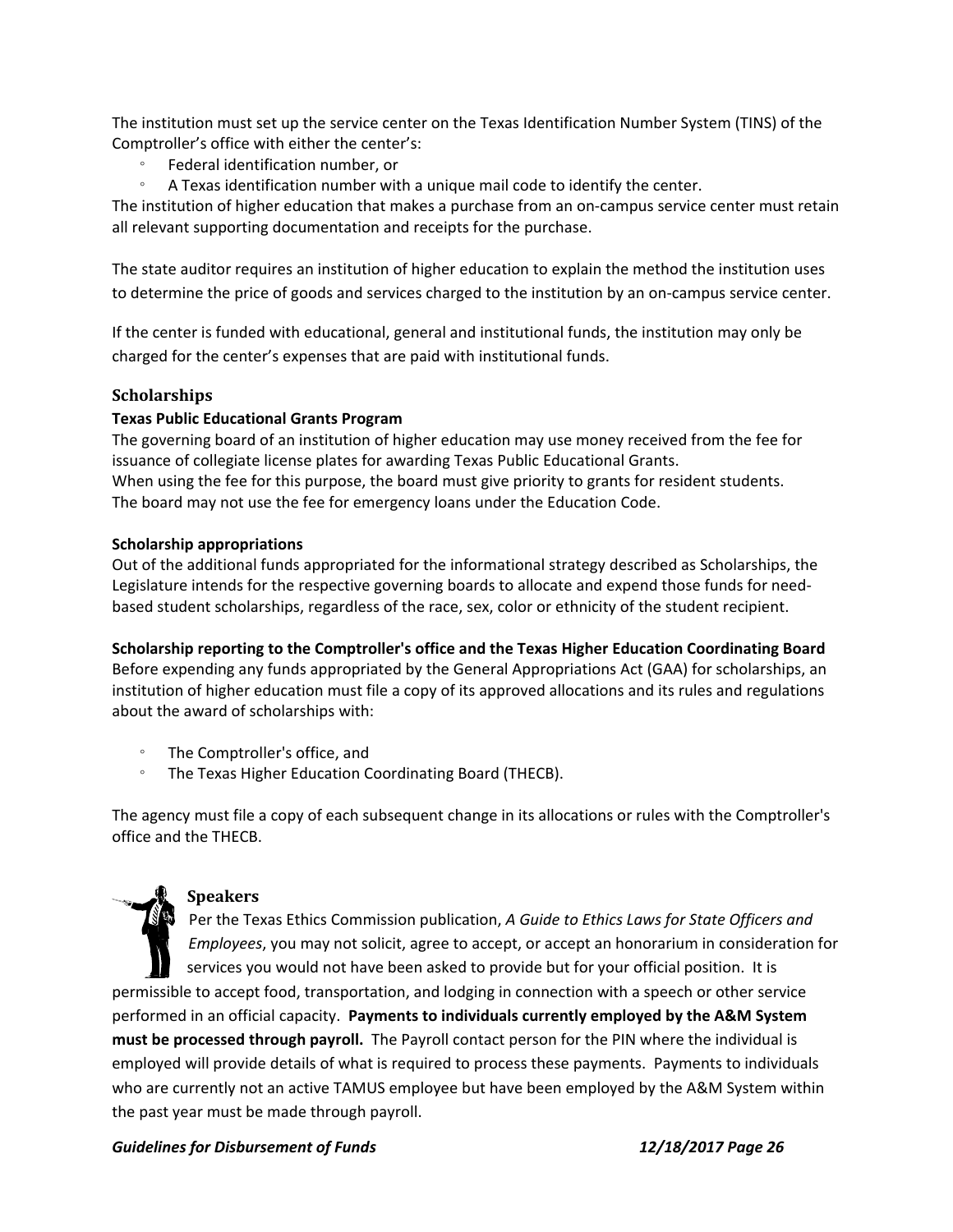#### **State Employees Training**

The State Employees Training Act allows agencies to expend state funds to provide training and education for its administrators and employees. However, the program must relate to the current or prospective job duties of each administrator or employee who is trained under the program. See System Policy 33.05 (http://www.tamus.edu/offices/policy/policies/pdf/33‐05.pdf ) and System Regulation 33.05.01 (http://www.tamus.edu/offices/policy/policies/pdf/33‐05‐01.pdf ) for additional information.

Each state agency is required to adopt rules concerning the eligibility of its administrators and employees for training and education and the obligations assumed by them upon receiving the training and education. These rules must be approved by the Governor's Budget and Planning Office before any expenses can be made under the program.

Allowable expenses include salary, tuition and other fees, travel and living expenses, training stipends, training materials costs, and other necessary expenses of the instructor, student, or other participant. A copy of the governor's approval of the agency's training plan must be attached to the purchase voucher/payment request.

The State Employees Training Act was amended by the  $76<sup>th</sup>$  Legislature by adding certain restrictions and liabilities should an employee fail to continue being an employee for a certain length of time after the

training period is complete. Prior to the start of three or more months of training in which an employee will not be performing his regular duties, the employee must agree in writing to work at least one month for each month of training received or pay the agency for all costs associated with the training. Training costs include any amounts of the employee's salary that were paid and that were not accounted for as paid vacation or compensatory leave. The Board of Regents may, in a public meeting, waive these requirements if it is found to be in the best interest of the agency or is warranted because of an extreme personal hardship suffered by the employee. If an employee does not fulfill the written agreement and is not released from the obligation to provide services or make the payments, the employee is liable to the state agency for any associated training costs and for the agency's reasonable expenses incurred in obtaining payment, including reasonable attorney's fees.

#### **Subscriptions**

Subscriptions should be in the name of the applicable A&M System member. In general, payment cannot be made more than six weeks before the start of the subscription period. If payment is required earlier than six weeks, an explanation must be included on the purchase voucher/payment request. The beginning and ending date of the subscription must be stated on the purchase voucher.

#### **Taxes ‐ Federal and State**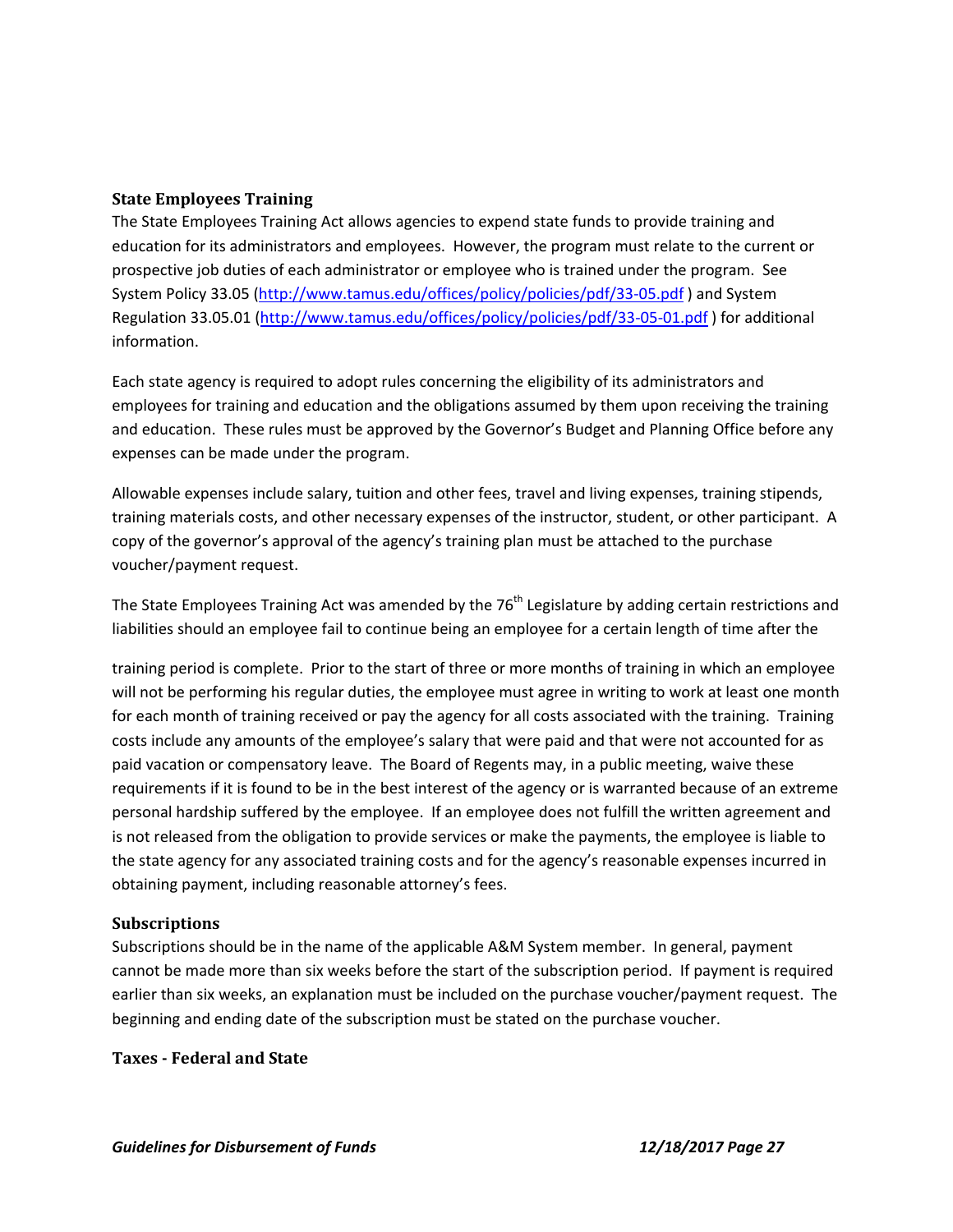The Texas A&M University System is exempt from most federal and Texas state taxes. We are also exempt from other states' sales tax if the goods are being shipped to us in Texas. Business meals that are direct billed to the state agency are tax-exempt. Exceptions are as follows:

- Reimbursement of sales tax to an individual who has purchased goods for an A&M System member can only be made from certain institutional funds. Departments are encouraged to submit a Texas Sales and Use Tax Exemption Certification to the vendor at the time of purchase. The form can be found on the State Comptroller's website at http://www.cpa.state.tx.us/taxinfo/taxforms/01‐3392.pdf. A copy of the form can be obtained from the member's fiscal office. Please contact the fiscal office to determine which institutional funds may be used. (Refer to the Travel Voucher section of these Guidelines for additional information on sales tax on lodging.)
- State agencies are required to pay the federal tax and may be required to pay certain state tax on bulk fuel purchases. State agencies are exempt from paying federal tax on telephone bills and regular fuel purchases that are required to be purchased on the fleet card.

*Note: Texas agencies are required to collect sales tax when selling items to a final purchaser who is not tax exempt.*



#### **Telecommunications**

A state agency may not buy, rent, or pay toll charges for a telephone for which the telephone number is not listed or available to the public from directory assistance. This prohibition does not apply if the unlisted telephone number is used to provide access to computers, telephone system control centers, long-distance networks, elevator control systems, and other tone-controlled devices for which restricted access to the telephone number is justified for security or other purposes.

#### **Telecommunication Service Fees and Surcharges**

A state agency may not pay the following fees and surcharges:

- 9‐1‐1 emergency service fee imposed on local exchange access lines or equivalent local exchange access lines (also referred to as USA Regulatory Obligation & Fees, or Emergency Service Charge)
- 9‐1‐1 emergency service fee imposed on wireless telecommunications connections
- 9‐1‐1 equalization surcharge imposed on intrastate long‐distance services (also referred to as Texas Equalization Surcharge by AT&T)
- Texas Universal Service Fund (TUSF) Charge
- 800 calls from payphones
- Poison Control Surcharge (also referred to as Telephone Tax by AT&T)
- Texas Infrastructure Fund (TIF) Assessment (also referred to as Texas State Special Fee or Special Tax)
- Federal Excise Tax (also referred to as Federal Tax)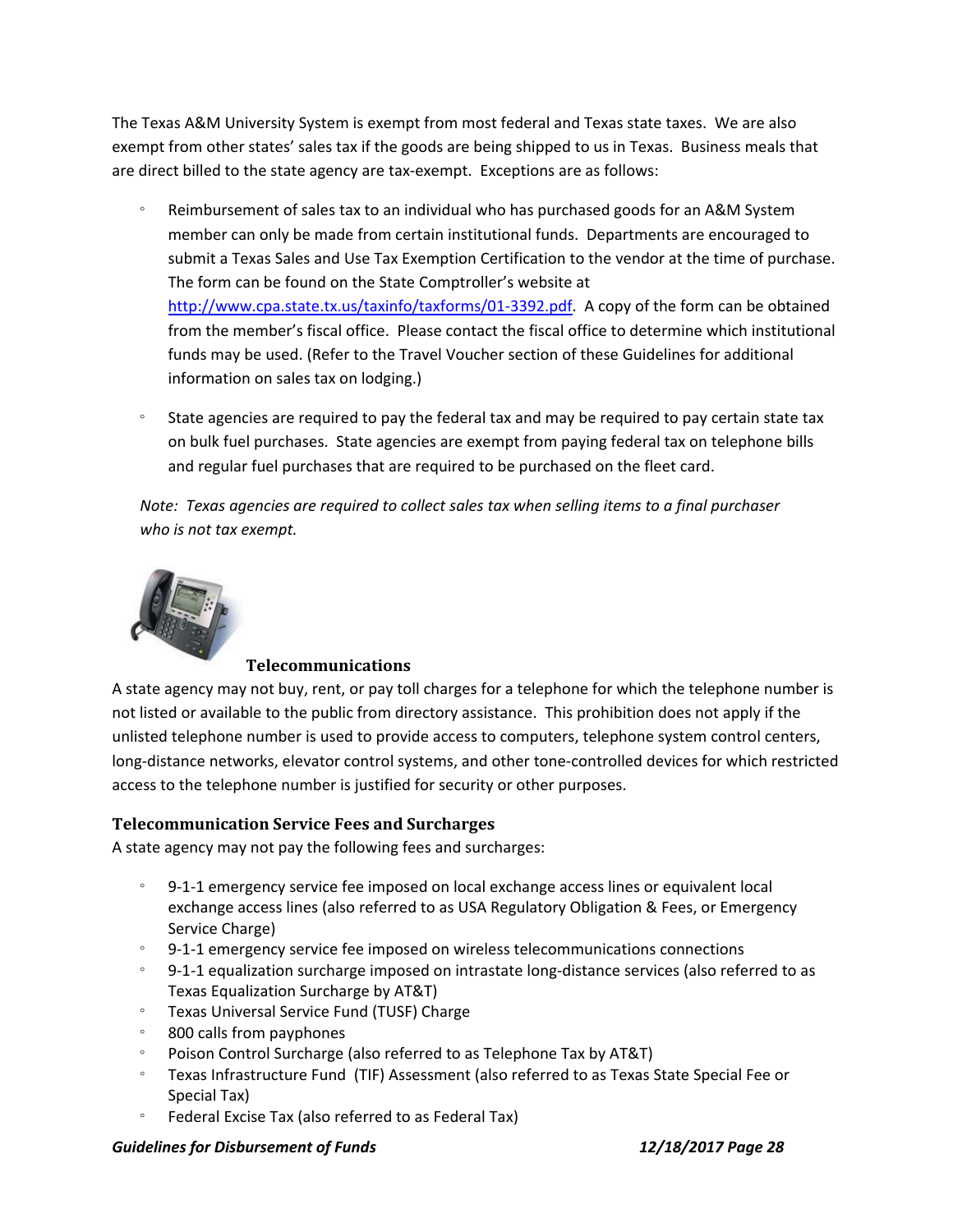- State Sales Tax
- County Sales Tax
- Local/City Sales Tax
- Metro Transit Authority (MTA) Tax
- Late charges (does not include wireless providers)
- Property Tax (also referred to as Federal Regulatory Fee by AT&T)
- Administrative Expense Fee (AT&T)

Additional information regarding telecommunications fees, taxes and surcharges can be found on the Department of Information Resources website at http://www.dir.state.tx.us/store/tsd/oagtaxexempt.htm#fusf.

#### **Television Stations**

Educational and general funds appropriated in Article III of the General Appropriations Act (GAA) may not be expended for the acquisition, construction or operation of a television transmitter station.

However, this prohibition does not prohibit an institution of higher education from:

- Using closed‐circuit television for purely instructional purposes.
- Using existing public broadcasting or transmitter stations for educational purposes.
- **Continuing the operating arrangements the institution has with existing transmitter stations for** purely educational purposes.
- Having cooperative arrangements with public broadcasting stations.

#### **Tips and Gratuities**

Based on Attorney General Opinions, reimbursements to employees for tips or gratuities paid voluntarily in connection with business meals can only be made from gift or other institutional funds. Payments of mandatory service charges imposed by a vendor may be paid from any institutional fund under the same requirements applicable to food purchases. Tips and gratuities cannot be paid or reimbursed from state funds.

#### **Utility Services**

A utility may not bill or otherwise require a state agency to pay for services before the services are provided. This does not prohibit a utility from entering into an agreement with a state agency to establish a level or average monthly service billing plan. The agreement must require quarterly reconciliation of the leveled or equalized bills.

The rates that a utility charges a state agency may not include an amount representing a gross receipts assessment, regulatory assessment, or similar expense. The Public Utility Regulatory Act prohibits a telecommunications utility that provides service to a state agency from imposing a fee, a penalty, interest, or any other charge for delinquent payment of a bill for that service.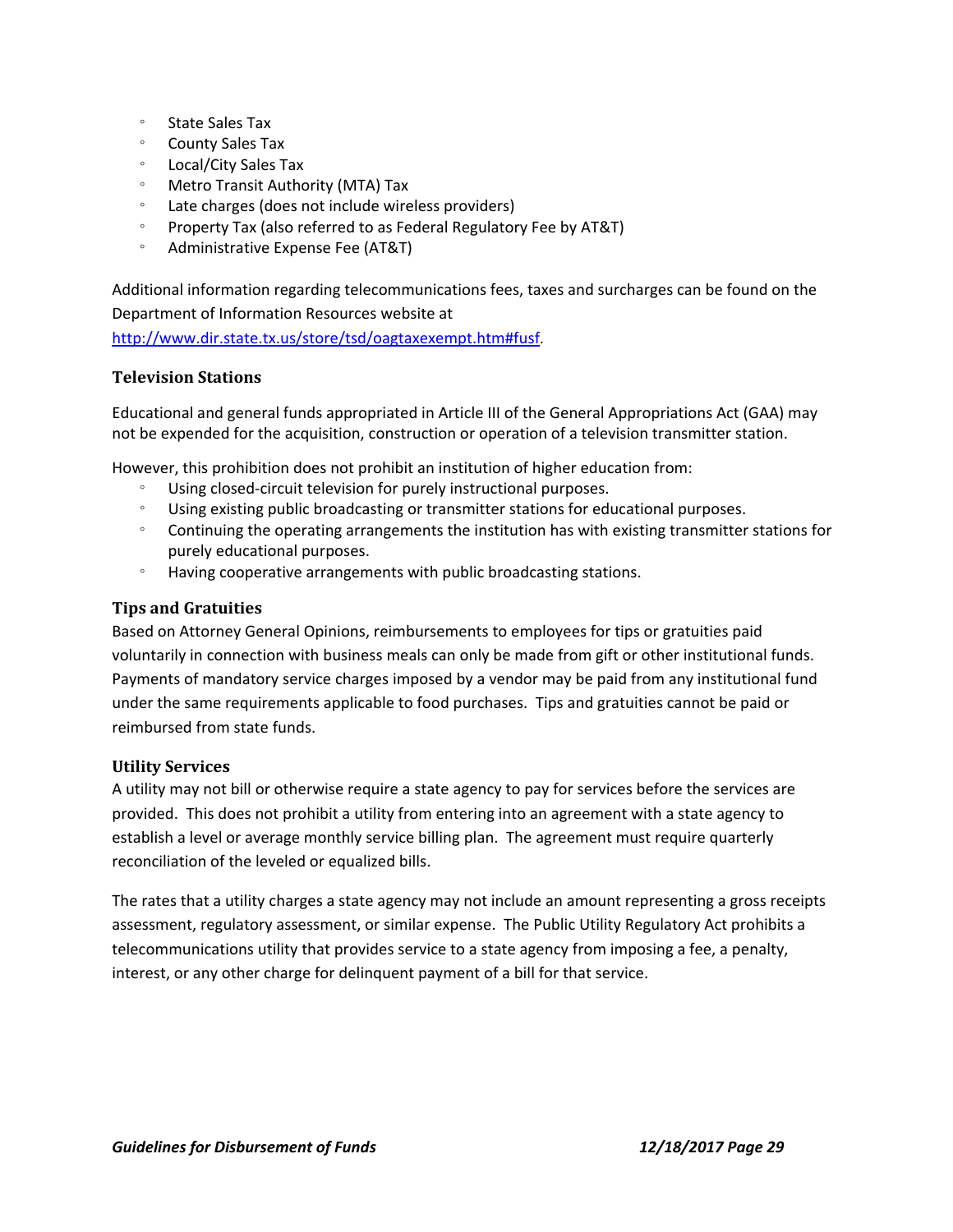# **Travel Vouchers**

#### **General Discussion**

A travel voucher is a voucher submitted by a current or prospective state employee for reimbursement of travel expenses relating to official state business after travel has occurred.

The following items need to be provided when preparing the travel voucher.

- Agency approval
- Object code
- Agency voucher number
- Certification by traveler
- Payee identification number
- **Department to which trip expenses will be charged and departmental voucher number, where** applicable
- Departure and arrival times
- Designated headquarters of person claiming reimbursement
- Destination
- Mode of travel
- Name and title of person claiming reimbursement
- **Statement regarding purpose of the trip and how it benefited the member**

Where applicable or required by the A&M System member's fiscal office, the following information should also be included.

- Receipts for lodging costs
- Meal cost breakdown per day
- **Receipts to support claims for reimbursement of public transportation (other than mass transit,** parking, or taxis), public accommodations, registration fees, etc.
- Travel advance information
- Point to point mileage breakdown
- Approved travel request is required if travel is out-of state and paid from state funds according to Government Code 660.003(e)(4).

A current or prospective state employee may approve a travel document only by signing the travel voucher. Electronic signatures are allowed. The signature is automatically revoked if new information is added to the voucher after it is signed or information on the voucher is changed after the voucher is signed, unless the new or changed information is authorized by the traveler. It is strongly recommended that authorization also be obtained from the authorized departmental approver. The automatic revocation of a signature means that the travel document has not been approved.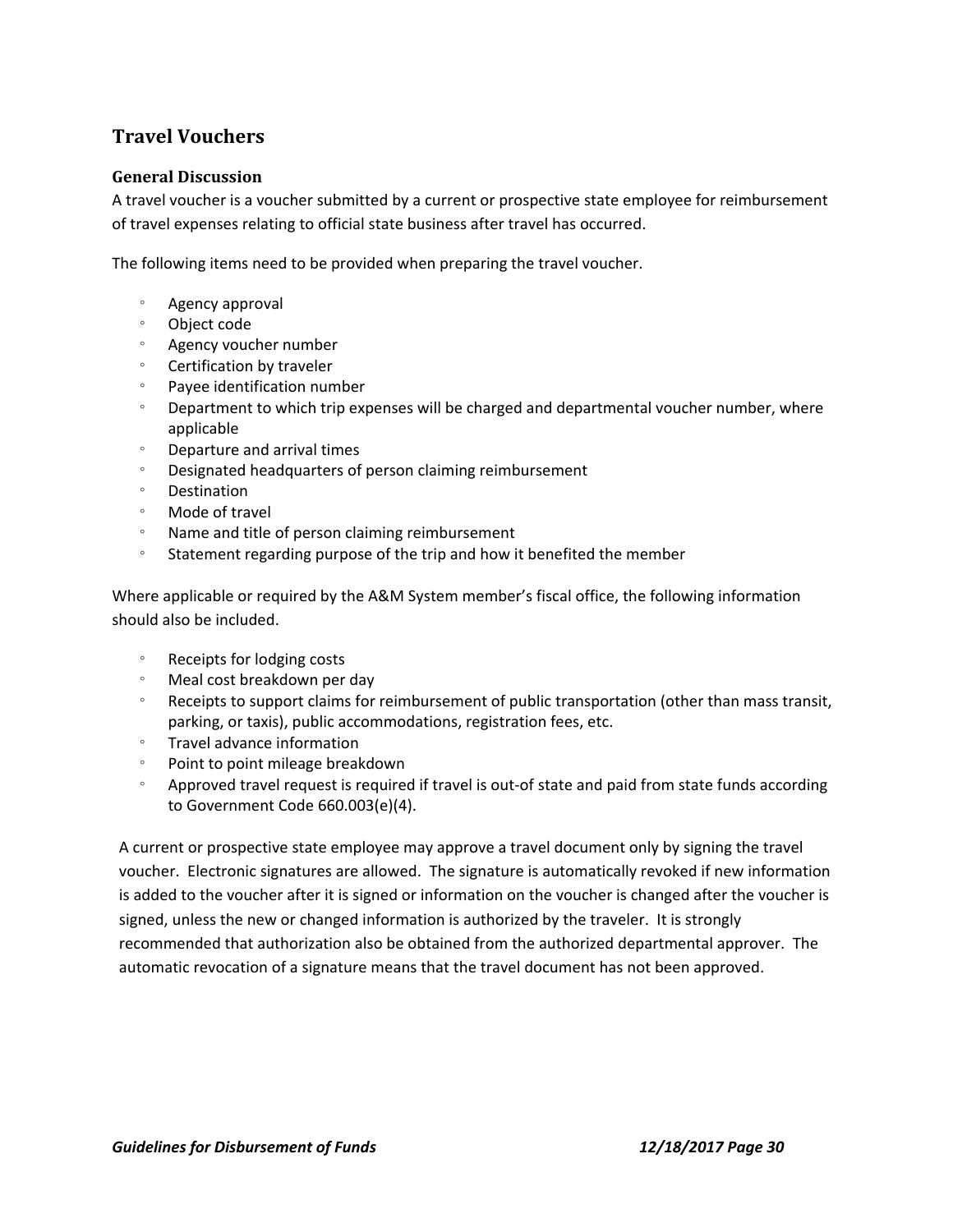

#### **Receipts/Reimbursements**

If a traveler does not substantiate their travel by submitting a travel voucher within 90 days, these reimbursements will be treated as taxable to the employee. Any travel cards with unassigned transactions greater than 90 days from the post date, or assigned transactions not submitted within 90 days of the travel end date will be suspended until those transactions greater than 90 days are submitted and approved.

The lodging receipt must be complete for state funds. A receipt that has been altered by any person other than the commercial lodging establishment is unacceptable. A receipt to which additional information has been added is considered unaltered if the additional information does not conflict with or obscure the information on the receipts. The name and address of the lodging establishment, the name of the employee or board member, the single room rate, and a daily itemization of the lodging charges must be included on the receipt. If the lodging receipt is unavailable, the supporting documentation must include the canceled check or credit card slip used to pay the establishment, the credit card billing statement on which the lodging charges appear, or a copy of the receipt, check, slip or billing. If the individual listed on a lodging receipt is different from the state employee named on the voucher, the lodging receipt is acceptable if supporting documentation includes proof that the employee paid the lodging expenses for which the employee is claiming reimbursement. The proof may be in the form of a credit card slip, a credit card billing, a canceled check, or a receipt from the individual whose name appears on the lodging receipt.

Receipts for meals are not required unless otherwise required by your fiscal office. However, employees are encouraged to keep a record of meal expenses incurred since each employee will be reimbursed only for **actual expenses incurred**, up to the maximum rate allowed. Reimbursement will not be made for the purchase of alcohol or alcoholic beverages. However, tips on meals or taxi tips may be reimbursed from local accounts (funds).

The airline ticket receipt should be attached to the travel voucher. An itinerary alone is unacceptable. A receipt to which additional information has been added is considered unaltered if the additional information does not conflict with or obscure the information on the receipt. If the ticket is in the form of an Electronic "Ticketless" Ticket, the passenger itinerary or receipt must be attached to the voucher. The name of the employee and airline, the ticket number, the class of transportation, the fare basis code, the travel dates, the amount of the airfare, and the origin and destination of each flight must be included on the receipt. If the passenger receipt is unavailable, then the supporting documentation must include the canceled check or credit card slip used to pay for the transportation, the credit card billing on which the transportation charges appear, or a copy of the receipt, check, slip or billing.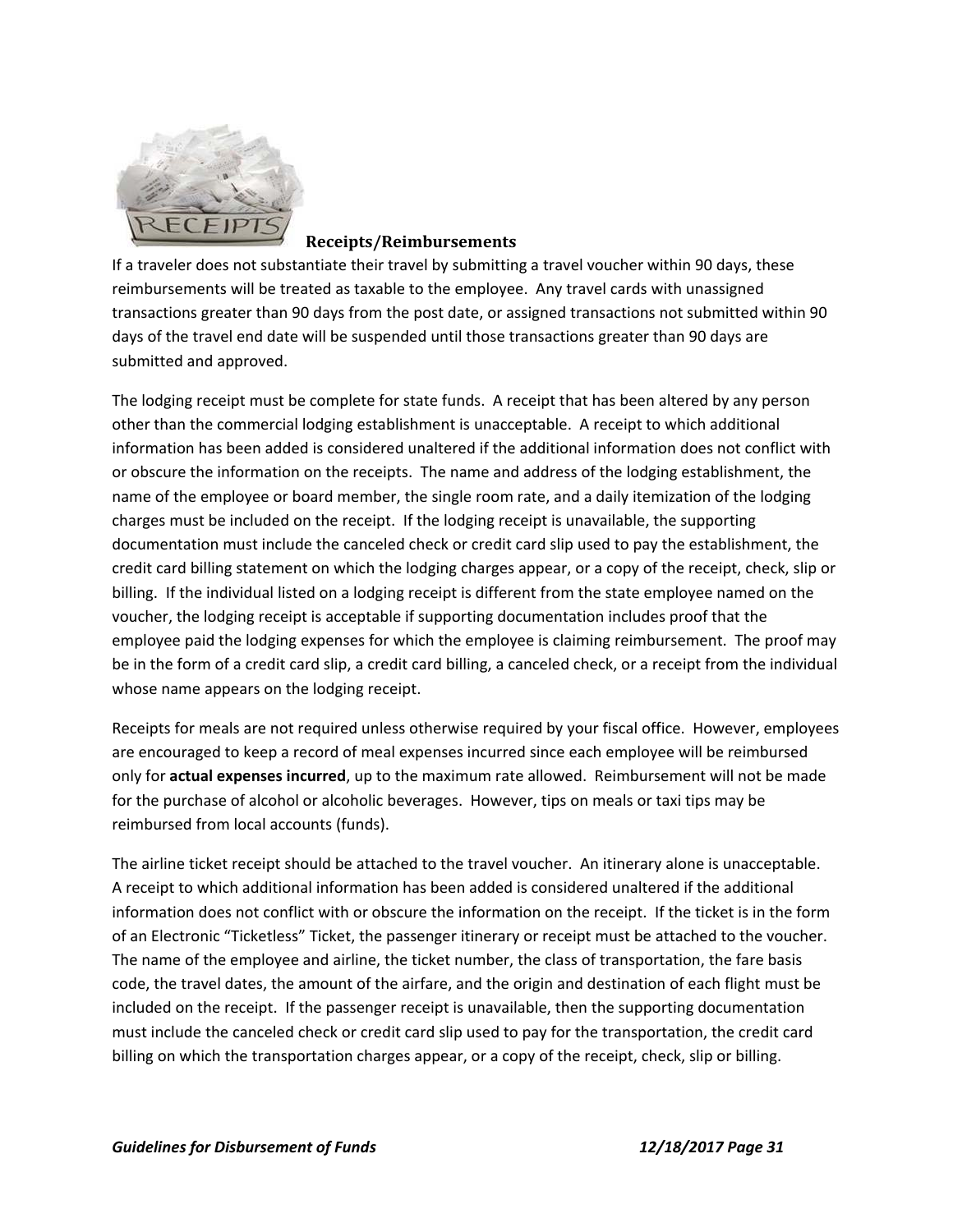Receipts are not required for parking, unless otherwise required by your fiscal office. However, charges must be itemized on a daily basis and must include information about where the parking expense was incurred.

The receipt must be attached when requesting reimbursement for a rental car. The receipt must separately itemize all charges, including the starting and ending dates of the rental, the name of the renter and any other charges. If the receipt does not provide all the preceding items and the rental contract provides the missing items, then the contract may also be included in the supporting documentation. The contract must also be complete and unaltered. State agencies are allowed to reimburse for Loss Damage Waivers (LDWs) but not for personal insurance. Most state contracts include unlimited free mileage within the state, free LDW and liability. If the receipt and the contract are both unavailable, then the supporting documentation must include a copy of the receipt or contract, a copy of the canceled check or credit card receipt used to pay for the rental car, or a copy of the credit card billing on which the rental charges appear.

Receipts are not required for taxis, buses, or limousines, unless otherwise required by your fiscal office. However, trip-by-trip itemization is required, including date, destination and fare for each trip. If limousine is used, it must be documented that this was the most cost efficient means of transportation.

#### **Limitations on Travel Expenses**

The General Appropriations Act limits the expense of state funds for employee out‐of‐state travel to no more than the amount spent by that agency during fiscal year 2000. The Legislative Budget Board may consider limit modification requests from agencies which demonstrate circumstances which would make such reductions in actual travel impractical or inefficient in accomplishing the agency's goals and strategies. Such circumstances may include new or expanded programs, statutorily mandated travel, or other pressing public purposes. Travel expenses incurred within the Washington, D.C. area by state agencies that are represented by their employees in the Washington, D.C. office of the Office of State-Federal Relations shall be considered in-state travel for the purpose of calculating the agency's compliance with out‐of‐state travel limitations.



#### **State Travel Management Program**

The State of Texas has developed the State Travel Management Program in an effort to reduce the cost of travel expenses. All travel expenses paid from state funds are required to adhere to the Program guidelines, unless the specific exemptions mentioned below apply. The various fiscal offices within the A&M System have developed a Travel

Exception Form, or have incorporated an exception list on the travel voucher, which they require to be completed for all travel. The various aspects of the Program, including Air Travel, Contracted Hotel/Motel Establishments and Contracted Rental Car Companies, are discussed later.

#### **Contract Travel Vendor Exceptions**

The following travel vendor contract exceptions are allowed: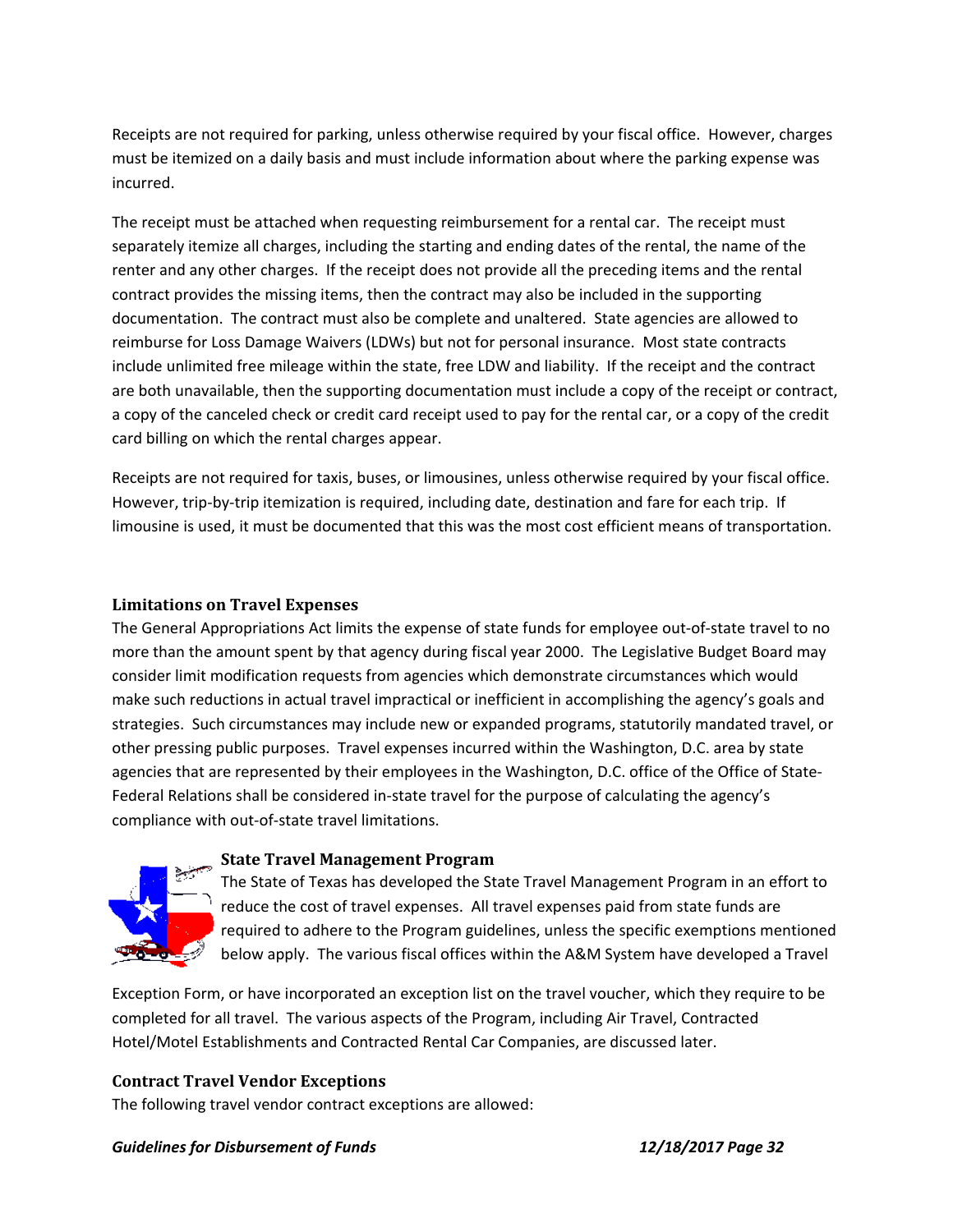- **Lower Cost to the State** ‐ State agencies may use any travel services obtained at a price lower than the contract travel services price. State agencies are encouraged to obtain lower priced travel services through the use of fourteen day or other advanced reservations programs, promotional price reductions, or any method that provides a lower overall cost of travel.
- **Unavailability of Contract Travel Services** ‐ The contract travel services are not available during the time or at the location necessary for the business purpose; or the contract travel service does not provide for the service required; or because the contractor is unable to provide the contract services due to a force majeure event.
- **Special Needs** ‐ The traveler's health, safety, physical condition or disability requires accommodations, including medical emergency or other necessary services, not available from contract travel service contractors.
- **Custodians of Persons** ‐ The traveler has custody of a person pursuant to statute or court order and the traveler is required to provide a degree of security and safety that is not available from contract travel service contractors.
- **In Travel Status** ‐ The traveler is in the course of travel and changes in scheduling render the use of contract travel services impractical or the appropriate travel services are not available. The traveler shall make reasonable efforts to secure rates equal to or lower than the contract travel service rates.
- **Group Program** ‐ The traveler is using a group program wherein reservations were made through a required source to obtain a particular rate or service.
- **Emergency Response** The traveler is responding to a public health or safety emergency situation.
- **Legally Required Attendance** ‐ The traveler is required by a court, administrative tribunal or other entity to appear at a particular time and place without sufficient notice to obtain contract travel services.

#### **Additional Information**

Additional travel‐related information is available in "Textravel", a web resource developed by the State of Texas (https://fmx.cpa.state.tx.us/fmx/travel/textravel/index.php). State travel contracts are modified periodically throughout the year; therefore, you are encouraged to bookmark the web site and refer to it when making business travel arrangements.



**Air Travel**

The state of Texas airline fares are designed for last minute and/or fully-refundable travel requirements. These city‐pairs provide maximum flexibility in traveling as fares are not subject to restrictions or penalties on last minute, refundable tickets. However, this flexibility means the rates are not always at the lowest cost to the state. When possible, state agencies and institutions of higher education should utilize 14‐day advance or other lower cost airline fares for planned travel requirements to obtain the lowest possible cost to the state.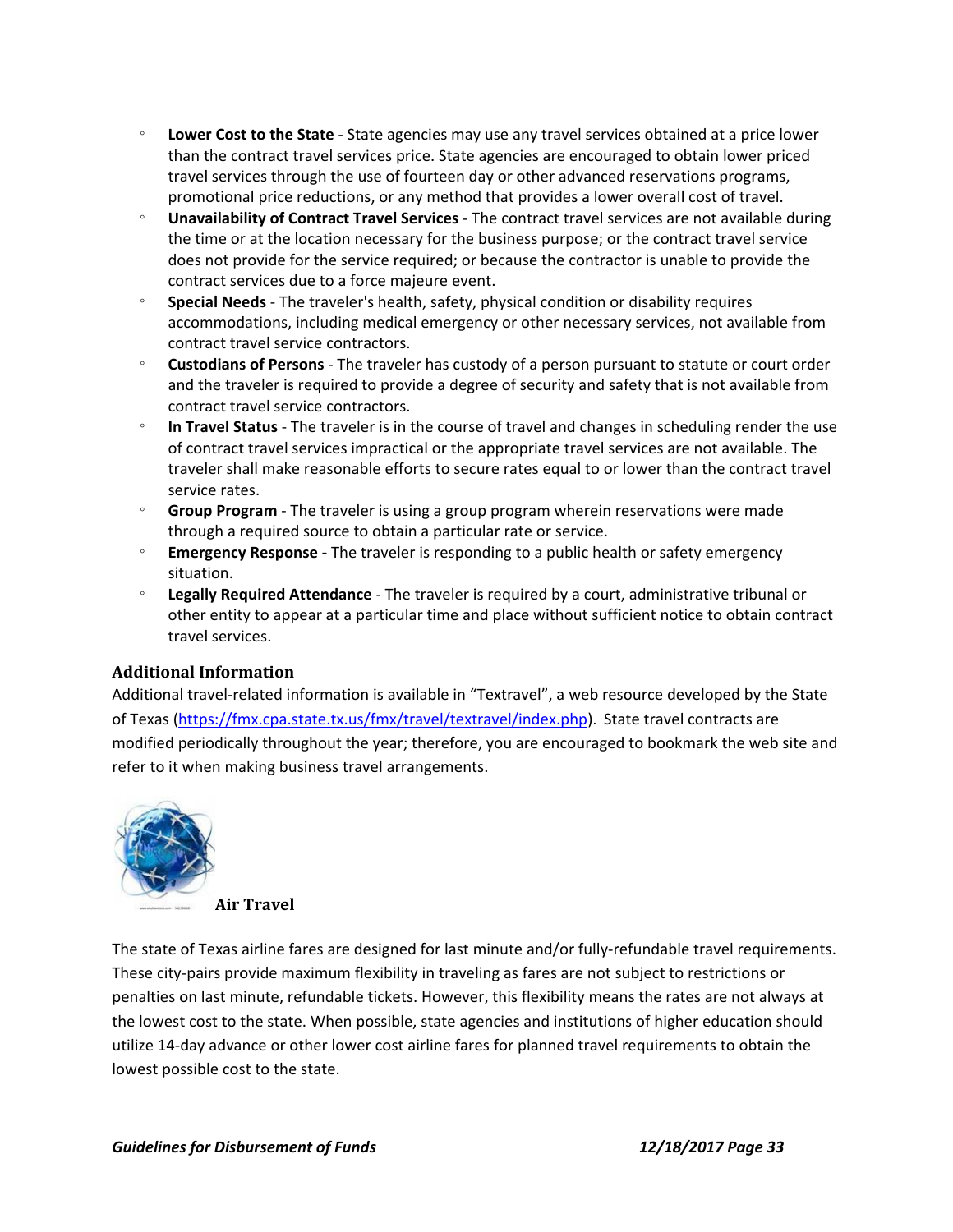City‐pair listings are one‐way, in alphabetical order only, and applicable in both directions. Domestic airline fares listed include the Federal Excise Ticket Tax, but do not include segment fees, passenger facility charges, security fees, fuel surcharges or any other mandatory fees assessed by the airlines, airports, and/or local governments.

#### **Method of Payment for Air Travel**

The mandatory form of payment for all airline fares is the state‐issued corporate travel charge card accounts. If a traveler accidently charges the airfare to a personal credit card, and the member chooses to reimburse the employee from state funds, this would be a potential (type 2) audit finding. The member may want to consider paying this airfare on a local fund.

#### **Earned Travel Discounts**

In 1984, the Texas Ethics Commission issued an opinion about whether a public servant may use a travel discount or bonus for a private purpose if the discount or bonus is earned because of travel paid with public funds. The commission said that the personal use of a travel discount or bonus under these circumstances would not violate Section 39.01(a), Texas Penal Code, if the discount or bonus cannot be used for a public purpose. The determination of whether a discount or bonus can be used for a public purpose must be made by each public entity. Section 39.02, Texas Penal Code, effective September 1, 1994, addresses the issue further. Frequent flier miles and other awards or discounts given for frequent use of a commercial airline (or motor vehicle rental company) are not "things of value" belonging to state government because of the administrative difficulty and cost involved in recapturing the award for state government.

However, an employee may occasionally purchase a ticket from a commercial transportation company (for state business) and receive a free second ticket under a promotional program sponsored by the company. The employee may not use the free ticket for a private purpose until the A&M System Member determines whether the use is prohibited by law. The A&M System Member may choose to request an Ethics Commission or Attorney General opinion regarding the proposed use. Please contact the fiscal office for assistance.

#### **Other Issues**

Payments for change or cancellation of travel plans are allowed on either state or institutional funds with a clear statement of business reason, illness or personal emergency.

Prospective employees who make their own travel arrangements can only be reimbursed up to the contracted airfare rate and their personal card insurance coverage must exceed the coverage on the CBA. A statement must be added on the front of the voucher indicating that the prospective employee made their own travel arrangements. Prospective employees should be advised of these restrictions. Departments should use their CBA and make the travel arrangements for the prospective employee.

Student travel expenses cannot be paid from state funds unless the student is considered an employee. The same guidelines used for state employees would be used. If the student is not considered an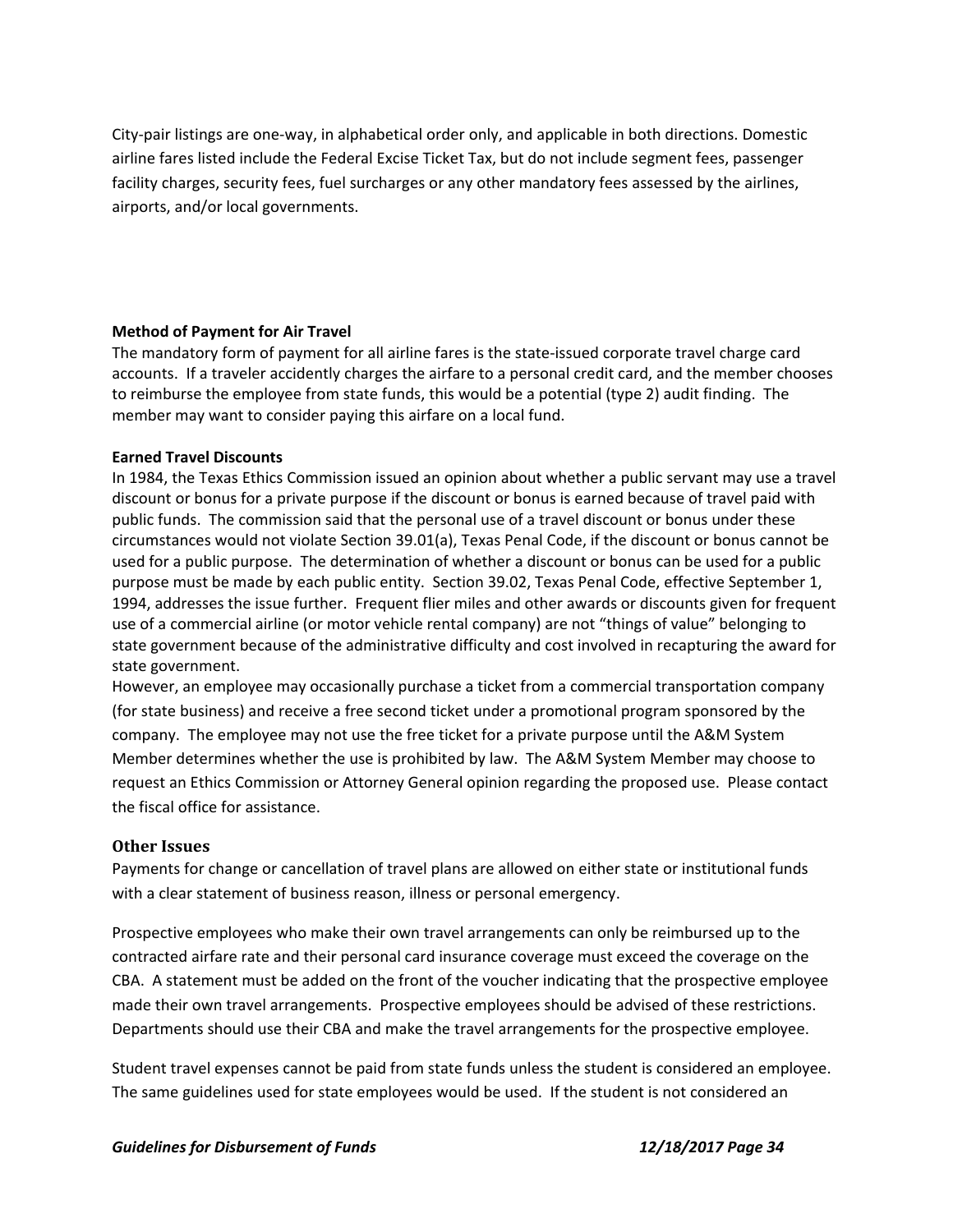employee, student travel expenses can only be paid from institutional funds on an account that allows student travel. The purpose and dates of travel must be included on the front of the purchase voucher.

When travel arrangements must be canceled, contact the travel agency immediately to begin the process to receive credit or a refund. If airfare was prepaid, apply credit to future payments and state on the front of the voucher the business reason for cancellation.

#### **Cancellation Charges**

In general, a state agency may pay or reimburse a state employee for a cancellation charge if:

- the charge is incurred for a reason related to official state business; or
- the charge is incurred for a reason related to official state business that could not be conducted because of a natural disaster or other natural occurrence; or
- the charge is related to a transportation expense that was paid in advance to obtain lower rates and is incurred because the employee was unable to use the transportation because of an illness or a personal emergency.

Cancellation charges are not reimbursable if the employee should have, but failed to, cancel a travel reservation or plan in time to avoid the charge.



#### **Combining State and Personal Business**

If a traveler combines personal travel with official state business travel, the traveler is only allowed reimbursement amounts specifically addressed by *Textravel*. Any meal, lodging or car rental expenses that were incurred on personal days cannot be reimbursed.

Overnight meal and lodging expenses incurred while traveling to and staying at a duty point the day before official state business begins at the duty point are reimbursable. Overnight meal and lodging expense incurred while traveling to and staying at a duty point more than one day before official state business begins at the duty point are not reimbursable unless the expenses are incurred to qualify for a discount airfare according to *Textravel*, or traveling to the duty point reasonably requires more than one day and the expenses are reimbursable under *Textravel*.

Overnight meal and lodging expenses incurred while staying at and traveling from a duty point the day after official state business ends at the duty point are reimbursable. Overnight meal and lodging expenses incurred while staying at and traveling from a duty point more than one day after official state business ends at the duty point are not reimbursable unless the expenses are incurred to qualify for a discount airfare according to *Textravel*, or traveling to the duty point reasonably requires more than one day and the expenses are reimbursable under *Textravel*.

If the requirements of *Textravel* do not apply, then generally a state employee who uses a rented motor vehicle for both personal business and official state business may be reimbursed only for the portion of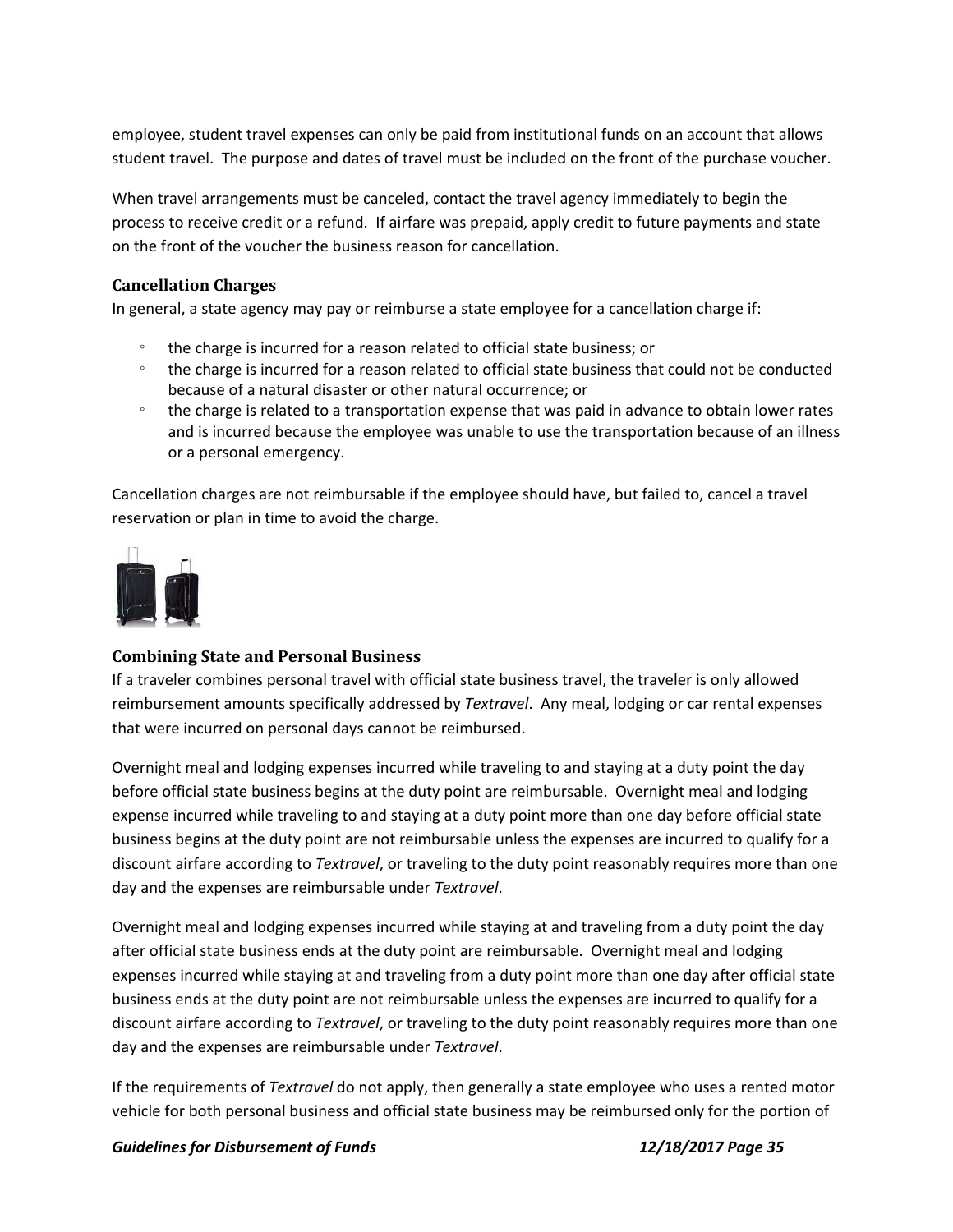the rental charges that is attributable to official state business. A state employee may not be reimbursed for the rental of a motor vehicle if the rental was necessary only because the employee combined personal business with state business.

#### **Contracted Hotel/Motel Establishments**

The State of Texas has contracted with numerous lodging establishments to provide state employees with discounted hotel rates. These can be found on the State Travel Management Program website at http://www.window.state.tx.us/procurement/prog/stmp/ . These hotel/motel establishments should be used whenever possible. The following exceptions to the use of contracted hotel/motel establishments are allowed:

- Contract travel agency alternative
- Lower total cost to the state
- Efficient use of services
- Health and safety issues
- Corporate travel charge card alternative

#### **Contracted Rental Car Companies**

State of Texas employees must use Avis or Enterprise, except as noted:

- Contract travel agency alternative.
- Lower total cost to the state.
- Ffficient use of services.
- Health and safety issues.

Upon making reservations at Avis or Enterprise, be sure to give them your agency's state contract identification number: Avis is F999xxx and Enterprise is TXxxx (where "xxx' is your state agency number). State Purchasing rental car rates and contract provisions can be found at http://www.window.state.tx.us/procurement/prog/stmp/stmp-rental-carcontract/historical rental rates 10-06/ .

#### **Death of a State Employee**

A state agency may use state funds to pay or reimburse the expense of preparing and transporting the remains and personal property of an employee who dies while conducting official state business at a duty point outside the employee's designated headquarters to the employee's designated headquarters or another location designated by the executor or administrator of the employee's estate. If they are transported to a location other than the designated headquarters, then the amount of the agency's payment or reimbursement may not exceed the amount that would have been paid or reimbursed had they been transported to the headquarters.

The agency may use state funds to pay or reimburse the employee's estate for a lodging expense incurred by the employee at the duty point. A lodging expense incurred more than one day after the employee's death, however, is not payable or reimbursable. The amount of a payment or reimbursement may not exceed the amount that the agency would have been authorized to pay or reimburse if the employee had not died.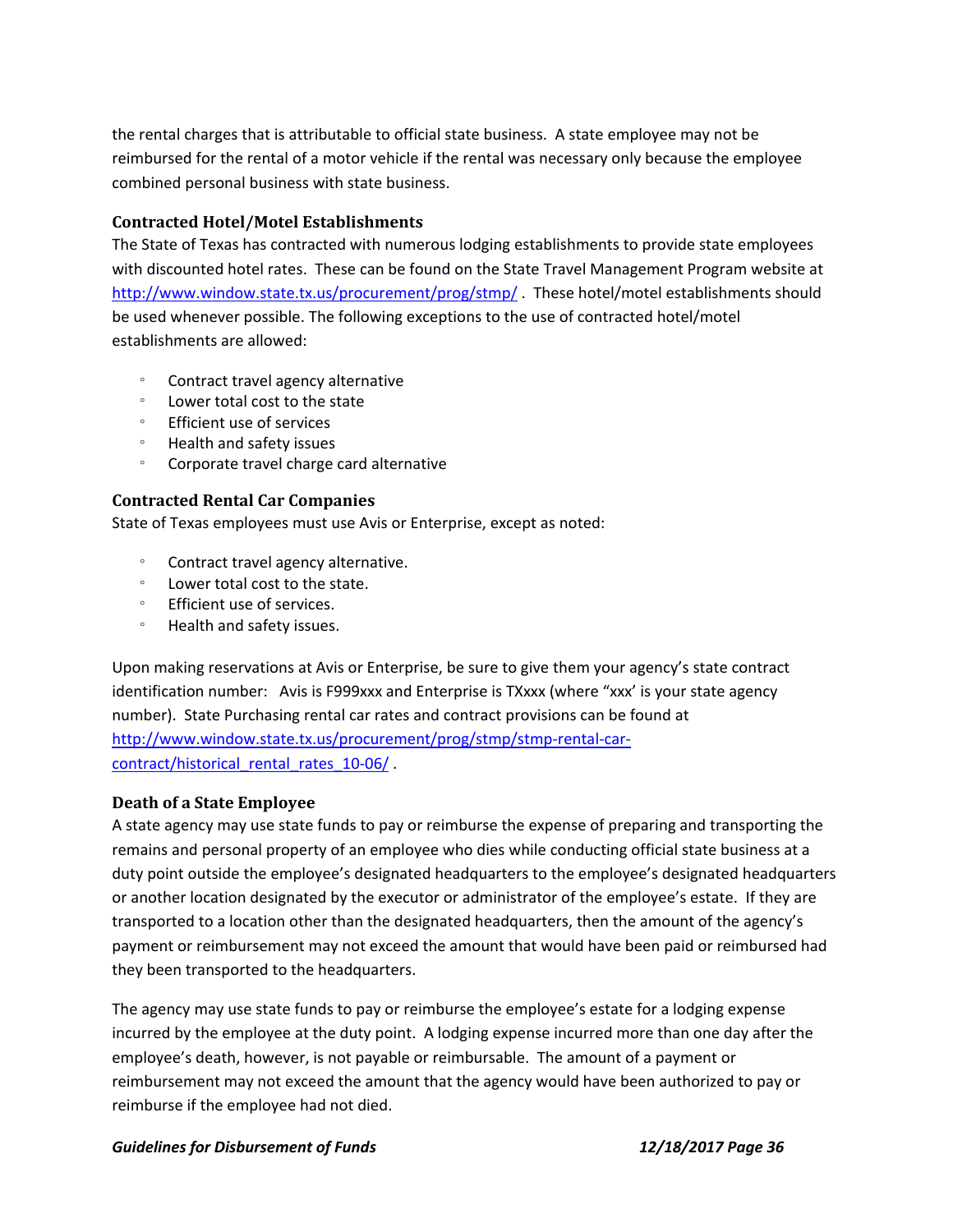#### **Excess Travel Expenses**

Some A&M System members have funds available to pay excess travel expenses. Contact the fiscal office for additional guidance on this issue.

#### **Foreign Travel**

A state employee is entitled to be reimbursed for actual lodging and meal expenses incurred while conducting state business at a duty point in a foreign country other than Canada and the Mexico. Prior approval by the member's chief administrator or chief administrator's designee is required.

The supporting documentation must include the original or a copy of the written approval of the travel by the member's chief administrator or the chief administrator's designee.

Object codes 3310‐Travel‐Foreign or 3311‐Travel‐Agency Fees for Foreign Travel must be used for all travel expenses related to foreign travel. This requirement applies to the mileage and taxi charges incurred while traveling to and from the airport when beginning and completing the travel in a foreign country. This requirement also applies to the parking expenses incurred at the airport when a state employee uses the airport to begin and complete travel in a foreign country.

If a travel or other expense has been converted from a foreign currency, then the supporting documentation for the reimbursement must specify the exchange rate used for the conversion.

#### **Funeral Attendance**

According to the *Textravel* "…a state agency may pay or reimburse the employee for a travel expense the employee incurs while attending the funeral of an individual who was a state employee, a board member, or a legislator if:

- The agency determines that the employee's attendance at the funeral is appropriate under the circumstances; and
- The expense is paid or reimbursed only to the extent it could have been paid or reimbursed had it been incurred while conducting official state business."

#### **Hotel Tax**

Hotel tax is not included in the maximum lodging allowance. It is calculated as a percentage of the maximum lodging amount allowed. The expense object code for in-state hotel tax is 3025 and for outof‐state hotel tax it is 3125. All hotel taxes, including state tax, may be claimed for out‐of‐state travel but it must also be calculated as a percentage of the maximum lodging amount allowed.

All employees of the A&M System are considered to be employees of an educational organization. As such, they are exempt from paying the state portion of the hotel occupancy tax on in‐state travel. Upon checking into the hotel, the traveler must submit a Hotel Occupancy Tax Exemption Certificate http://www.tamus.edu/assets/files/budgets-acct/pdf/texas-hotel-occupancy-exemption.pdf). If the traveler fails to do so, he/she will not be reimbursed for Texas hotel occupancy tax charged to their room. Reimbursements for Texas hotel occupancy tax charged on lodging will be made only in those instances where the traveler attempted to claim exemption (as an employee of an educational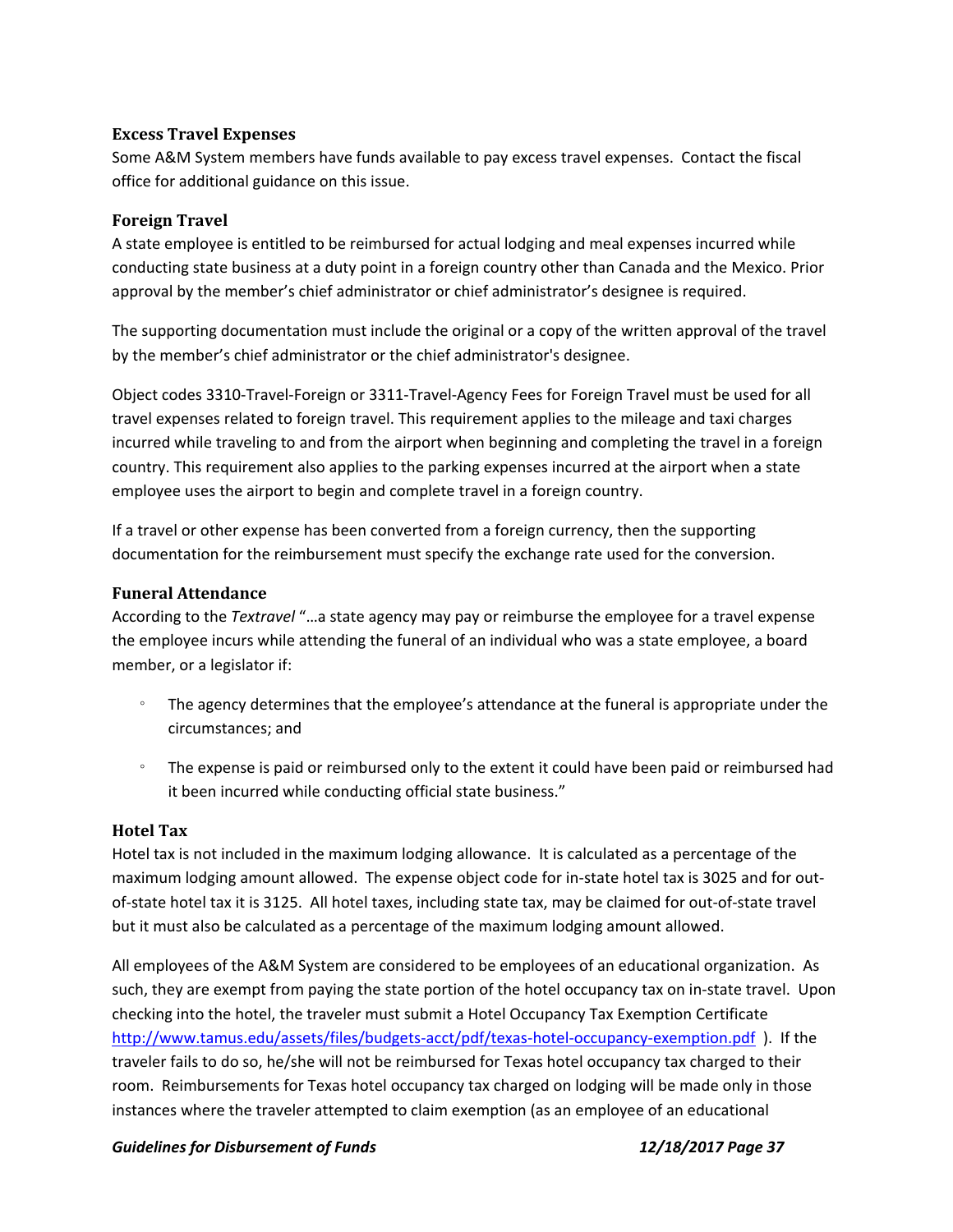organization) but was denied by the lodging establishment. In this instance, we must report the hotel to the State Comptroller's Office.

#### **Incidental Expenses**

A state employee is entitled to be reimbursed for the following expenses if they are incurred for an official state business reason. This is only a partial list.

- Telephone calls
- Gasoline charges when rented or state‐owned or leased motor vehicles are used
- Repair charges when a state‐owned motor vehicle is used
- Copying charges
- **Example 1** Freight charges for state equipment or materials
- Foreign travel includes airport boarding passes, departure taxes, or inoculations
- Postage
- Notary fees
- Charges to exchange U.S. currency for foreign currency and vice versa
- Mandatory charges by a commercial lodging establishment other than the room rate and additional person charges
- Books or documents purchased for and while attending a seminar or conference
- Mandatory service charges for loading and unloading state equipment
- Fax charges
- Service charges validly imposed by a travel agency
- Baggage charge‐most airlines charge an additional price for each bag; normally the traveler is allowed to be reimbursed for one bag. It is possible to reimburse the traveler for a 2nd bag if it was related to System business. For example, the traveler was making a presentation at a conference and brought along some equipment needed to make the presentation.

#### The following expenses are **not reimbursable**:

- Any expense that does not relate to official state business.
- Excess baggage charges for personal belongings.
- Personal expenses, such as rental or purchase of a DVDs for personal entertainment, and an alcoholic beverage.
- Kennel expenses for a pet.

#### **Lease of Apartment or House**

Various taxable income issues exist related to temporary lodging for one year or longer. For more specific information regarding temporary lodging of one year or more, please consult the A&M System Tax Manual at http://www.tamus.edu/offices/budget-acct/tax/taxmanual/ or contact the fiscal office.

A state agency may use state funds to reimburse a state employee for the expense of leasing an apartment or house if:

- the employee leases the apartment or house from a commercial lodging establishment; and
- The employee is listed as a tenant on the lease; and
- the purpose of leasing the apartment or house instead of renting a room at another type of commercial lodging establishment is conservation of funds; and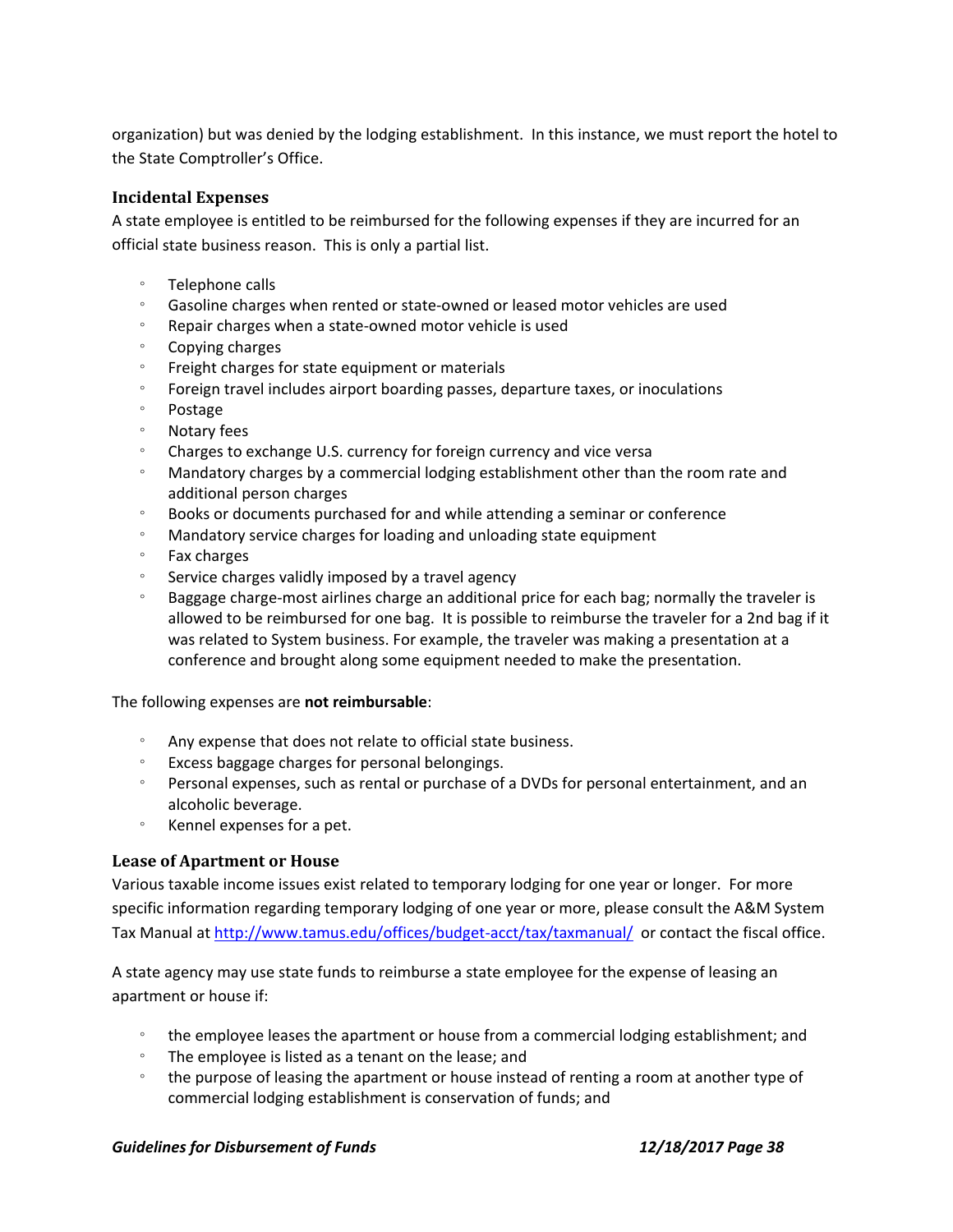- the agency reasonably anticipates at the time the lease is entered into that the employee or other state employees will be using the apartment or house while conducting official state business throughout the term of the lease; and
- the agency reasonably anticipates at the time the lease is entered into that the apartment or house will be used for at least one month and less than twelve months; and
- the agency would not be prohibited from reimbursing the employee for lodging expenses if the employee had instead rented a room from a different type of commercial lodging establishment.

A state agency that may reimburse a state employee for the expense of leasing an apartment or house also may reimburse the employee for an application fee paid by the employee while applying to lease the apartment or house.

When a state employee leases an apartment or house, the amount of the reimbursement is equal to the expense of leasing the apartment or house. The reimbursement may not exceed the "daily lodging rate" multiplied by the sum of: (a) the number of days the apartment or house was used while conducting official state business; and (b) the number of days the apartment or house was not used while conducting official state business. In this instance, "daily lodging rate" means the maximum lodging reimbursement rate for the duty point in which the apartment or house is located. If the apartment or house is located outside a duty point because a reasonable apartment or house cannot be obtained in the duty point, then the term means the maximum lodging reimbursement rate for the location in which the apartment or house is obtained.

#### **Lost or Stolen Tickets**

A state agency may reimburse a state employee for a ticket or similar item that has been lost or stolen only if the agency determines that the loss or theft occurred despite the employee's exercise of reasonable care to safeguard the ticket or item. If a state agency pays or reimburses for a ticket or similar item that is subsequently lost or stolen because of a state employee's failure to exercise reasonable care to safeguard it, then the employee is liable to the agency for its value.

#### **Meals and Lodging**

Each employee who travels on state business will be reimbursed on the basis of actual expenses for meals up to a maximum defined rate and lodging up to a maximum defined amount. The current rate for meals and lodging depend upon the city.

The Comptroller's Office is now using the U.S. General Services Administration (GSA) rates for in‐state travel as well as out‐of‐state travel maximum rates. The rates are listed at the GSA website http://www.gsa.gov/portal/category/21287 .

Meals are reimbursed upon actual receipts, but should not be reimbursed more than the allowed amount per day.

Employees traveling out‐of‐state receive actual cost of meals and up to a maximum flat rate for lodging based on federal regulations. The current Out‐of‐State Meal and Lodging Rates schedule is available at http://www.window.state.tx.us/fm/travel/out\_of\_state/rate\_sched.html. If the duty point and the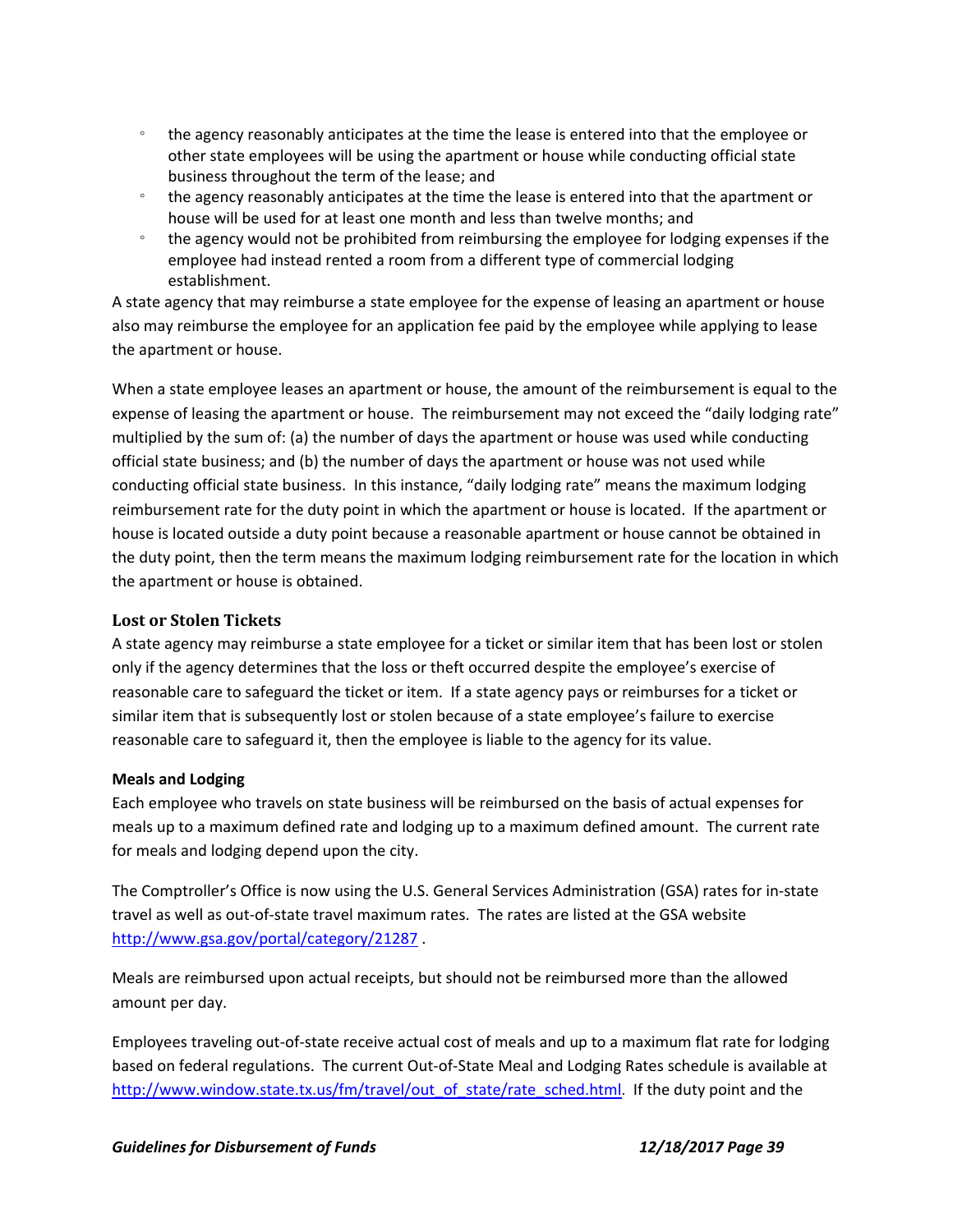county in which the duty point is located are not listed, then the median rate for that state applies when traveling to the duty point.

If the out-of-state rates are insufficient, there are two ways to increase the maximum allowance for lodging:

- Traveler may voluntarily decrease the meal allowance to increase the lodging rate. (The lodging rate cannot be decreased to increase the meal allowance rate.)
- Traveler may send a request to the fiscal office requesting a higher rate if reasonable lodging is unavailable or he can prove he will save money overall. The request can be made on a "Request to Increase Maximum Out of State Lodging Rate" form found at https://fmx.cpa.state.tx.us/fm/forms/lodging/Sample\_Max\_Lodging\_Form.pdf . It is recommended this form be submitted no later than the  $10<sup>th</sup>$  working day before travel begins. (Completion of this form is no longer required. Member fiscal departments can determine whether they want to continue with this form)

The State has authorized reimbursement to the Chancellor, Presidents and Agency Directors for actual meal and lodging expenses up to two times the rate authorized for other state employees.

Members of the Board of Regents are entitled to receive reimbursement for their meal and lodging expenses at the same rate of state employees for in‐state travel or actual expenses for out‐of‐state travel (not to exceed the maximum flat rate for meals and lodging based on Out‐of‐State Meal and Lodging Rates) when traveling on official business.

A Board Member may not receive reimbursement from state (appropriated) funds for expenses related to out‐of‐state travel before filing with the Texas Ethics Commission copies of all documents that will be submitted to the State Comptroller and Legislative Budget Board in support of the travel expense claim.

#### **Non‐Overnight Meals while in Travel Status**

The member CEO has the authority to authorize state employees to receive meal reimbursements which do not require an overnight stay, if the following criteria are met.

- The employee is conducting state business.
- The employee is outside his/her designated headquarters for at least six consecutive hours. The travel period begins at the time the employee leaves his/her designated headquarters and ends when the employee returns to the designated headquarters.
	- o Aircraft pilots who convey state officers or employees on official business are exempt from the six‐hour limitation per Tex. Gov't. Code § 660.207.
- The expense payment or reimbursement is recorded as taxable income to the state employee.
- The travel can occur in‐state or out‐of‐state and must be placed on unique object codes.
- Recommend a ceiling be set for reimbursements of actual expenses up to a daily total. For state funds, the maximum rate that can be reimbursed in \$36 a day.

There are tax consequences to an employee for receiving reimbursements per the Texas Comptroller's office and IRS guidelines. This benefit is considered taxable and members should ensure compliance with the tax guidelines.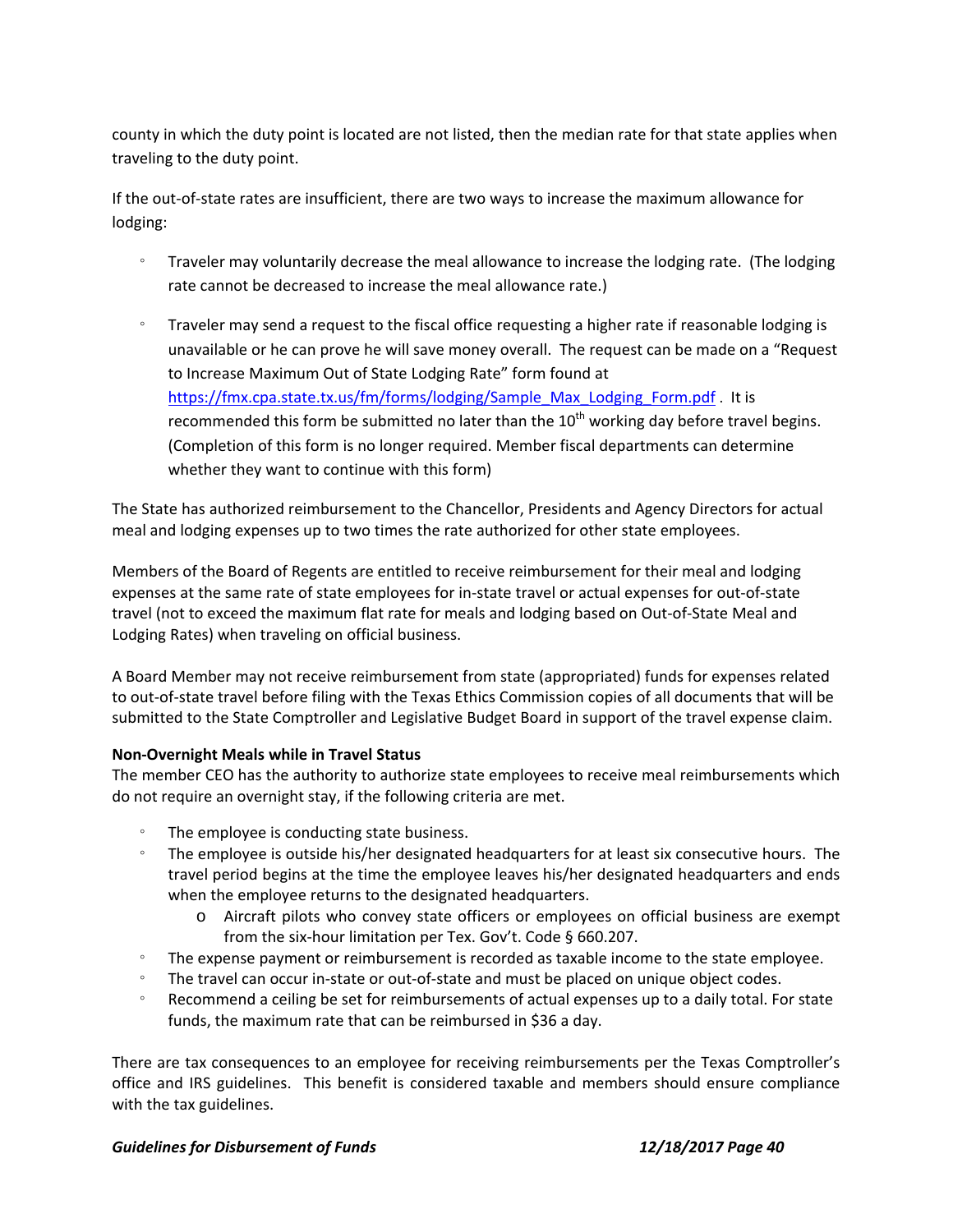A member CEO's authorization can be either a blanket authorization for the member or it can be on a reimbursement‐by‐reimbursement basis.

If the member CEO authorizes meal expense reimbursements on a blanket basis, it must be documented in the member's internal policy and made available to the Texas Comptroller's office, upon request.

If the member CEO authorizes meal expense reimbursements on a reimbursement‐by‐reimbursement basis, only the supporting documentation for each reimbursement must include that authorization.

#### **Mileage**

Mileage can be reimbursed when a personally owned vehicle is used for official State business. Automobile mileage is reimbursed maximum rate allowed by the State, as published on the State Comptroller's Office TexTravel website at https://fmx.cpa.state.tx.us/fm/travel/travelrates.php defined reimbursement rate. We prefer that mileage be itemized on a point to point basis on the travel voucher. The State requires each member to select an on-line mapping service. Payment of any mileage reimbursement above the federal mileage reimbursement rate will result in taxable income to the employee. Gasoline is not reimbursable if mileage is being claimed; however, gasoline may be reimbursed in lieu of mileage, but reimbursement may not exceed the amount that would have been reimbursed for mileage. In this case, you must show the mileage comparison on the voucher.

If another methodology is used to reimburse for mileage, the method must be documented on the travel voucher and cannot exceed the State reimbursement rate.

When two or more employees are traveling with the same itinerary on the same dates, they are required to coordinate their travel and ride together. On state funds, mileage can only be claimed for one car for every four people, unless sufficient documentation is provided to justify payment for more than one vehicle. Justification can include different schedules due to personal reasons.

#### **Mileage for Out‐of‐State Travel**

A state employee is entitled to be reimbursed for mileage when the employee uses a personally owned or leased motor vehicle to travel to and from a duty point outside Texas including a duty point in a foreign country. The mileage reimbursement must be equal to the actual miles traveled between the employee's designated headquarters and the duty point multiplied by the mileage rate, subject to the limitations specified in this section.

In this section, "expenses necessary to complete the flight" means the sum of:

- the number of miles between the employee's place of employment and the airport multiplied by the mileage rate; and
- necessary and reasonable expenses that would have been incurred at the airport had the employee flown, including parking fees.

In those instances where the out-of-state duty point is served by commercial airlines, a mileage reimbursement for travel may not exceed the lesser of: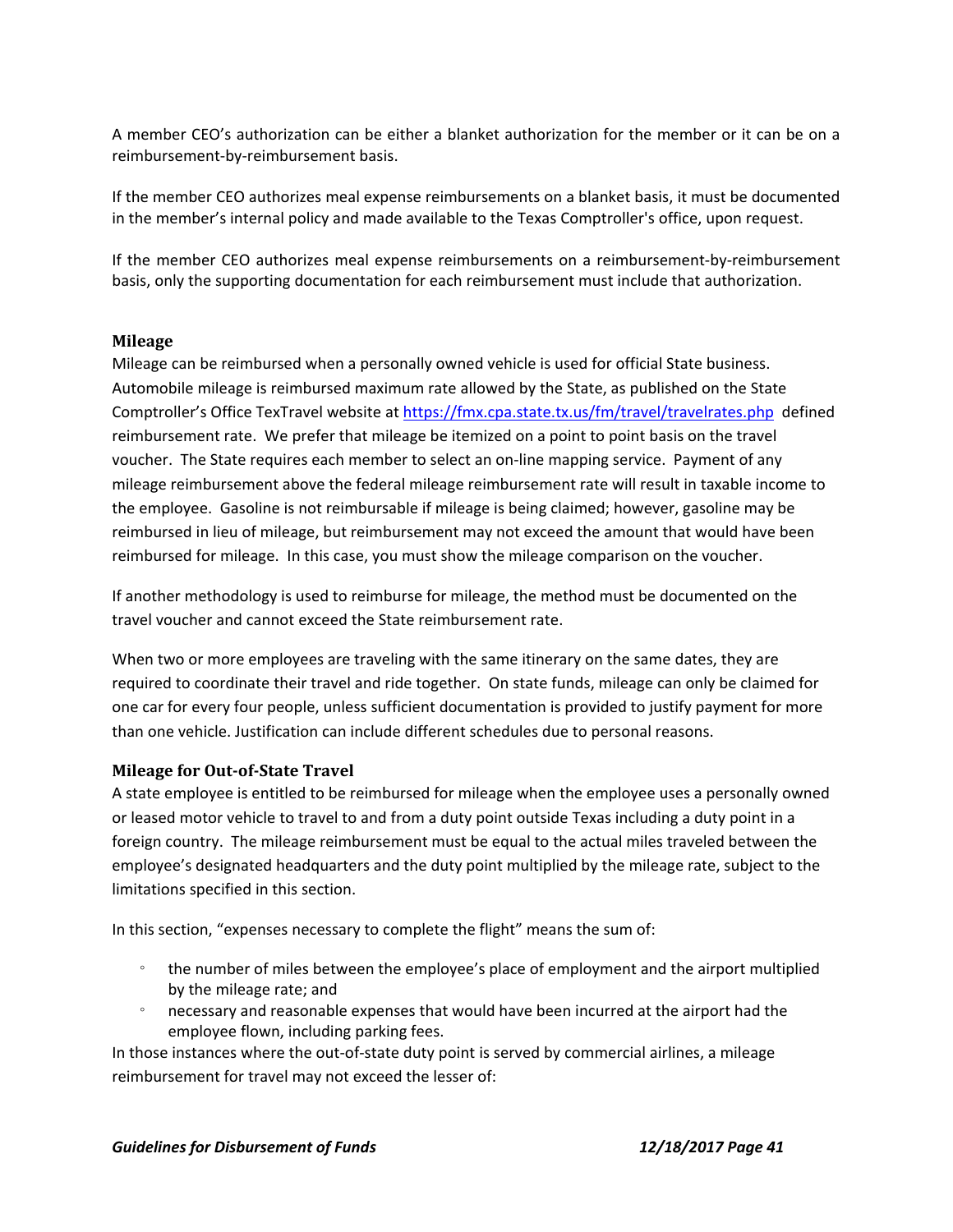- the reimbursement that the employee would have received had the employee flown, which is equal to the average coach airfare (including taxes, security surcharges, and facilities fees) plus the expenses necessary to complete the flight; and
- the actual miles to and from the duty point multiplied by the mileage rate.

In those instances where the out-of-state duty point is not served by commercial airlines, a mileage reimbursement for travel may not exceed the sum of:

- the average coach airfare (including taxes, security surcharges, and facilities fees) to the locale served by a commercial airline that is closest to the duty point; and
- the number of miles between the locale and the duty point multiplied by the mileage rate; and
- $\degree$  the expenses necessary to complete the flight.

When at least two state employees travel together to and from a duty point outside Texas in a personally owned or leased motor vehicle, the mileage reimbursement to the owner or lessee of the motor vehicle is equal to the lesser of:

- the mileage rate multiplied by the number of miles between the place of employment of the owner or lessee and the employees' duty point; and
- the limit established by the two preceding discussions.

#### **Parking**

In most instances, a state agency may reimburse a state employee for a parking expense incurred when the employee travels in a state‐owned or leased motor vehicle, a personally owned or leased motor vehicle, or a rented motor vehicle. A parking expense incurred by an individual while dropping off or picking up a state employee at the airport is reimbursable.

The supporting documentation for the reimbursement of a parking expense must list each day the expense was incurred and the amount of the expense incurred each day, as well as the locations where the expense was incurred. A receipt is not required.

#### **Prospective Employees ‐ Travel**

When a state agency requests a prospective state employee to travel to the agency's offices for an interview or evaluation, the agency may reimburse the prospective employee for travel expenses in the same manner as a state employee other than a key official. A prospective employee is not exempt from hotel State and local occupancy taxes. Those taxes may be reimbursed as an incidental expense. If the lodging establishment bills the agency directly, then the charge is exempt from state hotel State occupancy tax.

#### **Recruitment of Students**

Appropriated funds may not be expended for travel expenses incurred outside the boundaries of the State of Texas for the purpose of direct recruitment of students.

#### **Spousal Travel**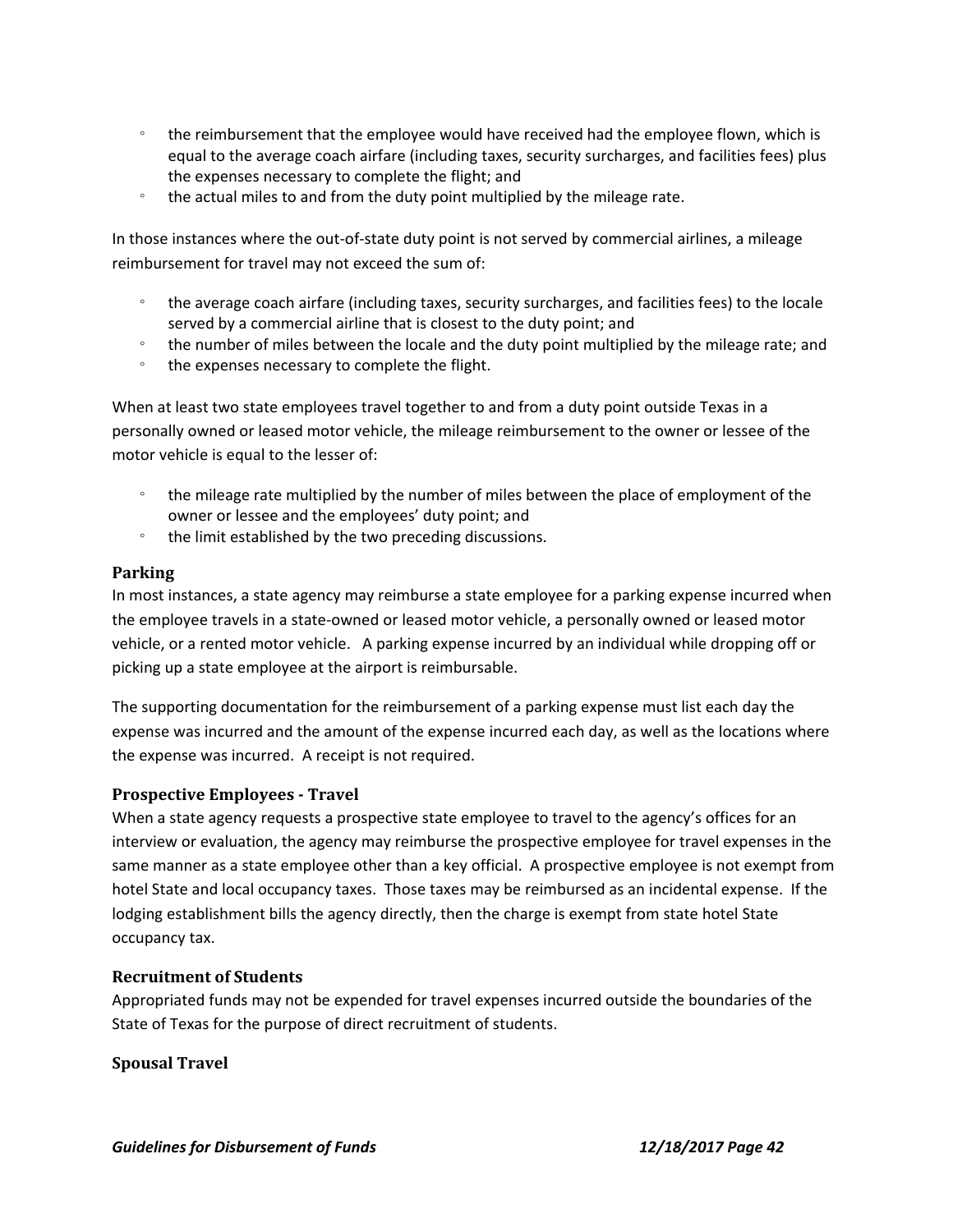U. S. Treasury Regulation Section 1.132‐5(t)(1) allows reimbursement for travel expenses of an employee's spouse traveling with the employee by qualifying the expense as a working condition fringe benefit if the following conditions are met:

- It can be adequately shown that the spouse's presence on the employee's business trip has a bona fide business purpose, and
- The employee properly substantiates the travel.

The presence of the spouse must be essential, not just beneficial. Business functions performed by the spouse should be documented. Requests for reimbursement of expenses or for direct departmental payment of travel expenses for such persons must be approved in writing in advance of the travel by the CEO of the A&M System member and must be paid from institutional funds available for that purpose. Reimbursement for spousal travel will be taxable income if the spouse's attendance has not been proven to be beneficial.

#### **Washington, D.C. Travel for Official Appropriation Business**

The General Appropriations Act requires system personnel to inform the Office of State‐Federal Relations (OSFR) if they intend to travel to Washington, D.C. and the expenses are using state funds. The term "travel" in this section is limited to only activities involving obtaining or spending federal funds or impacting federal policies. For example, this could include travel to confer on legislative or appropriation issues with members of the U.S. Congress or other federal government staff or officials. This notification should include the timing of the trip, its purpose and the name of a contact person for additional information. Each member must establish procedures for such notification using the OSFR online form at http://governor.state.tx.us/files/osfr/State\_Travel\_to\_DC\_Form.pdf . A copy of the completed form must be attached to the related travel voucher.

According to OSFR, travel through any of the three major airports (Reagan National, Baltimore‐ Washington International or Dulles International) is considered travel to the Washington Metropolitan Area and requires completion and submission of a notification form.

#### **State Credit Cards**

An employee may not use a state credit card for personal expenses. State credit cards may only be used for legitimate system business expenses. The individual employee is solely responsible for payment of charges on his or her individual card. The system will not be responsible for the charges, regardless of the type of charge. An employee may use a state credit card to charge for items that, while they qualify as official business, are not fully reimbursable under state and/or system guidelines for reimbursement.

A member may elect to use individually‐named, agency‐paid credit cards in conjunction with an e‐travel system. The individually-named, agency-paid credit cards may be used for official business travel only. Any personal expenses are reimbursable to the member. Members will issue an accounts receivable to employees for personal expenses. Employees will be placed on state hold when reimbursements for personal expenses are not made to the member. The member reserves the right to withhold or terminate a member‐issued card at any time.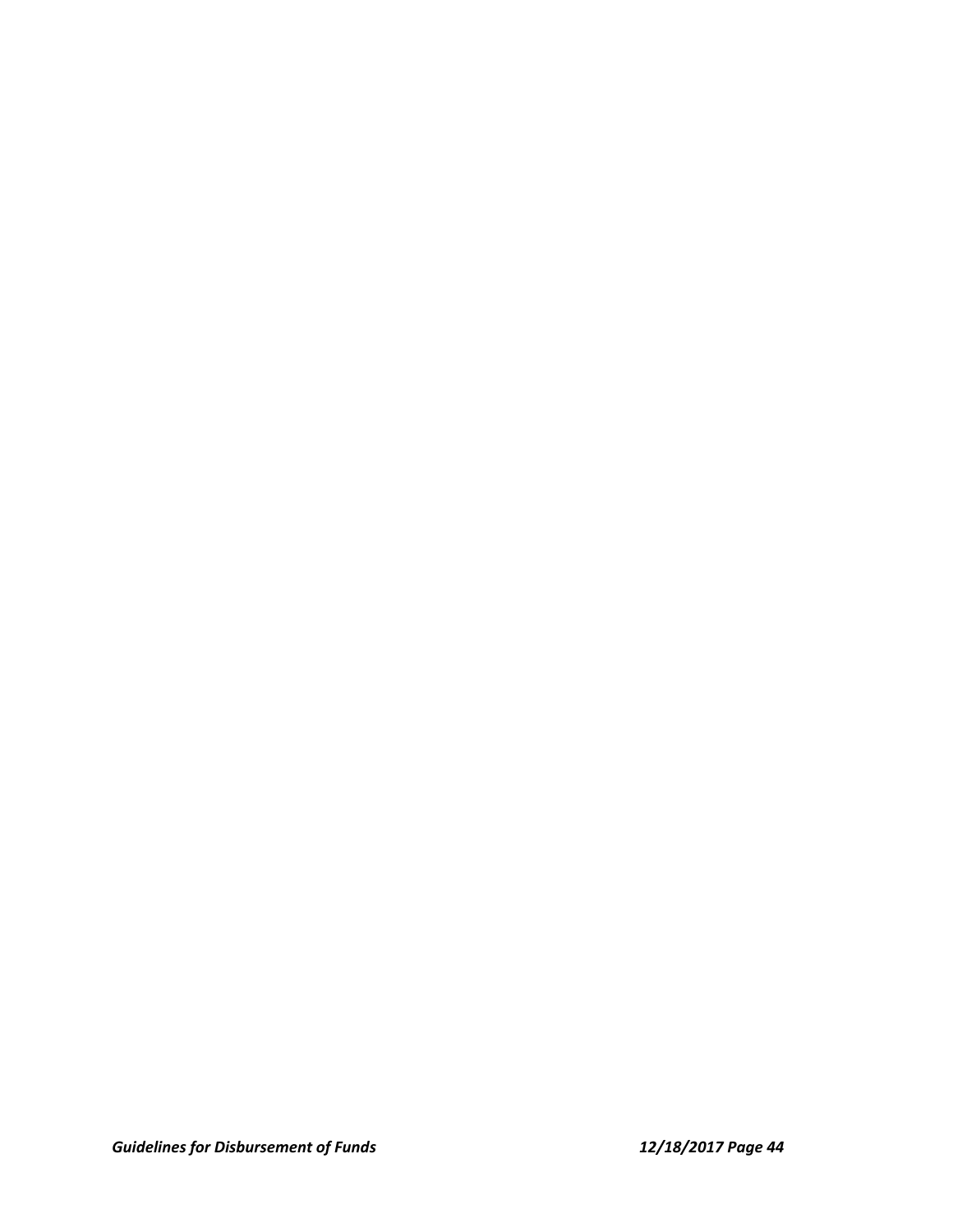# **Appendix I: Glossary**

#### **State (Appropriated) Funds**

State funds include General Revenue and Higher Education Funds (HEF) appropriated to the institution or agency by the legislature and on deposit with the State Treasury until disbursed. Local Funds Held in the State Treasury are also considered to be "State Funds" for purposes of these guidelines. Local Funds Held in the State Treasury, also commonly referred to as "other educational and general funds," include net tuition; special course fees; lab fees; student teaching fees; hospital and clinic fees; organized activity fees; and proceeds from the sale of educational and general activities or equipment. State funds also includes funds included in the Member's appropriated bill pattern, which have been deemed to be appropriated funds by the Legislature, but are allowed to be maintained in local banks. Your fiscal office will let you know what fund type you are using. All State Funds must follow State expenditure requirements.

## **Institutional (Local) Funds**

Institutional (local) funds are all funds collected at the institution that are not "other educational and general funds." These funds are deposited into local depository banks and expenses of these funds must follow A&M System Policies and Regulations, as well as A&M System Member Rules. There are various types of institutional funds:

**Concessions** ‐ Revenues generated from vending machine and pay station telephone operations are called concession funds.

**Gift Funds ‐ Unrestricted** ‐ Unrestricted gift funds are eligible for expense for any legally allowable institutional purpose. They may be used for any institutional purpose in carrying out official duties and responsibilities, with the following exceptions:

- No funds may be used for influencing the outcome of any election or the passage or defeat of any legislative measure.
- No funds may be used directly or indirectly to hire employees or in any other way to fund or support candidates for the legislative, executive, or judicial branches of State or Federal government.
- No funds may be used to pay the salary for full‐time employment of any state employee who is also the paid lobbyist of any individual, firm, association, or corporation.
- No funds may be used by a state agency to publicize or direct attention to any individual, official, or employee of any state agency.
- No funds may be used to purchase policies covering claims arising under the Texas Tort Claims Act.
- No funds may be spent by a state agency to carry on functions for which funds have been appropriated to the Office of State‐Federal Relations.
- No state (appropriated) funds may be used to make payments under an employment contract with a former or retired employee of the agency before the first anniversary of the last date on which the individual was employed by the agency. Employment contract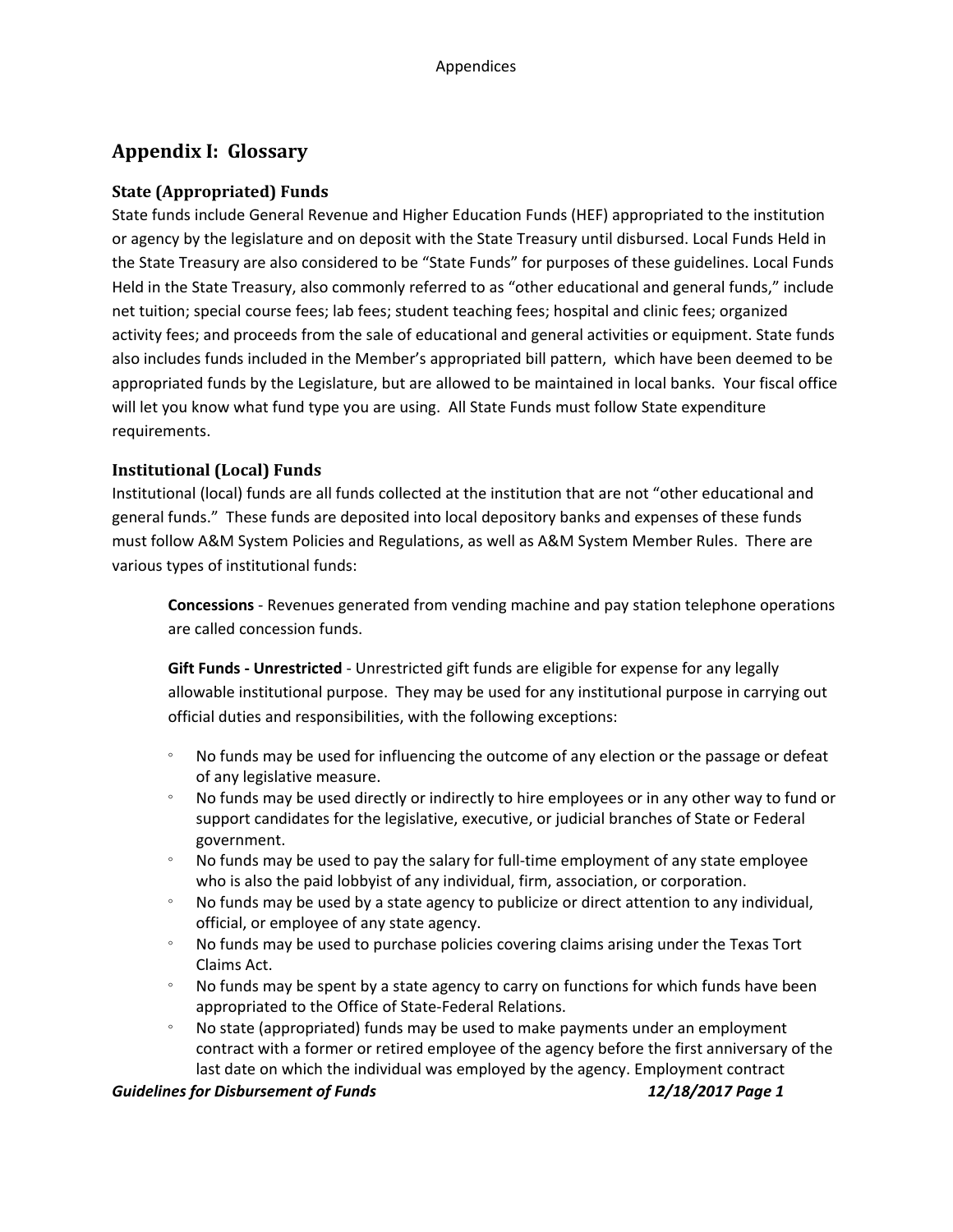includes a personal services contract, regardless if the performance of the contract involves the traditional relationship of employer and employee. The term does not apply to an at‐will employment relationship that involves the traditional relationship of employer and employee.

**Gift Funds ‐ Restricted** ‐ Restricted gift funds are eligible for expense only as allowed by the donor's wishes.

**Grants and Contracts** ‐ These funds must be spent in accordance with applicable statutes and provisions of the applicable grant or contract and sponsor requirements. These funds are more similar to local or institutional funds.

**Other** ‐ These funds represent all other locally collected funds. These funds are eligible for expense for any legally allowable institutional purpose. This category includes Auxiliary Enterprise Funds, student fees, short course and registration fees, etc.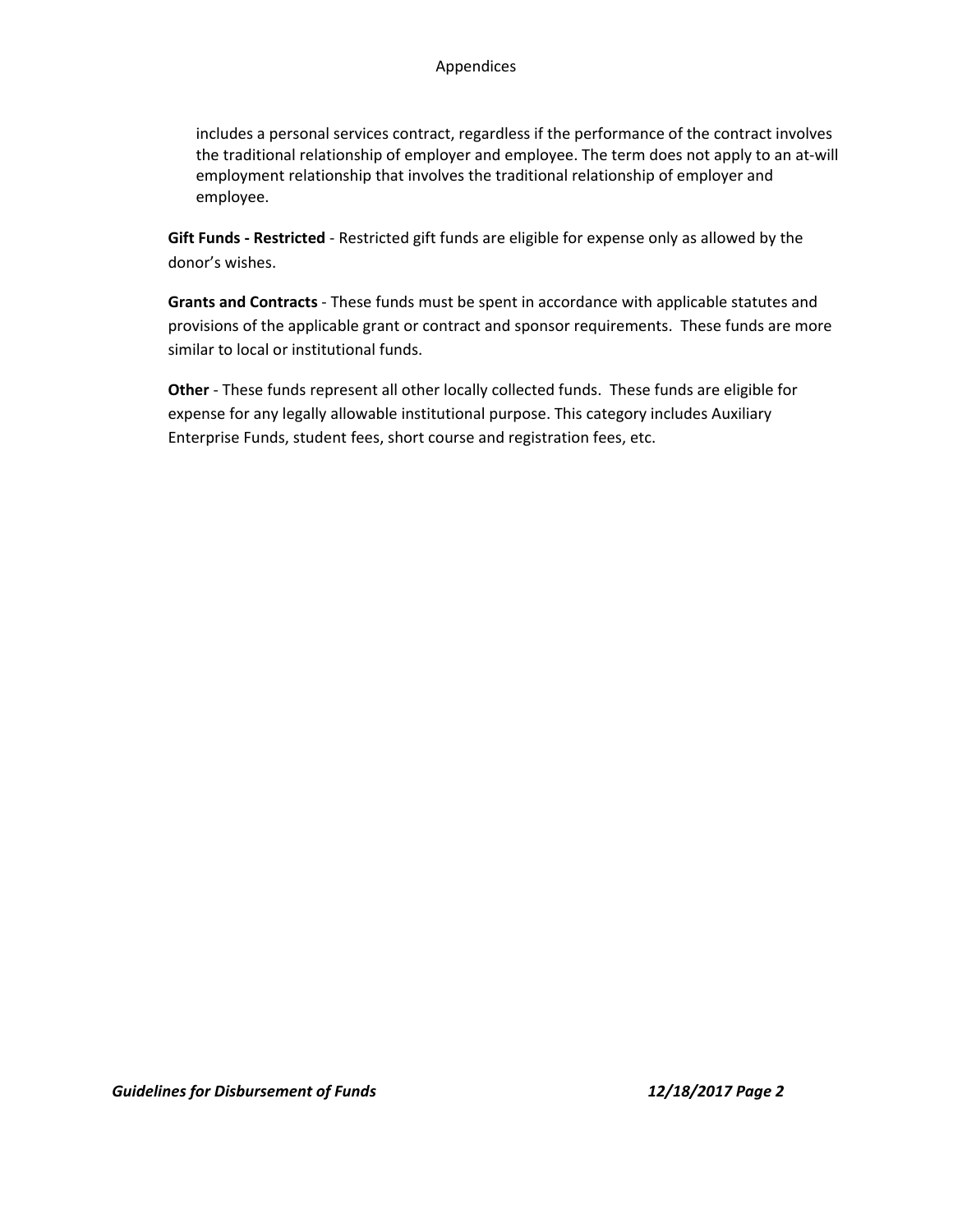# **Appendix II: Expense Object Codes**

#### **Major Categories ‐1899 Personnel Services**

1100-1699 Salaries

‐1899 Wages

#### **‐1999 Employee Benefits**

#### **‐2999 Reserved for TAMRF**

#### **‐3999 Travel**

- ‐3099 Travel ‐ In‐State
- ‐3199 Travel ‐ Out‐of‐State
- ‐3599 Travel ‐ Other

#### **‐4899 Supplies and Materials**

#### **‐4959 Regulatory and Compliance**

#### **‐6999 Other Direct Expenses**

- ‐5039 Utilities
- ‐5199 Telecommunications
- ‐5259 Fees
- ‐5299 Reserved for TAMRF
- 5300-5349 Judgments and Court Costs
- ‐5369 Consulting Services
- ‐5399 Reserved for TAMRF
- ‐5499 Professional Services
- ‐5555 Maintenance and Repairs
- ‐5699 Other Services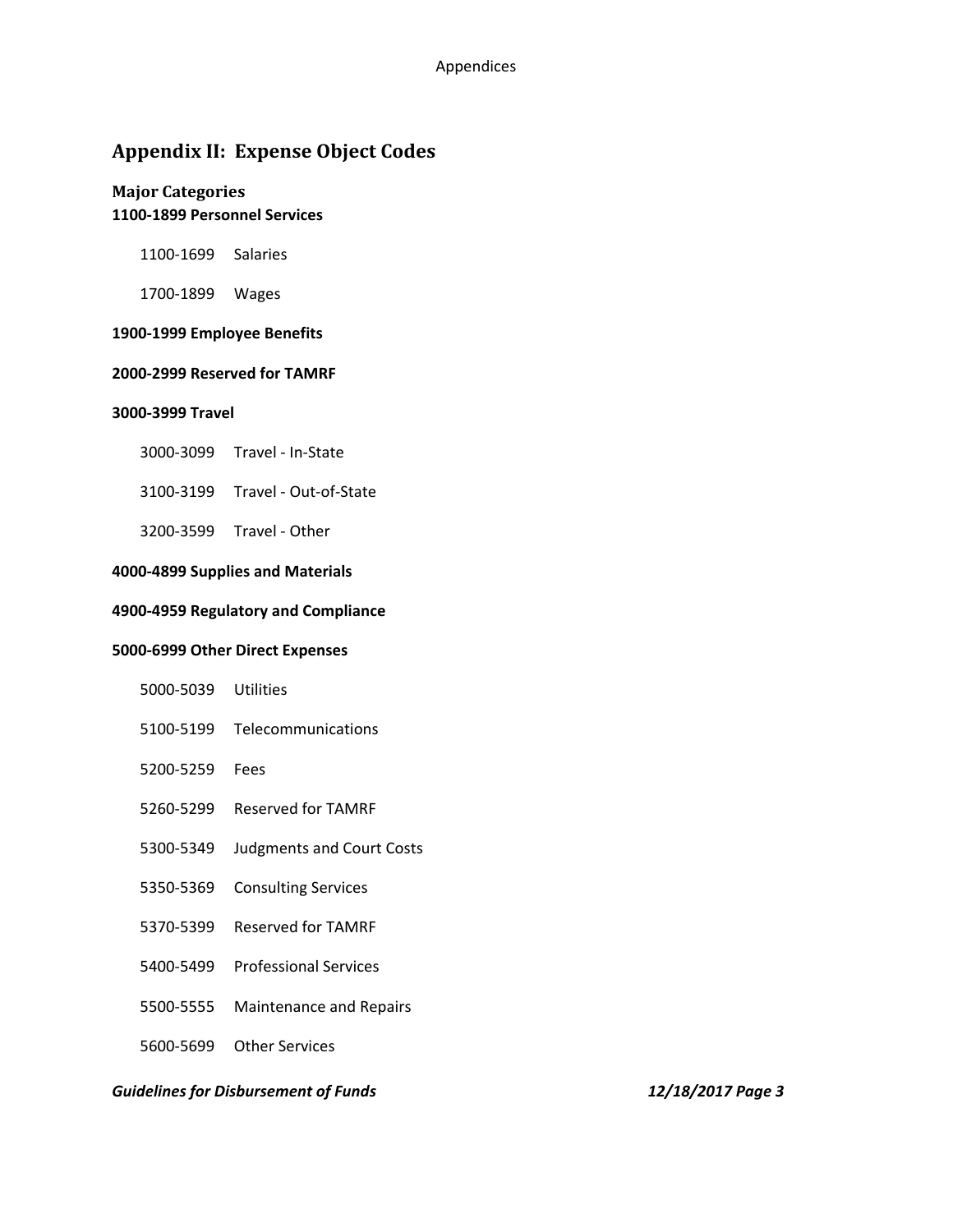#### Appendices

- 5700-5799 Non-Capitalized Furnishings and Equipment
- ‐5899 Rentals and Leasing
- 5900-5929 Scholarships
- ‐6049 Grants
- ‐6149 Debt Retirement
- ‐6450 Other
- ‐6499 Self Insurance Program
- ‐6999 Items Purchased for Resale

#### **‐7999 Reserved**

#### **‐8999 Capital Outlay**

- ‐8099 Land
- ‐8199 Buildings
- ‐8299 Improvements Other than Buildings
- ‐8349 Leasehold Improvements
- ‐8399 Lease Purchases
- ‐8479 Equipment
- 8480-8499 Reserved for TAMRF
- ‐8599 Library and Reference Books
- 8600-8699 Livestock and Poultry
- 8700-8799 Construction in Progress
- ‐8801 Intangible Assets‐Land Use Rights
- ‐8812 Intangible Assets‐ Computer Software
- ‐8817 Intangible Assets‐Other

#### **‐9458 Unassigned**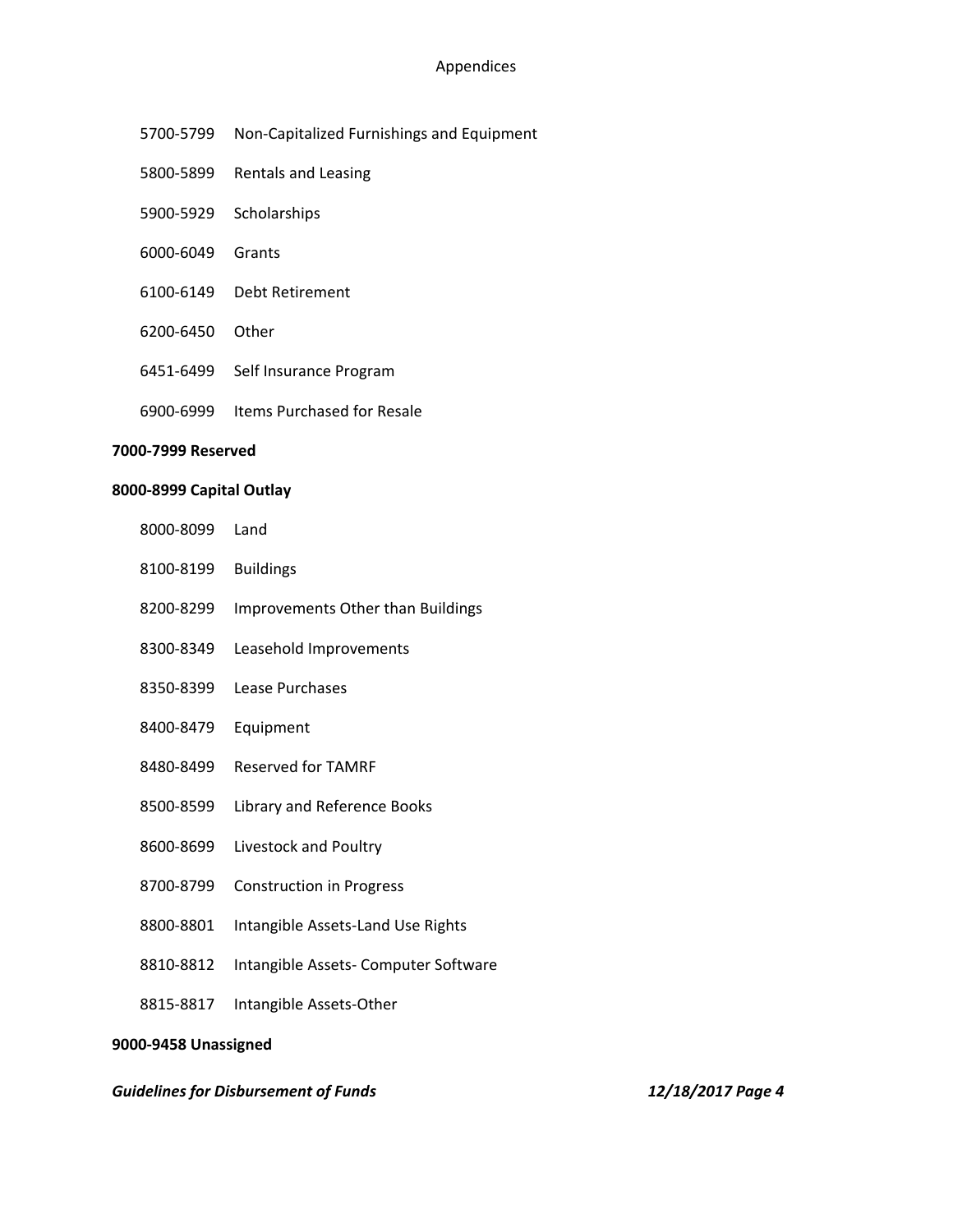#### Appendices

#### **9459‐9499 Reserve‐Net Assets**

#### **9600‐9699 Indirect Cost Expense**

Please refer to FAMIS Screen 806 for a current listing of expense object codes used by your A&M System *Member. Screen 306 provides a list of exempt expense object codes.*

*A searchable database containing definitions for usage of all current expense object codes can be found at http://apps.system.tamus.edu/objcodes/Default.aspx .*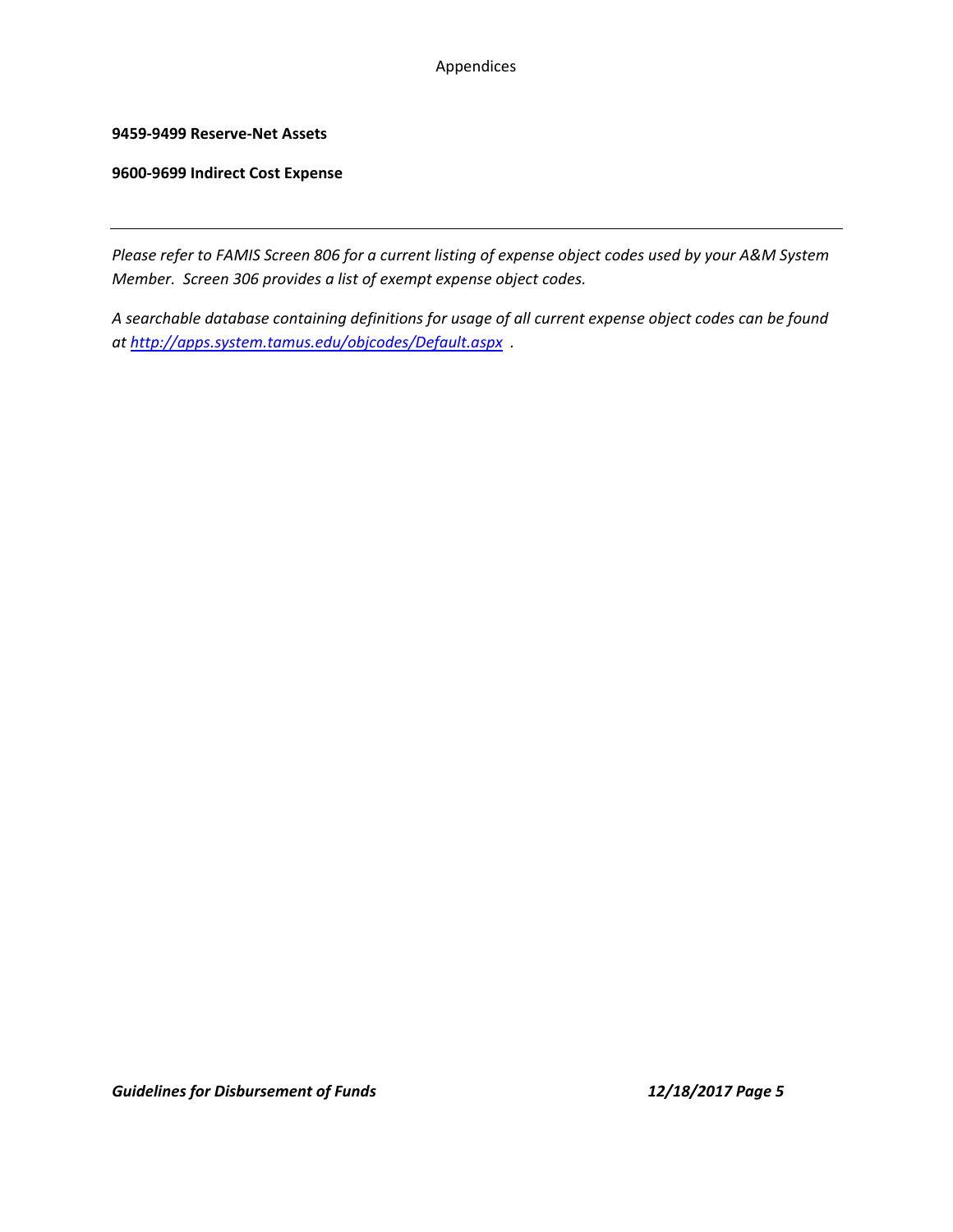# **Appendix III: References**

The following items/publications were consulted during the preparation of this manual and should be considered for further reference:

Texas Comptroller's Office ExpendIt State Purchase Policies

https://fmx.cpa.state.tx.us/fm/pubs/purchase/index.php

Texas Comptroller's Office Textravel

https://fmx.cpa.state.tx.us/fmx/travel/textravel/index.php

Out‐of‐State Meal/Lodging Rates

https://fmx.cpa.state.tx.us/fm/travel/out\_of\_state/index.php

• The Texas A&M University System Policies and Regulations

http://tamus.edu/offices/policy/index.html

- 21.01.03 Disbursement of Funds
- 21.01.05 Service Departments
- 21.01.12 Purchase of Food and Refreshments
- 25.06.01 System HUB Program
- 25.07.01 Contract Administration Procedures and Delegations
- 25.99.02 Component Purchasing Authority
- 25.99.03 Contracting for Private Consultants and Professional Services
- 25.99.05 Interagency and Intrasystem Transactions
- Texas A&M University System Tax Manual

http://www.tamus.edu/offices/budget‐acct/tax/taxmanual/

Texas Penal Code http://www.statutes.legis.state.tx.us/:

Section 39.01(a)

Section 39.02

- © Attorney General Opinion JM-1063 http://www.oag.state.tx.us/opinopen/opindex.shtml
- Texas Education Code http://www.statutes.legis.state.tx.us/